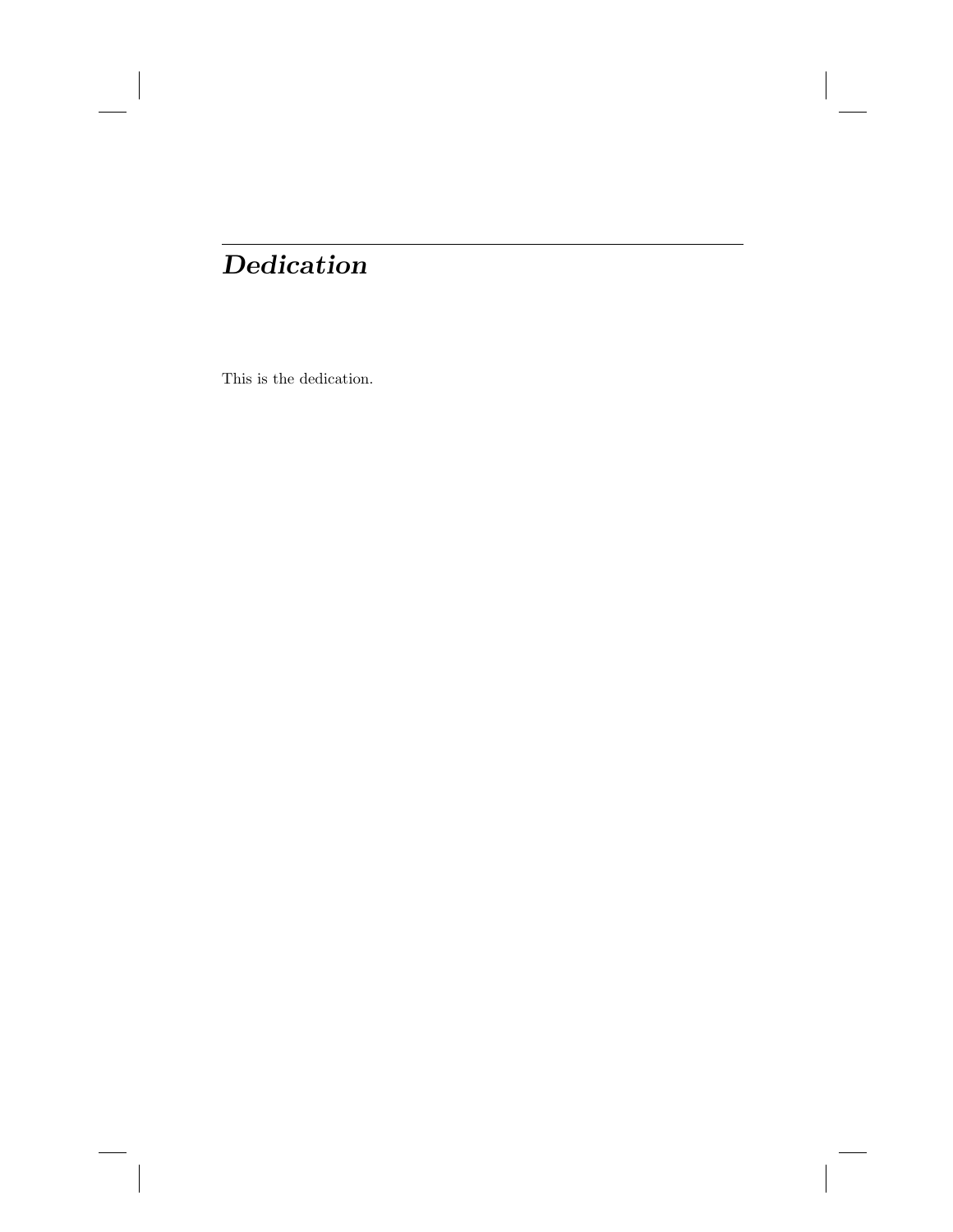$\frac{1}{2}$  $\begin{array}{|c|c|} \hline \quad \quad & \quad \\ \hline \quad \quad & \quad \\ \hline \quad \quad & \quad \\ \hline \end{array}$  $\frac{1}{\sqrt{2\pi}}$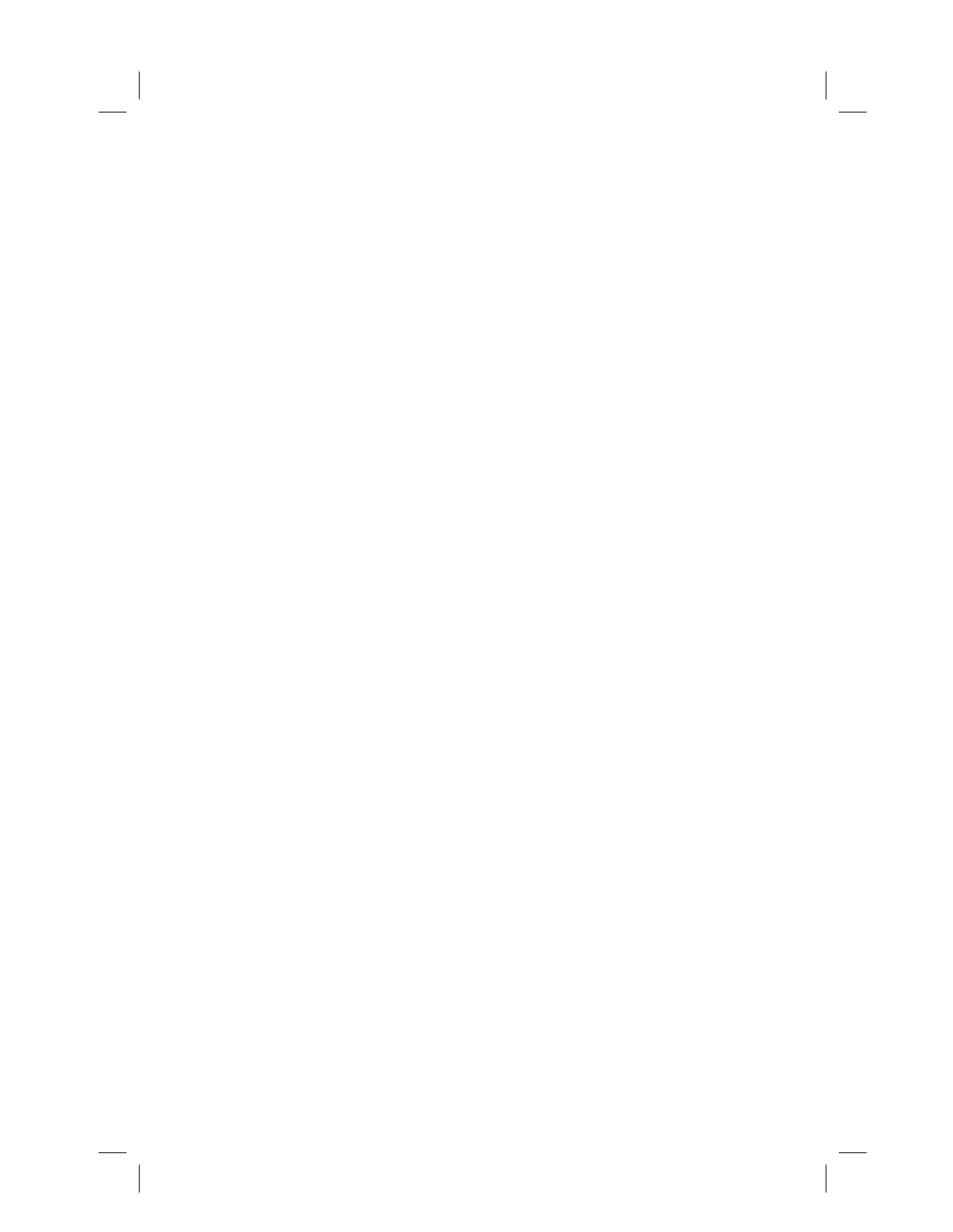## Part I

# This is a Part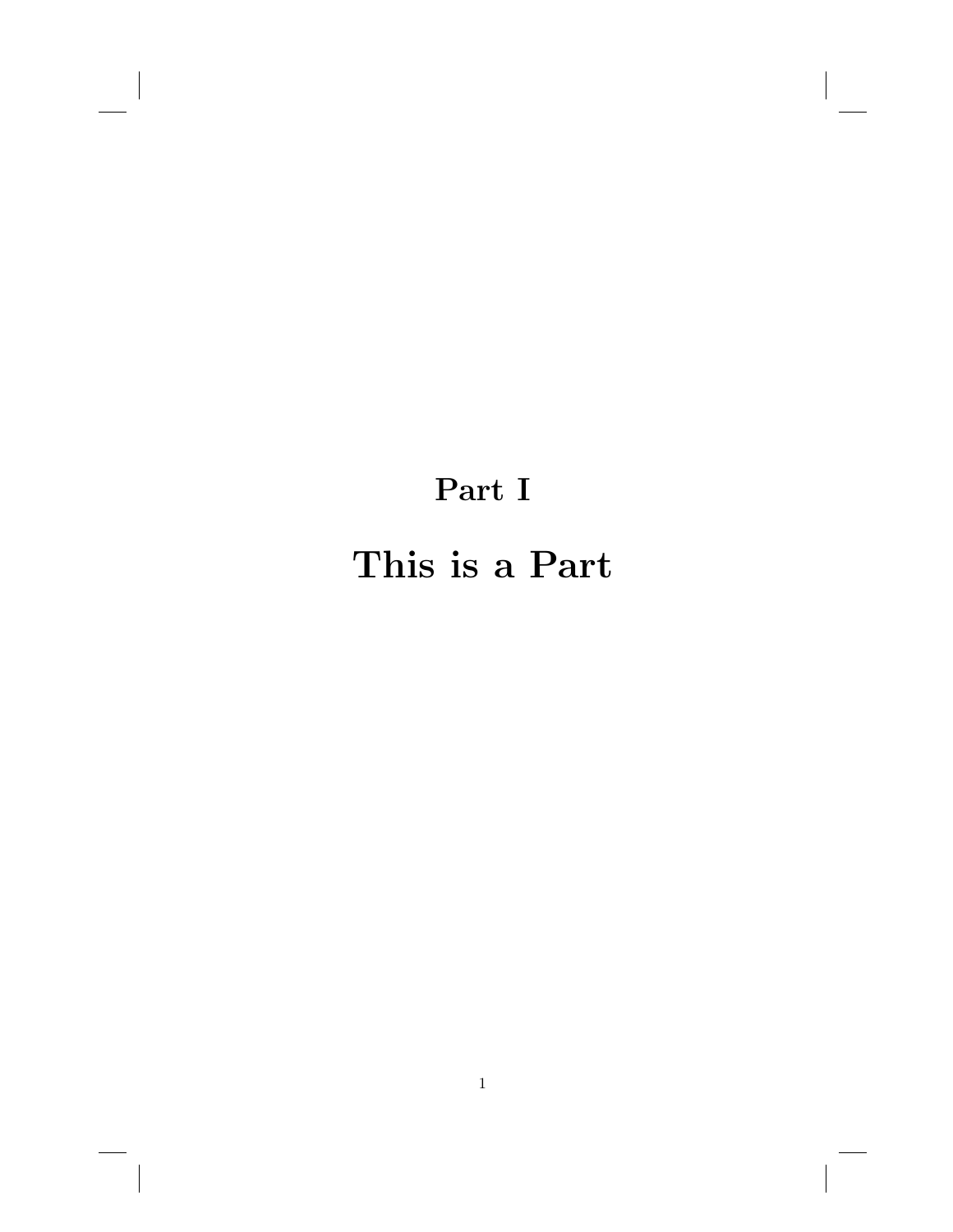$\frac{1}{2}$  $\begin{array}{|c|c|} \hline \quad \quad & \quad \\ \hline \quad \quad & \quad \\ \hline \quad \quad & \quad \\ \hline \end{array}$  $\frac{1}{\sqrt{2\pi}}$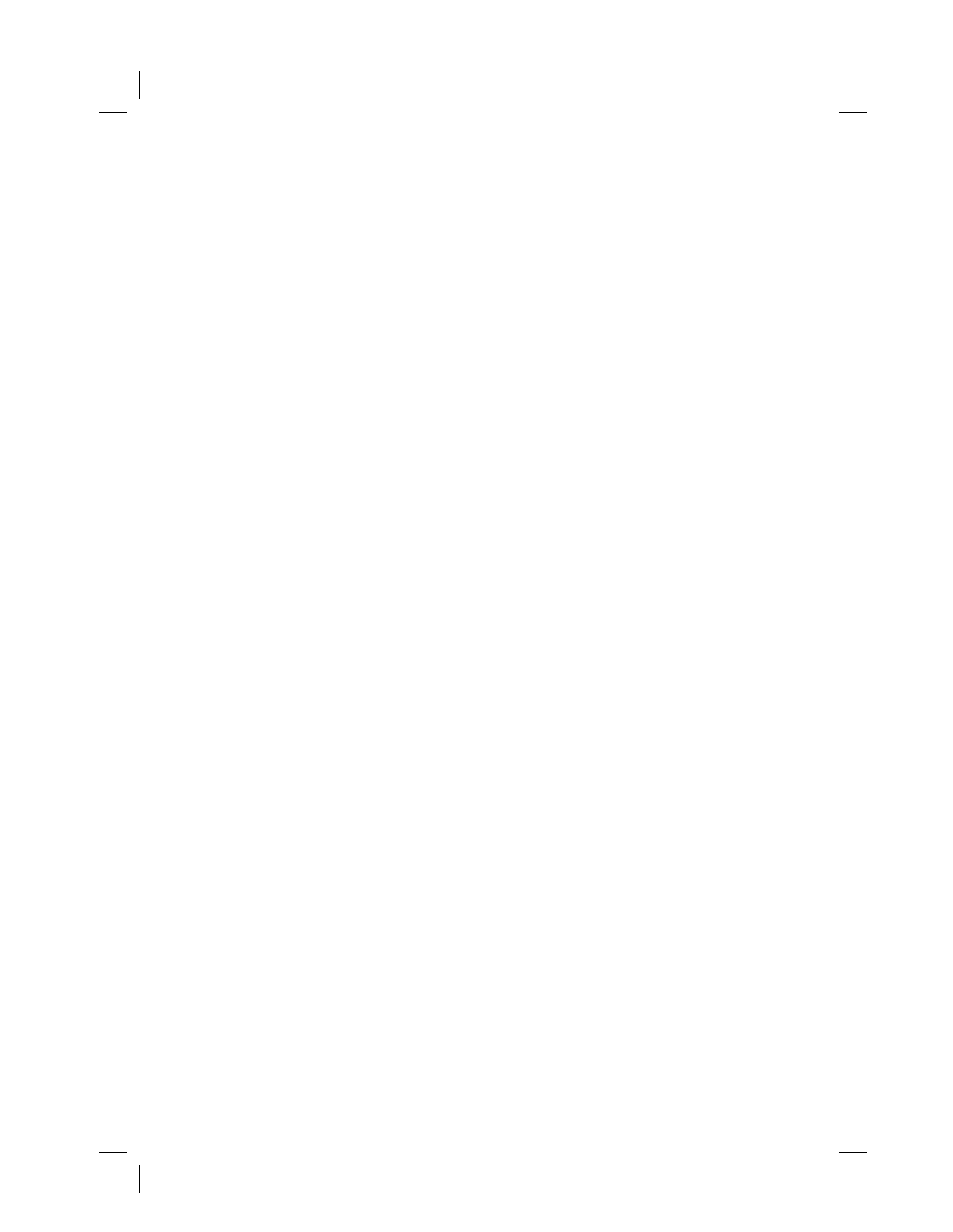## Chapter 1

### Graph Kernels in chemoinformatics

#### Benoit Gaüzère

GREYC CNRS UMR 6072, Université de Caen, France

#### Luc Brun

GREYC CNRS UMR 6072, Université de Caen, France

#### Didier Villemin

LCMT CNRS UMR 6507, ENSICAEN, France

| 1.1           |                  |                                                                                                                                                                                                                                                                                                                                                                                                                                                                                                                                                      | $\overline{4}$<br>5 |
|---------------|------------------|------------------------------------------------------------------------------------------------------------------------------------------------------------------------------------------------------------------------------------------------------------------------------------------------------------------------------------------------------------------------------------------------------------------------------------------------------------------------------------------------------------------------------------------------------|---------------------|
|               | 111              |                                                                                                                                                                                                                                                                                                                                                                                                                                                                                                                                                      |                     |
| 1.2           |                  |                                                                                                                                                                                                                                                                                                                                                                                                                                                                                                                                                      | $\overline{8}$      |
|               | 1.2.1            |                                                                                                                                                                                                                                                                                                                                                                                                                                                                                                                                                      | 9                   |
|               | 1.2.2            |                                                                                                                                                                                                                                                                                                                                                                                                                                                                                                                                                      | 10                  |
|               | 1.2.3            |                                                                                                                                                                                                                                                                                                                                                                                                                                                                                                                                                      | 11                  |
|               |                  |                                                                                                                                                                                                                                                                                                                                                                                                                                                                                                                                                      | 11                  |
|               | 1.2.3.2          | Graph edit distance and machine learning methods                                                                                                                                                                                                                                                                                                                                                                                                                                                                                                     | 12                  |
| $1.3\,$       |                  |                                                                                                                                                                                                                                                                                                                                                                                                                                                                                                                                                      | 14                  |
|               | 1.3.1            |                                                                                                                                                                                                                                                                                                                                                                                                                                                                                                                                                      | 14                  |
|               | 1.3.2            |                                                                                                                                                                                                                                                                                                                                                                                                                                                                                                                                                      | 15                  |
|               | 1.3.3            |                                                                                                                                                                                                                                                                                                                                                                                                                                                                                                                                                      | 16                  |
|               | 1.3.4            |                                                                                                                                                                                                                                                                                                                                                                                                                                                                                                                                                      | 16                  |
|               | 1.3.5            |                                                                                                                                                                                                                                                                                                                                                                                                                                                                                                                                                      | 17                  |
| $1.4^{\circ}$ |                  |                                                                                                                                                                                                                                                                                                                                                                                                                                                                                                                                                      | 17                  |
|               | 1.4.1            |                                                                                                                                                                                                                                                                                                                                                                                                                                                                                                                                                      | 17                  |
|               | 1.4.2            |                                                                                                                                                                                                                                                                                                                                                                                                                                                                                                                                                      | 19                  |
|               | 1.4.3            |                                                                                                                                                                                                                                                                                                                                                                                                                                                                                                                                                      | 20                  |
|               | 1.4.4<br>1.4.4.1 |                                                                                                                                                                                                                                                                                                                                                                                                                                                                                                                                                      | 20<br>20            |
|               | 1.4.4.2          | Support vectors machines for regression                                                                                                                                                                                                                                                                                                                                                                                                                                                                                                              | 22                  |
|               | 1.4.4.3          |                                                                                                                                                                                                                                                                                                                                                                                                                                                                                                                                                      | 23                  |
|               | 1.4.5            |                                                                                                                                                                                                                                                                                                                                                                                                                                                                                                                                                      | 24                  |
| $1.5\,$       |                  |                                                                                                                                                                                                                                                                                                                                                                                                                                                                                                                                                      | 24                  |
|               | 1.5.1            |                                                                                                                                                                                                                                                                                                                                                                                                                                                                                                                                                      | 24                  |
|               | 1.5.2            |                                                                                                                                                                                                                                                                                                                                                                                                                                                                                                                                                      | 25                  |
|               | 1.5.2.1          |                                                                                                                                                                                                                                                                                                                                                                                                                                                                                                                                                      | 25                  |
|               | 1.5.2.2          |                                                                                                                                                                                                                                                                                                                                                                                                                                                                                                                                                      | 25                  |
|               | 1.5.2.3          |                                                                                                                                                                                                                                                                                                                                                                                                                                                                                                                                                      | 26                  |
|               | 1.5.3            | Non linear pattern kernels $\hspace{0.1cm} \ldots \hspace{0.1cm} \ldots \hspace{0.1cm} \ldots \hspace{0.1cm} \ldots \hspace{0.1cm} \ldots \hspace{0.1cm} \ldots \hspace{0.1cm} \ldots \hspace{0.1cm} \ldots \hspace{0.1cm} \ldots \hspace{0.1cm} \ldots \hspace{0.1cm} \ldots \hspace{0.1cm} \ldots \hspace{0.1cm} \ldots \hspace{0.1cm} \ldots \hspace{0.1cm} \ldots \hspace{0.1cm} \ldots$                                                                                                                                                         | 27                  |
|               | 1.5.3.1          |                                                                                                                                                                                                                                                                                                                                                                                                                                                                                                                                                      | 27                  |
|               | 1.5.3.2          |                                                                                                                                                                                                                                                                                                                                                                                                                                                                                                                                                      | 29                  |
|               | 1.5.3.3          |                                                                                                                                                                                                                                                                                                                                                                                                                                                                                                                                                      | 29                  |
|               | 1.5.3.4          |                                                                                                                                                                                                                                                                                                                                                                                                                                                                                                                                                      | 30                  |
|               | 1.5.3.5          | $\begin{minipage}{0.9\linewidth} \textbf{Treelets} \end{minipage} \begin{minipage}{0.9\linewidth} \textbf{Treelets} \end{minipage} \begin{minipage}{0.9\linewidth} \textbf{Treelets} \end{minipage} \begin{minipage}{0.9\linewidth} \textbf{Treelets} \end{minipage} \begin{minipage}{0.9\linewidth} \textbf{Treelets} \end{minipage} \begin{minipage}{0.9\linewidth} \textbf{Treelets} \end{minipage} \begin{minipage}{0.9\linewidth} \textbf{Treelets} \end{minipage} \begin{minipage}{0.9\linewidth} \textbf{Treelets} \end{minipage} \begin{min$ | 31                  |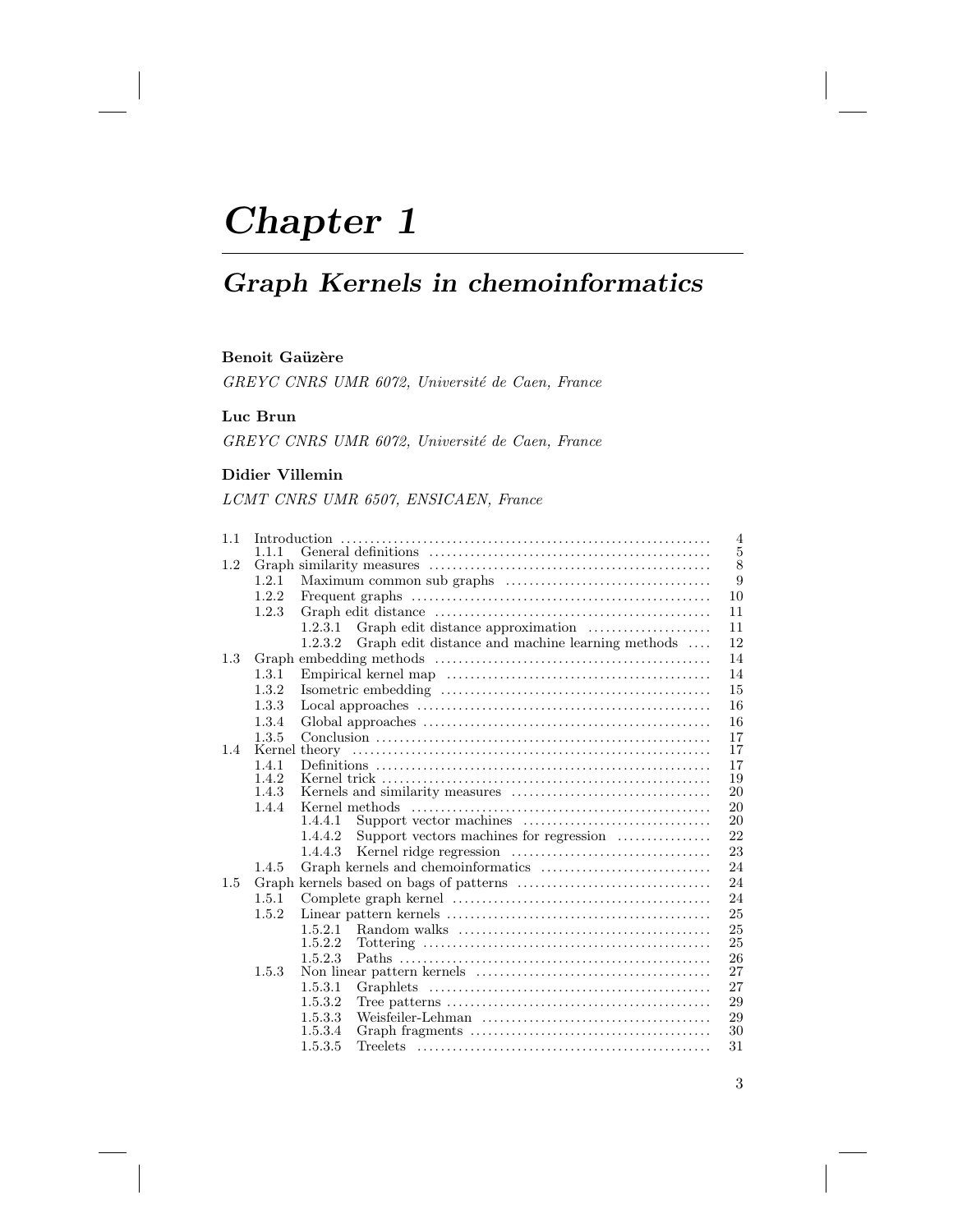|     | 1.5.4 |         | 32 |
|-----|-------|---------|----|
|     |       |         |    |
|     | 1.5.5 |         | 33 |
|     |       | 1.5.5.1 | 33 |
|     |       | 1.5.5.2 | 34 |
|     |       | 1.5.5.3 | 36 |
|     | 1.5.6 |         | 37 |
|     |       | 1.5.6.1 | 38 |
|     |       | 1.5.6.2 | 38 |
|     |       | 1.5.6.3 | 38 |
|     |       | 1.5.6.4 | 39 |
|     |       | 1.5.6.5 | 39 |
|     |       | 1.5.6.6 | 40 |
|     |       | 1.5.6.7 | 40 |
| 1.6 |       |         | 40 |
|     | 1.6.1 |         | 41 |
|     | 1.6.2 |         | 42 |
|     |       | 1621    | 42 |
|     |       | 1.6.2.2 | 43 |
|     |       |         | 44 |

#### 1.1 Introduction

Graphs provide a generic data structure widely used in chemo and bioinformatics to represent complex structures such as chemical compounds or complex interactions between proteins. However, the high flexibility of this data structure does not allow to readily combine it with usual machine learning algorithms based on a vectorial representation of input data.

Indeed, algorithms restricted to the graph domain are essentially restricted to k-nearest neighbors or k-medians algorithms. These algorithms use different measures of similarity based on the set of frequent sub graphs extracted from graphs or from the size of the maximum common sub graph of two graphs. A widely used graph similarity measure is based on a measure of the distortion required to transform one graph into another. This measure of dissimilarity, called graph edit distance, is NP-hard to compute. However, this complexity can be reduced by computing a sub optimal, but usually effective, graph edit distance. Nevertheless, graph edit distance does not usually fit all the requirements of an euclidean distance and hence can not be readily applied in conjunction with many machine learning methods.

Graph embedding methods aims to tackle this limitation by embedding graphs into explicit vectorial representations which allow the use of any machine learning algorithm defined on vectorial representations. However, encoding graphs as explicit vectors having a limited size induces a loss of information which may reduce prediction accuracy.

Graph kernels are defined as similarity measures between graphs. Under mild conditions, graph kernels correspond to scalar products between possibly implicit graph embeddings into an Hilbert space. Thanks to this graph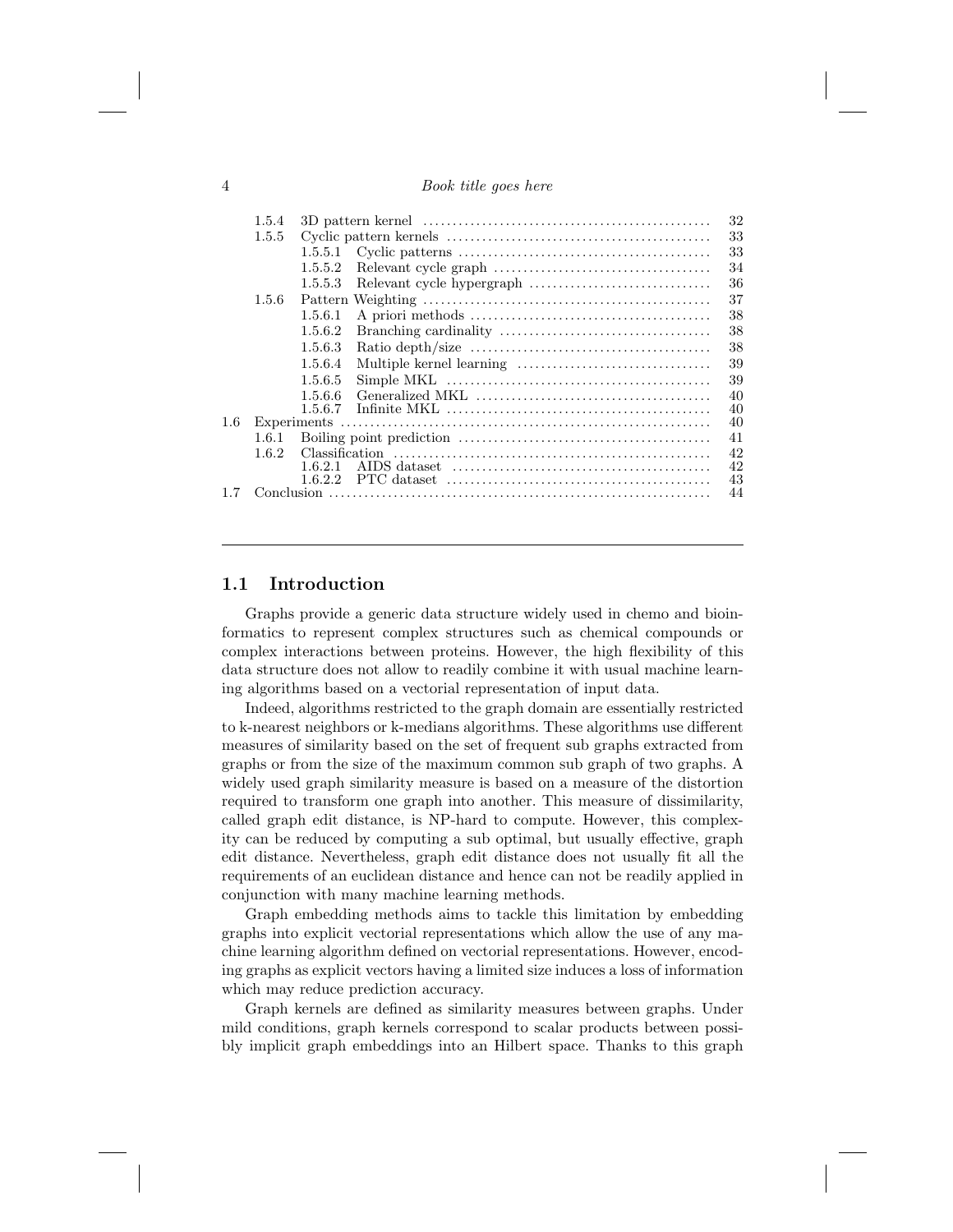embedding, machine learning methods which may be rewritten so as to use only scalar products between input data, such as SVM, can be applied on graphs. Graph kernels thus provide a natural connection between graph space and machine learning.

A large family of kernel methods is based on a decomposition of graphs into bags of patterns. The prototypical example of this last family, is the complete graph kernel which is based on a decomposition of a graph into all its sub structures (sub graphs). Such a kernel being NP-Hard to compute, kernels based on bags of patterns must be restricted to the extraction of different family of sub structures. Given a particular type of bag of patterns, each sub structure of a bag encodes a different structural information. This information may be weighted according to the property to predict. Such a weighting scheme allows to highlight relevant patterns having an high influence on a particular property.

#### 1.1.1 General definitions

This first section aims to introduce some basics of graph theory required to define graph similarity measures used in chemoinformatics.

**Definition 1 (Graph)** An unlabeled graph is a pair  $G = (V, E)$  such that V corresponds to a set of nodes and  $E \subset V \times V$  corresponds to a set of edges connecting nodes. The size of the graph is defined by |V|. If  $(u, v) \in E$ , u is said to be adjacent to v.

Definition 2 (Neighbourhood) Neighbourhood relationship is encoded by the function  $\Gamma: V \to \mathcal{P}(V)$  with  $\Gamma(v) = \{u \in V \mid (u, v) \in E\}$  where  $\mathcal{P}(V)$ denotes all subsets of V.

**Definition 3 (Degree)** The degree of a node  $v \in V$  is defined as  $|\Gamma(v)|$ .

**Definition 4 (Non oriented graph)** A graph is non oriented if for any pair of nodes  $(u, v) \in E$ ,  $(v, u) \in E$ . In this case  $(u, v)$  denotes indifferently the oriented edges  $(u, v)$  and  $(v, u)$ .

In the following we will only use non oriented graphs. Hence unless otherwise stated, graphs are supposed to be non oriented.

**Definition 5 (Sub graph)** A graph  $G' = (V', E')$  is a sub graph of  $G =$  $(V, E)$ , denoted  $G' \sqsubseteq G$ , if  $V' \subseteq V$  and  $E' \subseteq E$ . If  $E' = E \cap (V' \times V')$ ,  $G'$  is called a vertex induced sub graph of G.

**Definition 6 (Walks, Trails, Paths)** A walk of a graph  $G = (V, E)$  is a sequence of nodes  $W = (v_1 \dots v_n)$  connected by edges:  $(v_i, v_{i+1}) \in E$  for any  $i \in \{1, \ldots, n-1\}$ . If each edge  $(v_i, v_{i+1})$  appears only once in W, W is called a trail. If each vertex (and thus each edge) appears only once, W is called a path. The length of a walk is defined by its number of nodes.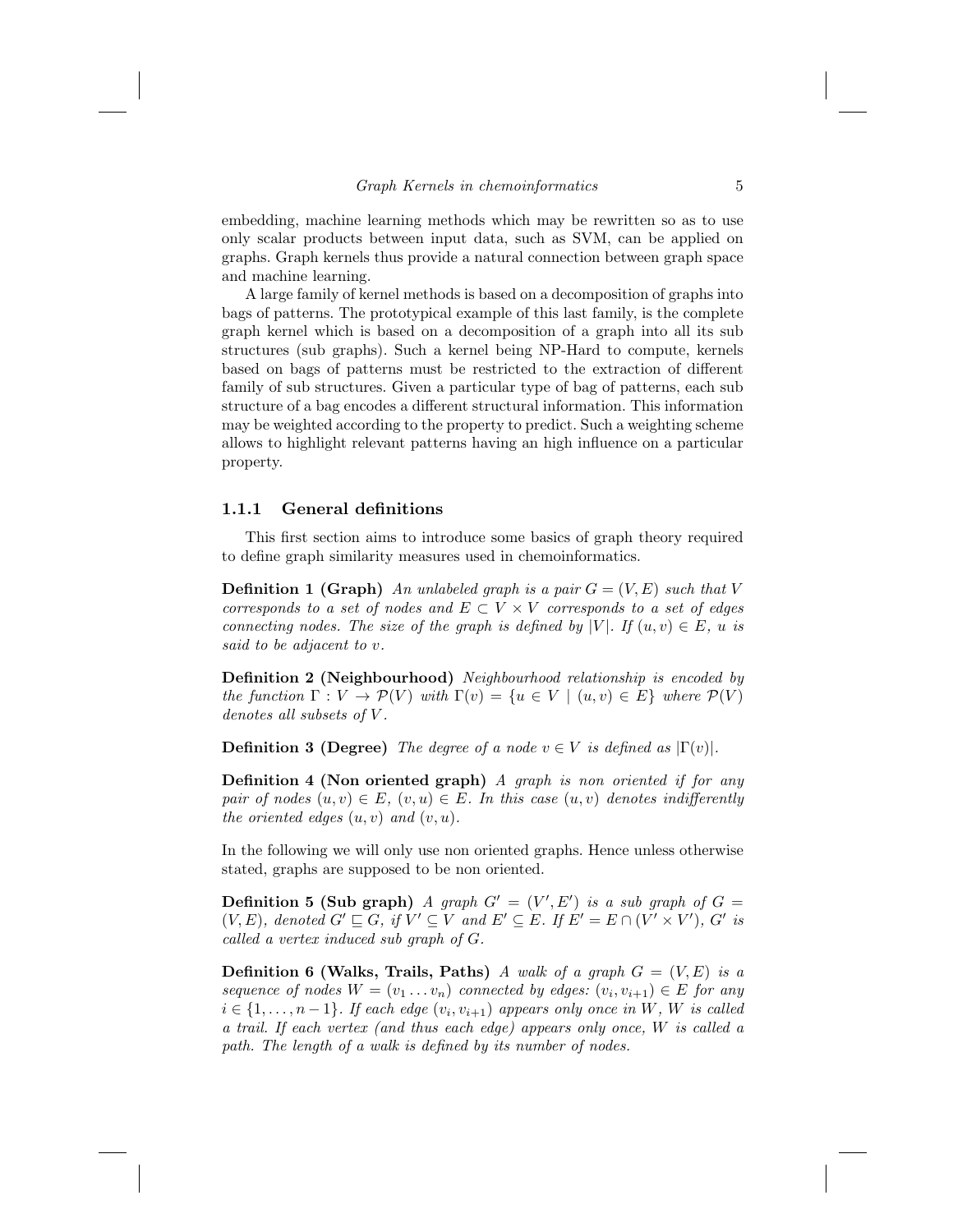**Definition 7 (Distance between nodes)** The distance  $d_G(u, v)$  between two nodes u and v of a graph  $G = (V, E)$  is defined as the length of the shortest path between u and v in G.

**Definition 8 (Cycle)** A cycle is a path whose first node is equal to the last one. This node is the only one appearing twice in the sequence.

**Definition 9 (Connected graph)** Given a graph  $G = (V, E)$ , a set  $U \subset V$ is said to be connected if it exists a path between any pair of distinct nodes in U. The set U is called a connected component of G if it is not included into a larger connected set. The graph G is said to be connected if all its connected components are equal to V .

Definition 10 (Tree) A tree is a connected graph without cycles.

**Definition 11 (Bridge)** A bridge in an edge whose removal increases the number of connected components of the graph. The set of bridges of a graph  $G$  is denoted  $\mathcal{B}(G)$ .

**Definition 12 (Labeled graph)** A non oriented labeled graph  $G =$  $(V, E, \mu, \nu)$  is a non oriented unlabeled graph  $G = (V, E)$  associated to a node labeling function  $\mu : V \to L_V$  and an edge labeling function  $\nu : E \to L_E$ , where  $L_V$  and  $L_E$  denote respectively sets of node and edge labels.

Two graphs are considered as equal if it exists a bijection between the nodes of both graphs which respect adjacency relationships. In this case both graphs are said to be isomorphic.

**Definition 13 (Graph isomorphism)** Two graphs  $G = (V, E)$  and  $G' =$  $(V', E')$  are structurally isomorphic, denoted  $G \simeq_s G'$ , if and only if it exists a bijection

 $f: V \to V'$ 

such that:

$$
(u, v) \in E \Leftrightarrow (f(u), f(v)) \in E'.
$$

If G and G' correspond to labeled graphs, i.e. if  $G = (V, E, \mu, \nu)$  and  $G' =$  $(V', E', \mu', \nu')$ . A structural isomorphism between G and G' is called a graph isomorphism, denoted by  $G \simeq G'$ , if

$$
\forall v \in V, \qquad \mu(v) = \mu'(f(v)) \quad and
$$
  

$$
\forall (u, v) \in E, \quad \nu(u, v) = \nu'(f(u), f(v)).
$$

Definition 14 (Partial sub graph isomorphism) Let  $G = (V, E, \mu, \nu)$ and  $G' = (V', E', \mu', \nu')$  denote two graphs such that  $|V| \leq |V'|$ . It exists  $a$  partial structural sub graph isomorphism between  $G$  and  $G'$  if and only if it exists an injection:

$$
f: V \to V'
$$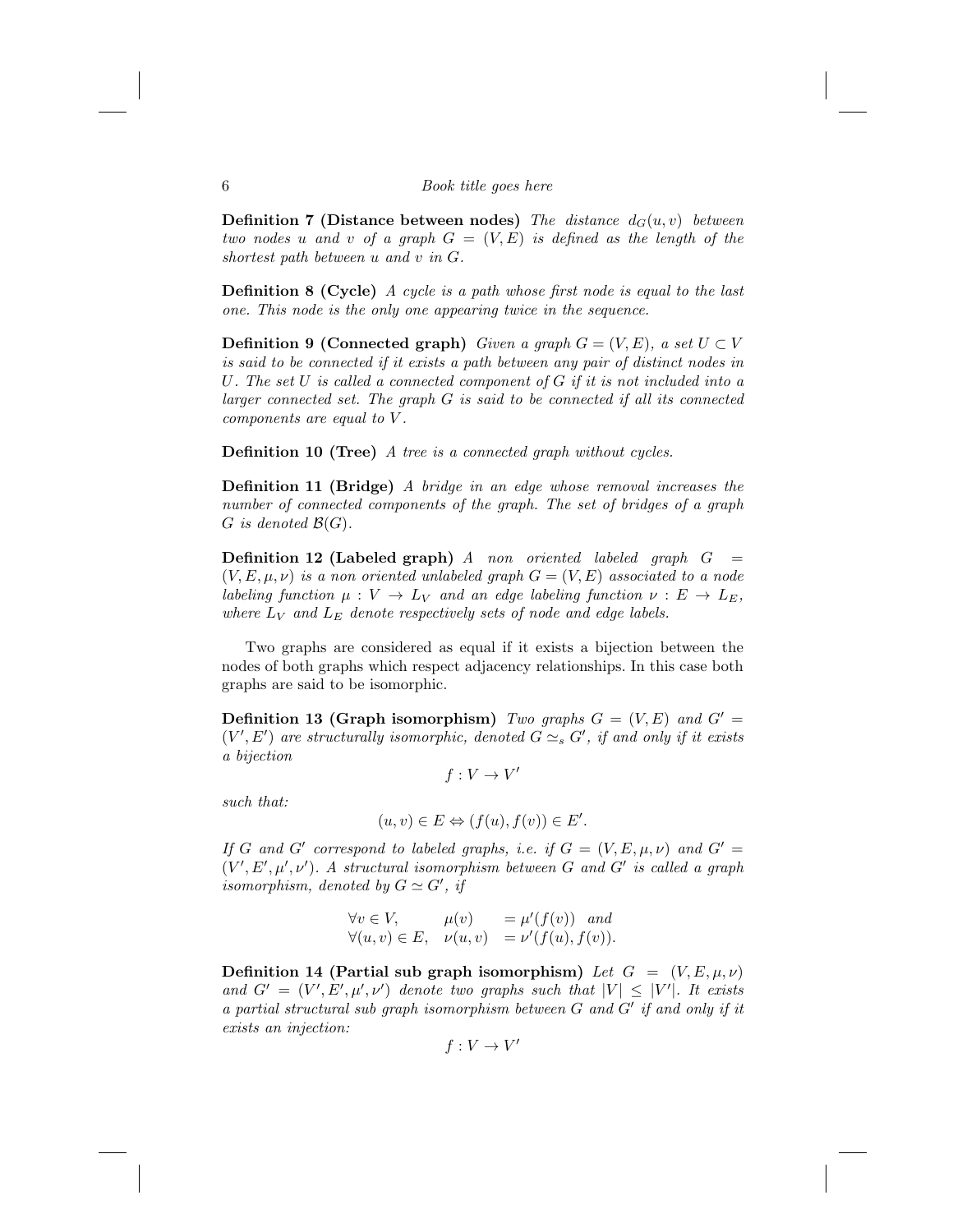Graph Kernels in chemoinformatics 7

such that:

$$
\forall (u, v) \in V^2 \ (u, v) \in E \Rightarrow (f(u), f(v)) \in E'.
$$

A partial structural sub graph isomorphism is a partial sub graph isomorphism, denoted  $G \subseteqq_p G'$ , if:

$$
\forall v \in V, \qquad \mu(v) = \mu'(f(v)) \quad and
$$
  

$$
\forall (u, v) \in E, \quad \nu(u, v) = \nu'(f(u), f(v)).
$$

Note that the partial sub graph isomorphism relationship may also be denoted as homomorphism relationship in other references.

Definition 15 (Sub graph isomorphism) Let  $G = (V, E, \mu, \nu)$  and  $G' =$  $(V', E', \mu', \nu')$  denote two graphs such that  $|V| \leq |V'|$ . It exists a structural sub graph isomorphism if it exists a partial structural sub graph isomorphism between  $G$  and  $G'$  and:

$$
\forall (u, v) \in {V'}^2, (u, v) \in E' \Leftrightarrow (u, v) \in E
$$

A structural sub graph isomorphism is a sub graph isomorphism denoted  $G \subseteq$  $G', \textit{if:}$ 

$$
\forall v \in V, \qquad \mu(v) = \mu'(f(v)) \quad and
$$
  

$$
\forall (u, v) \in E, \quad \nu(u, v) = \nu'(f(u), f(v)).
$$

Hypergraphs correspond to an extension of graphs which allows to define an adjacency relationship between more than two nodes. Hypergraphs have been introduced by Claude Berge [3].

**Definition 16 (Hypergraph)** An hypergraph  $H = (V, E)$  is a pair of sets V, encoding hypergraph's nodes, and  $E = (e_i)_{i \in I} \subseteq \mathcal{P}(V)$  encoding hyperedges:

- $\forall i \in \{1, \ldots, |E|\}, e_i \neq \emptyset,$
- $\cup_{i\in I}$   $e_i = V$

As for graphs, the size of an hypergraph  $H = (V, E)$  is defined as |V| and two nodes u and v are adjacent if it exists  $e \in E$  such that  $\{u, v\} \subseteq e$ .

Oriented hypergraph [12] is an hypergraph where hyperedges connect two sets of nodes (figure 1.1):

Definition 17 (Oriented hypergraph) An oriented hypergraph  $H =$  $(V, \vec{E})$  is a pair of sets V, encoding hypergraph's nodes, and  $\vec{E} = (e_i)_{i \in I} \subseteq$  $\mathcal{P}(V) \times \mathcal{P}(V)$  encoding oriented hyperedges. An oriented hyperedge e =  $(s_u, s_v) \in \vec{E}$  with  $s_u = \{u_1, \ldots, u_i\} \subset \mathcal{P}(V)$  and  $s_v = \{v_1, \ldots, v_j\} \subset \mathcal{P}(V)$ encodes an adjacency relationship between the two sets of node  $s_u$  and  $s_v$  (figure 1.1).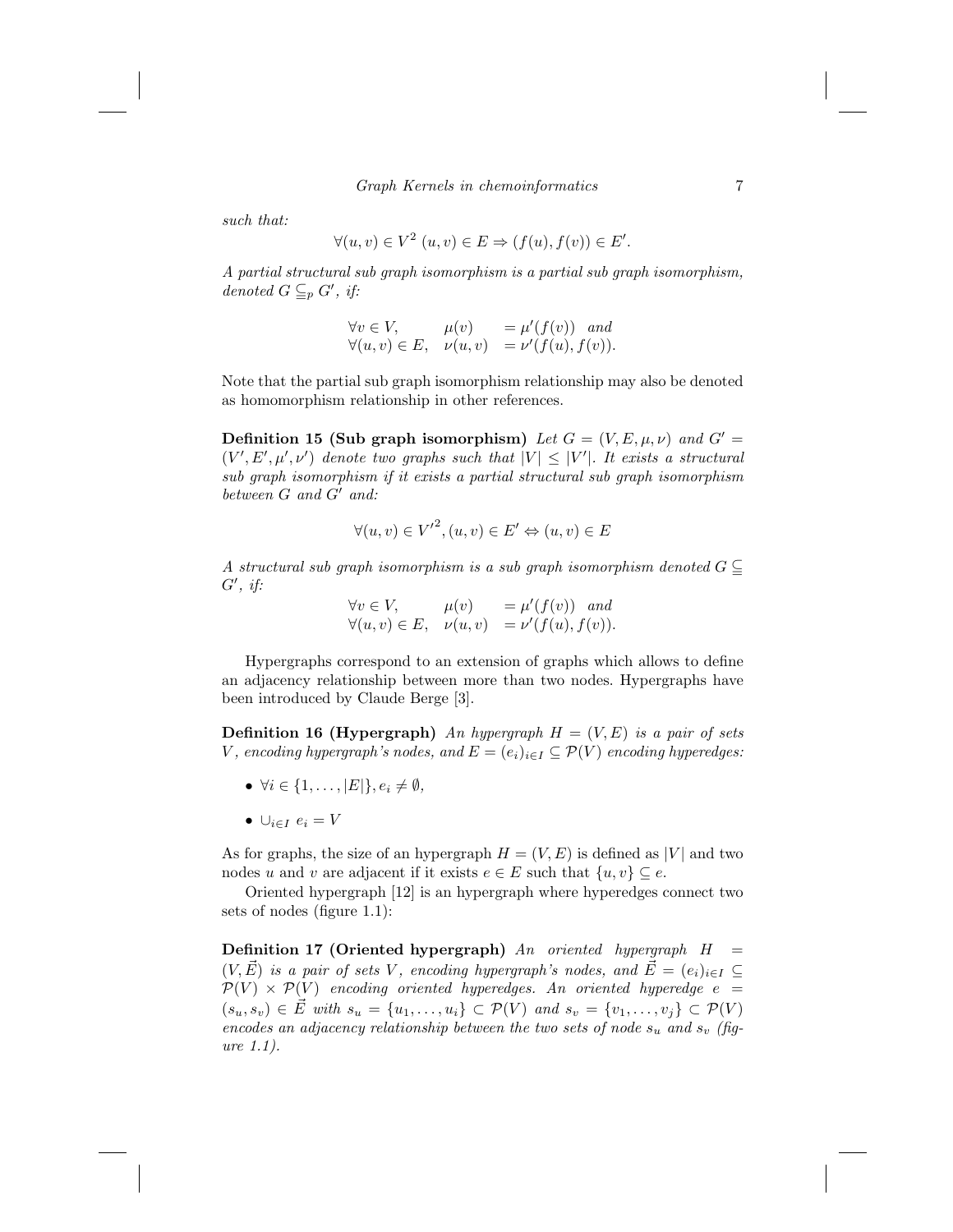

**FIGURE 1.1:** Oriented hypergraph with oriented hyperedge  $e_1$  $({v_1, v_2}, {v_3}).$ 

In the remaining part of this chapter we consider that an hyperedge  $(s_v, s_u)$ exists in  $\vec{E}$  for each  $(s_u, s_v) \in \vec{E}$  and we thus do not differentiate  $(s_u, s_v)$  from  $(s_v, s_u)$ . Note anyway that an oriented hypergraph remains different from an usual hypergraph since within an oriented hypergraph an edge connects two sets of vertices while within the usual hypergraph framework an edge is composed of a single set.

An usual molecular representation is defined by the molecular graph [15, 49] (figure 1.2). A molecular graph is a non oriented labeled graph encoding adjacency relationships between atoms of a molecule. The set of nodes encodes the set of atoms of a molecule while the set of edges encodes atomic bonds connecting these atoms. Each vertex is labeled by the chemical element of the corresponding atom and each edge is labeled by the type of the atomic bond (simple, double, triple or aromatic) connecting two atoms. From a chemical point of view, an atom may share pairs of valence electrons with a maximum of 8 atoms. Therefore, a molecule is encoded by a molecular graph having a degree bounded by 8. An usual convention consists in not encoding hydrogen atoms within molecular graph since they are implicitly encoded by the valency of other atoms. An other convention is to not explicitly represent carbon atoms within graphical representation of a molecular graph (figure 1.2).

#### 1.2 Graph similarity measures

Most of existing methods used in chemoinformatics are based on the similarity principle which states that similar compounds have similar properties [24]. If we consider the molecular representation given by the molecular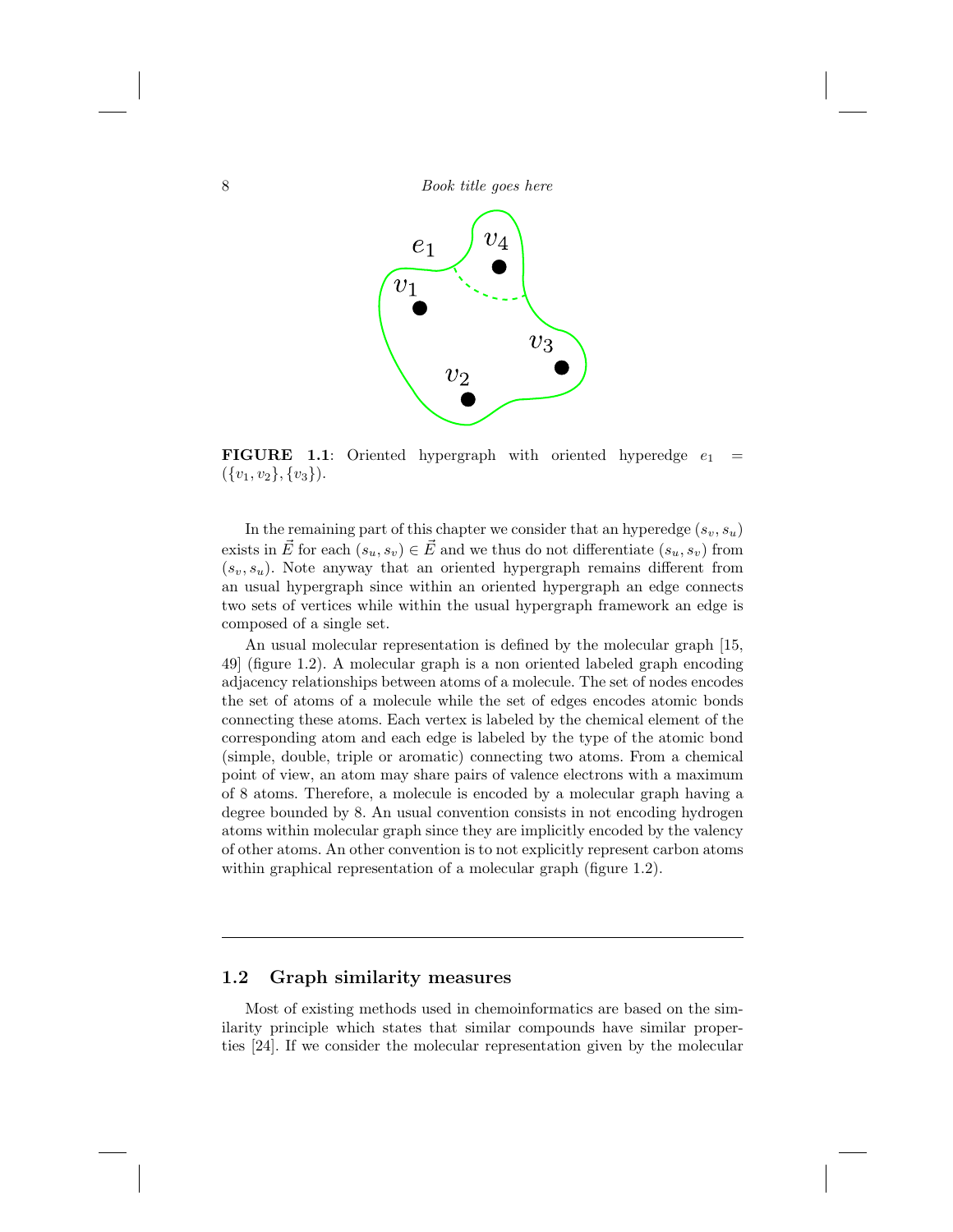Graph Kernels in chemoinformatics 9



FIGURE 1.2: A molecular graph

graph, comparing molecular compounds thus relies on comparing molecular graphs. Therefore, in order to be able to predict physical or biological properties of molecular compounds, we have to define molecular graph similarity measures.

#### 1.2.1 Maximum common sub graphs

A first similarity measure between graphs based on graph theory is defined from the maximum common sub graph. Intuitively, two graphs are considered as similar if they share a large common structure and dissimilar otherwise. In order to define the notion of maximum common sub graph, let us first define the notion of common sub graph:

**Definition 18 (Common sub graph)** A graph  $G$  is a common sub graph of two graphs  $G_1$  and  $G_2$  if it exists two sub graphs  $\hat{G}_1$  and  $\hat{G}_2$  of  $G_1$  and  $\hat{G}_2$ such that:

$$
G \simeq \hat{G}_1 \simeq \hat{G}_2
$$

Common sub graphs correspond thus to sets of nodes and edges common to two graphs. In order to formally define maximum common sub graphs, let us additionally define the notion of maximal common sub graph:

Definition 19 (Maximal common sub graph) A common sub graph of two graphs  $G_1$  and  $G_2$  is maximal if it is a common sub graph of  $G_1$  and  $G_2$ and if it is not itself a sub graph of another common sub graph of  $G_1$  and  $G_2$ .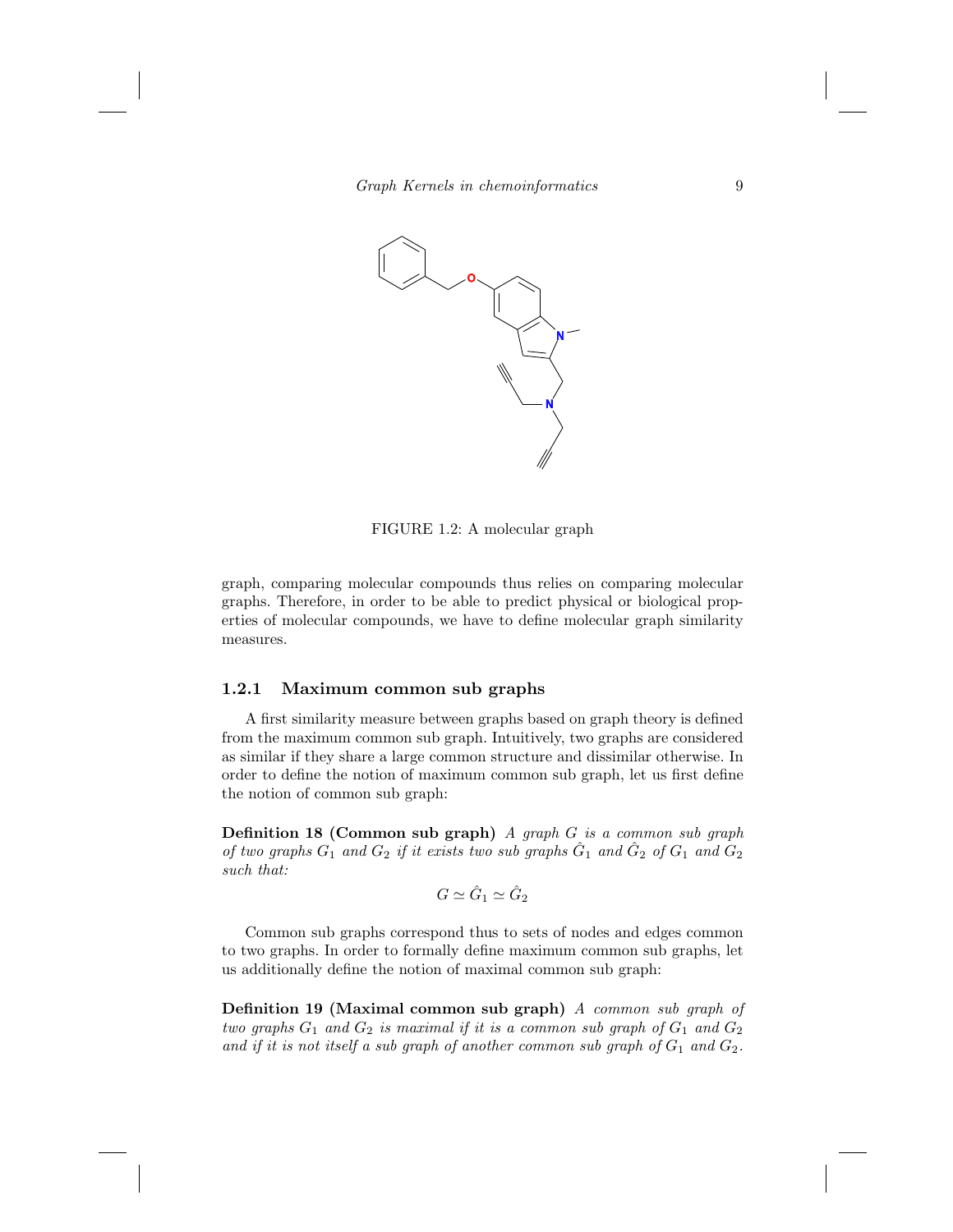The notion of maximal common sub graph corresponds to set of nodes and edges common to two graphs which can not be enlarged. Using maximal common sub graphs, we can now define maximum common sub graph:

**Definition 20 (Maximum common sub graph)** A common sub graph  $G$ is maximum if it is a maximal common sub graph of  $G_1$  and  $G_2$  and it does not exist a larger common sub graph of  $G_1$  and  $G_2$ .

A maximum common sub graph corresponds thus to the largest maximal common sub graph.

The size of a maximum common sub graph of two graphs may be seen as a similarity measure between these two graphs. Methods based on maximum common sub graph consider two graphs as similar if they share a large common structure. Conversely, graphs sharing a lot of small common structures but not a large one are not considered as similar. This particularity may alter the accuracy of methods based on maximum common sub graphs on chemical prediction problems where molecular activity is due to a large number of small structures.

#### 1.2.2 Frequent graphs

A widely used approach in chemoinformatics consists in finding sub structures which are responsible of a particular activity. This family of methods is thus more dedicated to activity prediction problems since from a chemical point of view, a molecular compound may have a particular property if it contains a sub structure, called a pharmacophore. This chemical consideration has sustained the emergence of a family of methods based on the discovery of frequent sub graphs [10, 56, 38]. These methods are based on the following assumptions:

- A sub structure is considered as frequent if its number of occurrences is greater than a frequency threshold  $\sigma$  within a set of positive molecular compounds and is insignificant within a set of negative molecular compounds;
- A sub structure of size k may be frequent if it is composed of at least two frequent sub structures of size k-1.

Among the set of methods using such an approach, methods described in [10, 56] are based on an iterative algorithm (algorithm 1) which aims to find frequent sub graphs of size k from the set of frequent sub graphs of size  $k-1$ .

These approaches obtain a good prediction accuracy on many datasets within a reasonable computational time. However, the main drawback of these approaches is the frequent sub graphs hypothesis. Indeed, the hypothesis that one pharmacophore is responsible of an activity is no longer valid when the activity of molecular compounds is induced by a set of differents pharmacophores. In this case, each pharmacophore is associated to few molecular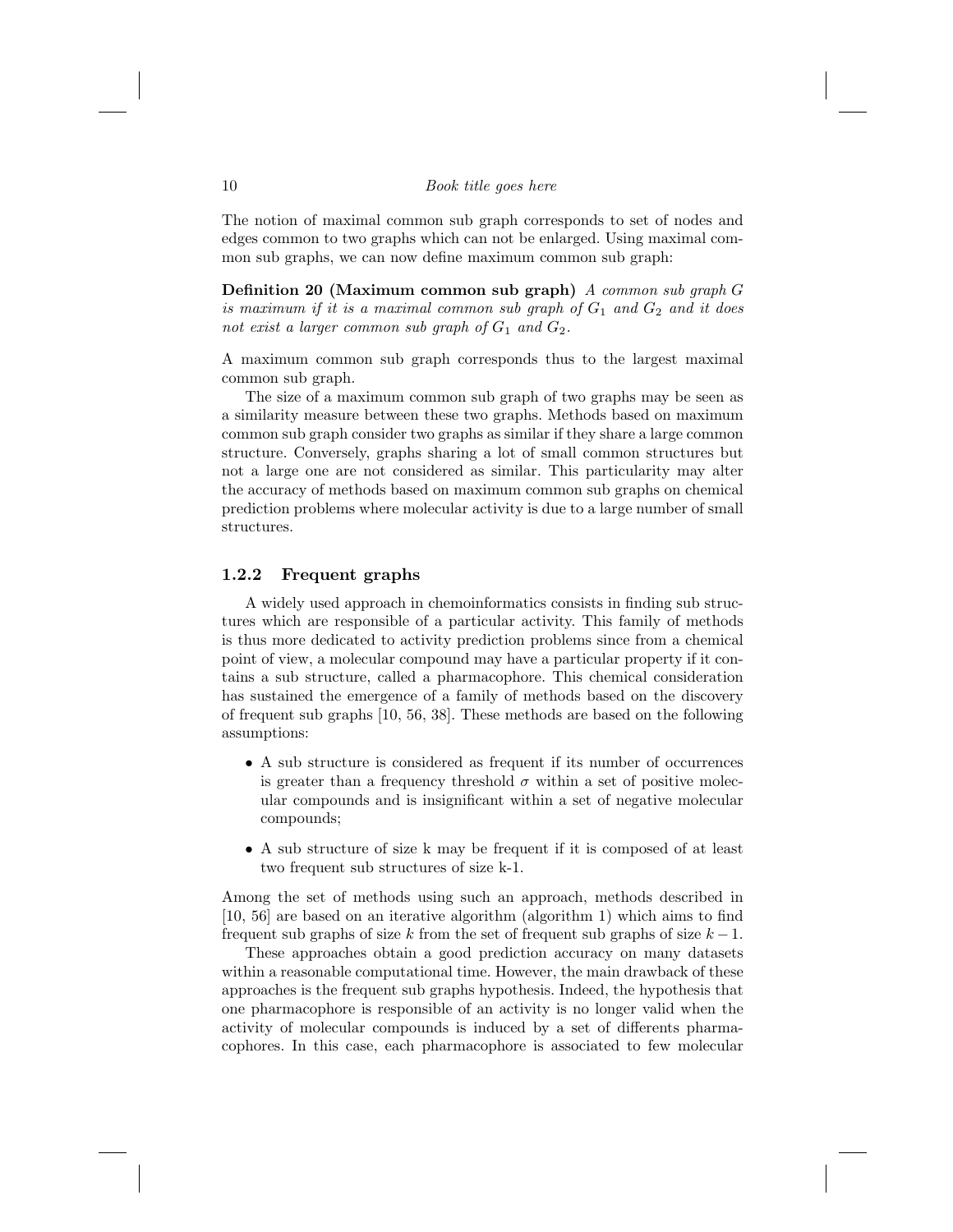| <b>Algorithm 1:</b> Generic algorithm used by frequent sub graphs methods                 |  |  |  |
|-------------------------------------------------------------------------------------------|--|--|--|
| 1 Find a set of sub graphs $S_2$ having a size $k = 2$ and a frequency greater            |  |  |  |
| than $\sigma$ .:                                                                          |  |  |  |
| 2 for $k = 3 \rightarrow k$ -max do                                                       |  |  |  |
| <b>3</b>   Build a set of candidates $\mathcal{C}_k$ of size k from $\mathcal{S}_{k-1}$ ; |  |  |  |
| 4   $S_k \leftarrow$ frequent sub graphs in $\mathcal{C}_k$ ;                             |  |  |  |

compounds and each pharmacophore does not reach the minimal frequency threshold in order to be considered as a frequent sub structure. Such configurations induce thus a poor prediction model.

#### 1.2.3 Graph edit distance

Graph edit distance aims to define a distance between graphs. This distance is based on a measure of distortion induced by a transformation of one graph into another. Graph edit distance between two graphs is defined by the minimal cost associated to an edit path which transforms the first graph into the second one. This distance is defined as a sequence of edit operations, each of these elementary operations being defined as:

- a node/edge insertion: adding one node/edge to the graph;
- a node/edge deletion: removing one node/edge to the graph;
- a node/edge substitution: replace one node/edge label.

Each of these edit operations is associated to a cost  $c(.) \in \mathbb{R}_{+}$ . Considering these edit costs, graph edit distance is defined as:

$$
d_{edit}(G, G') = \min_{(e_1, \dots, e_k) \in \mathcal{C}(G, G')} \sum_{i=1}^{k} c(e_i)
$$
 (1.1)

where  $\mathcal{C}(G, G')$  encodes all edit paths transforming G into G'. Each edit path encodes a sequence of edit operations  $e_1, \ldots, e_k$ , each operation  $e_i$  being associated to an edit cost  $c(e_i)$ .

Graph edit distance may be computed using  $A^*$  algorithm [20]. This algorithm consists in building a rooted tree where each path from the root to a leaf encodes a possible edit path. Then, the root to leaf path corresponding to the lowest sum of edit operation costs is defined as the optimal edit path. However, the computational complexity induced by this method is exponential according to the number of graphs' nodes which limits its application to very small graphs.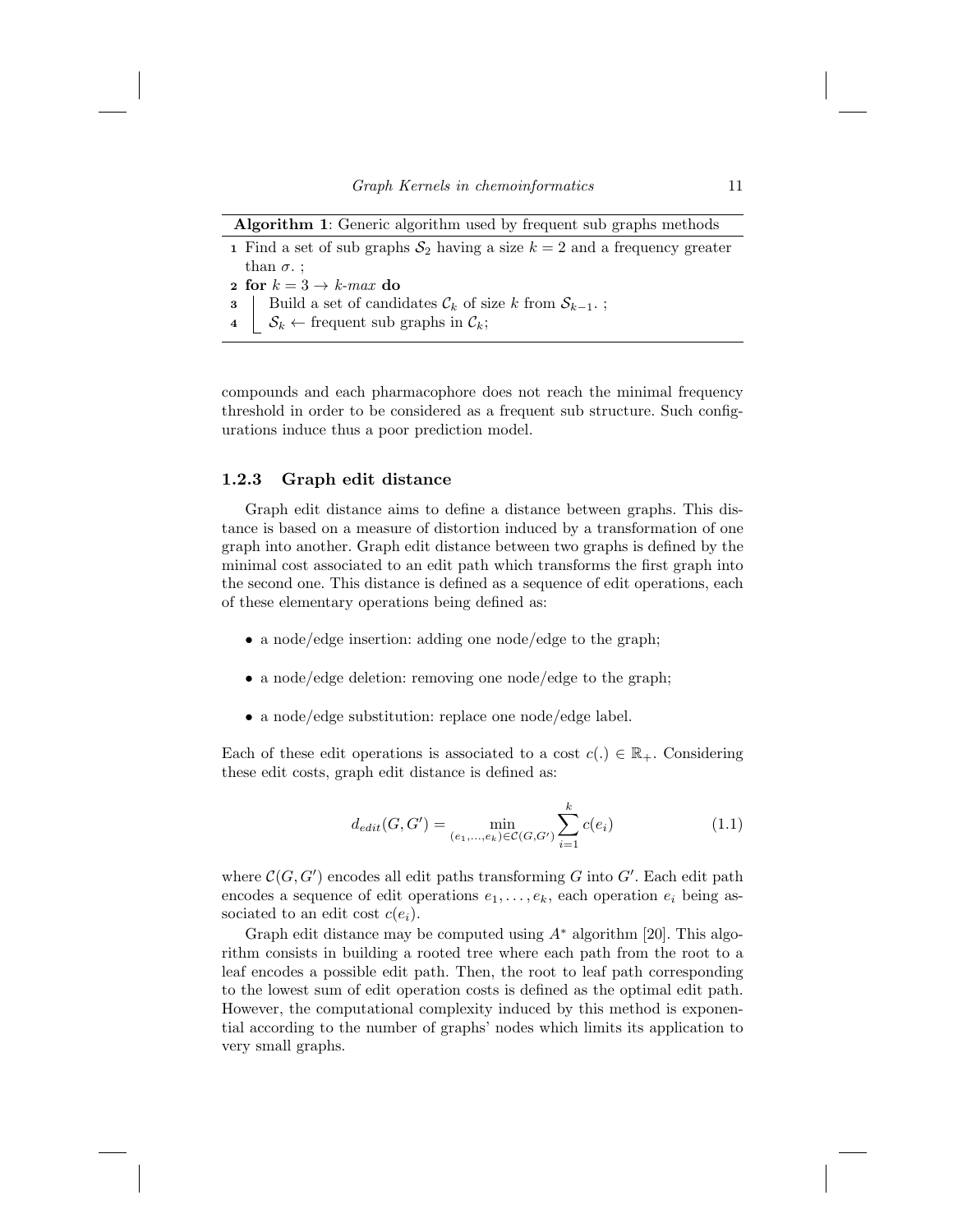#### 1.2.3.1 Graph edit distance approximation

In order to reduce the complexity required by the computation of graph edit distance, Riesen proposed a polynomial algorithm [44] which reduces graph edit distance complexity. Given two graphs  $G = (V, E)$  of size  $n = |V|$ and  $G' = (V', E')$  of size  $m = |V'|$ , this algorithm is based on a complete bipartite graph  $G_a = (V_a, E_a)$  where  $V_a = V_G \cup V_{G'}, V_G = \{V \cup \{\varepsilon_1, \ldots, \varepsilon_m\}\},$  $V_{G'} = \{V' \cup \{\varepsilon'_1, \ldots, \varepsilon'_n\}\}\$ and  $E_a = \{(u, v) \mid u \in V_G\}$  and  $v \in V_{G'}\}$ . Bipartite graph  $G_a$  encodes a node to node matching between the two sets  $V_G$  and  $V_{G'}$ . A matching  $u \in V \to v \in V'$  encodes a substitution whereas a matching  $u \in V \to \varepsilon'_i$  (resp.  $\varepsilon_i \to v \in V'$ ) encodes a node deletion (resp. a node insertion). Each edge  $(u, v) \in V_G \times V_{G'}$  is weighted by the cost associated to the edit operation encoded by matching  $u \to v$ . Therefore, each matching  $\varepsilon_i \to \varepsilon'_j$  is associated to zero cost since they do not encode any edit operation.

Optimal matching, i.e. matching from  $V$  to  $V'$  having the lowest sum of edge cost, is computed by means of Munkre's algorithm (or Hungarian algorithm) [36]. This optimal matching is then associated to an edit path, itself being associated to a cost. However, the computed cost does not correspond necessarily to graph edit distance since there is no guaranty that the computed edit path is the optimal one. Therefore, one one hand the main drawback of this algorithm is that the computed dissimilarity measure does not correspond to exact graph edit distance. On the other hand, this dissimilarity measure can be computed in polynomial time which allows the use of this approach on chemoinformatics problem.

#### 1.2.3.2 Graph edit distance and machine learning methods

If we consider that costs associated to elementary edit operations define a distance (proposition 21), graph edit distance fulfills the four properties of a metric and thus defines a distance [37].

**Definition 21 (Distance)** A function  $d: \mathcal{X}^2 \to \mathbb{R}_+$  is a distance over  $\mathcal{X}$  if, for any  $(x_i, x_k) \in \mathcal{X}^2$ , it fulfills the four following properties:

- non negativity:  $d(x_i, x_j) \geq 0$ ;
- self distance:  $d(x_i, x_j) = 0 \Leftrightarrow x_i \simeq x_j$ ;
- symmetry:  $d(x_i, x_j) = d(x_j, x_i);$
- triangle inequality: for any  $x_k \in \mathcal{X}$ ,  $d(x_i, x_j) \leq d(x_i, x_k) + d(x_k, x_j)$ .

However, graph edit distance does not fulfill the fifth property of an euclidean distance (Definition 22) [9] and hence does not correspond to a distance in an euclidean space. From a practical point of view, this limitation induces that the metric space defined by the edit distance on the set of graphs can not be isometrically embedded (neither explicitly nor implicitly) into an Hilbert space. This last point restricts drastically the set of machine learning algorithm which may be used in conjunction with the graph edit distance.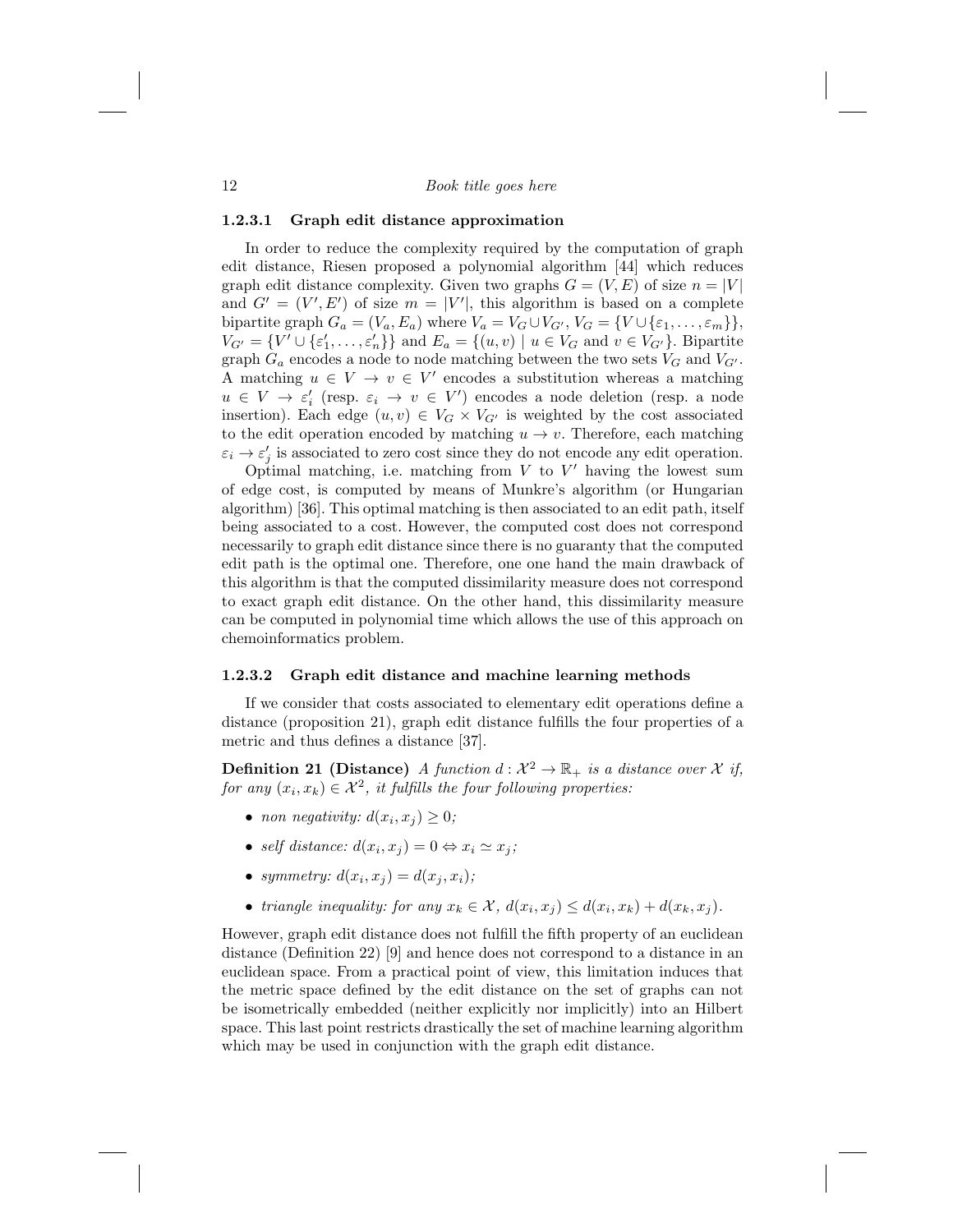Graph Kernels in chemoinformatics 13



FIGURE 1.3: Four point polyhedron and point to point distances. Distance between  $x_1$  and  $x_4$  can not be retrieved from the four first properties of a distance (example taken from [9]).

The need of a fifth property to define euclidean distances can be illustrated using a distance matrix completion problem. Let us consider four points  $x_1, x_2, x_3$  and  $x_4$  forming a polyhedron (figure 1.3). Distance matrix  $D \in \mathbb{R}^{4,4}$ encodes distances between the four points of this polyhedron. Let us consider the following incomplete distance matrix D:

$$
D = \begin{bmatrix} 0 & 1 & 5 & d_{14} \\ 1 & 0 & 4 & 1 \\ 5 & 4 & 0 & 1 \\ d_{41} & 1 & 1 & 0 \end{bmatrix}
$$
 (1.2)

The first property of a distance induces that  $d_{14} \geq 0$  and  $d_{41} \geq 0$ . The third property induces that  $d_{14} = d_{41}$  and finally, the fourth property of a third property induces that  $d_{14} = d_{41}$  and finally, the fourth property of a distance allows us to bound  $d_{14}$  by  $\sqrt{5} - 1 \leq d_{14} \leq 2$ . However, only one value corresponds to an euclidean embedding since  $x_4$  is at a distance of 1 from  $x_2$  and  $x_3$ . Moreover,  $x_2$  and  $x_3$  are separated by a distance of 2 which induces that  $x_2$ ,  $x_3$  and  $x_4$  must be collinear. All others distance values fulfill the first four distance properties but they do not correspond to an embedding regardless of the number of dimensions [9]. Therefore, the four properties of a distance are not sufficient to ensure that a distance corresponds to a distance in an euclidean space.

Definition 22 (Relative angle inequality [9]) For any  $i, j, l \neq k, k =$  $\{1,\ldots,N\}, i \langle j \rangle, i \langle k \rangle$  For  $N \geq 4$ , let consider a set of distinct points  $\mathcal{X}_k = \{x_1, \ldots, x_N\}$ . Relative angle inequality property is fulfilled if all points  $x_k \in \mathcal{X}_k$  fulfill the following inequalities: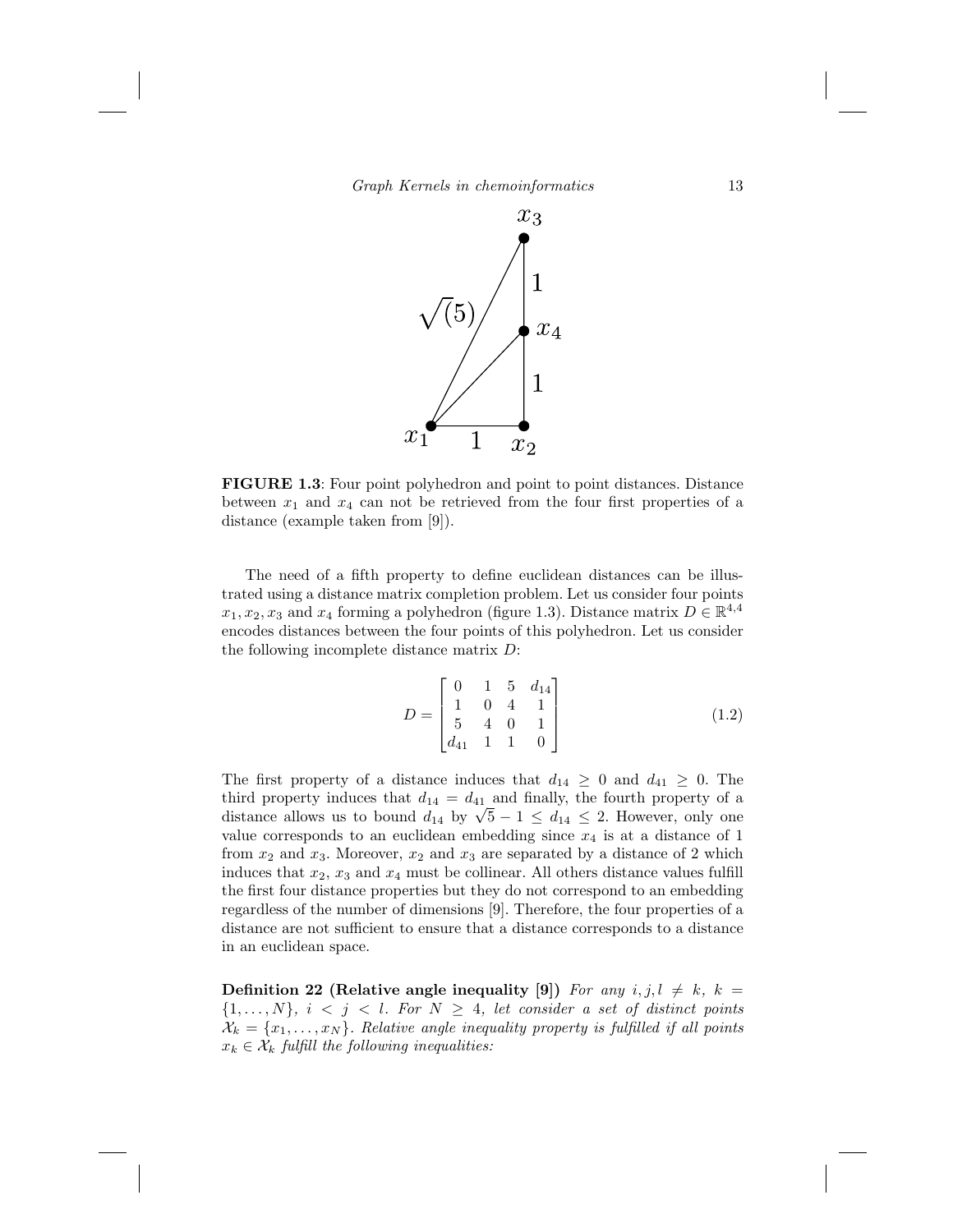$$
\cos(\theta_{ikl} + \theta_{lkj}) \le \cos(\theta_{ikj}) \le \cos(\theta_{ikl} - \theta_{lkj})
$$
  
0 \le \theta\_{ikl}, \theta\_{lkj}, \theta\_{ikj} \le \pi (1.3)

where  $\theta_{ikj} = \theta_{jki}$  encodes angle between vectors  $\overrightarrow{x_kx_i}$  and  $\overrightarrow{x_kx_j}$ .

**Proposition 1 (Euclidean distance)** A function  $d : \mathcal{X}^2 \to \mathbb{R}_+$  corresponds to a distance in an euclidean space  $\mathbb{R}^N$  if d is a distance (proposition 21) and d fulfills the relative angle inequality (definition 22).

An alternative characterization of an euclidean distance function is provided by the following proposition [9]:

Proposition 2 (Euclidean distance matrix) The matrix D corresponds to an euclidean distance iff:

$$
D \in \mathbb{S}_h^N \text{ and } \forall c \in \mathbb{R}^N, s.t \begin{cases} e^t c = 0 & c^t Dc \le 0 \\ ||c|| = 1 & c^t Dc \le 0 \end{cases} \tag{1.4}
$$

where  $e = (1, \ldots, 1)^t$  and  $\mathbb{S}_h^N$  corresponds to the set of  $N \times N$  symmetric matrices having 0 main diagonal.

Since graph edit distance does not define a distance in an euclidean space it can not be directly used in machine learning methods where an implicit or explicit vectorial embedding is mandatory. Despite this, graph edit distance encodes a dissimilarity measure between two molecular graphs which may be used in conjunction with some algorithms such as k-nearest neighbors or k-median.

### 1.3 Graph embedding methods

Methods presented in section 1.1 are defined within graph space. Despite the fact that this space allows to encode complex structures, it suffers from a lack of mathematical properties. Therefore, the use of many well know machine learning methods is not possible within such a space. In order to use conjointly graphs and usual machine learning methods, one possibility consists in defining an explicit vectorial space where each graph is embedded. Using such a scheme, each graph is encoded by a vector which can be used conjointly with any machine learning method defined on vectorial representations. Such vectorial representations of graphs are called graph embeddings.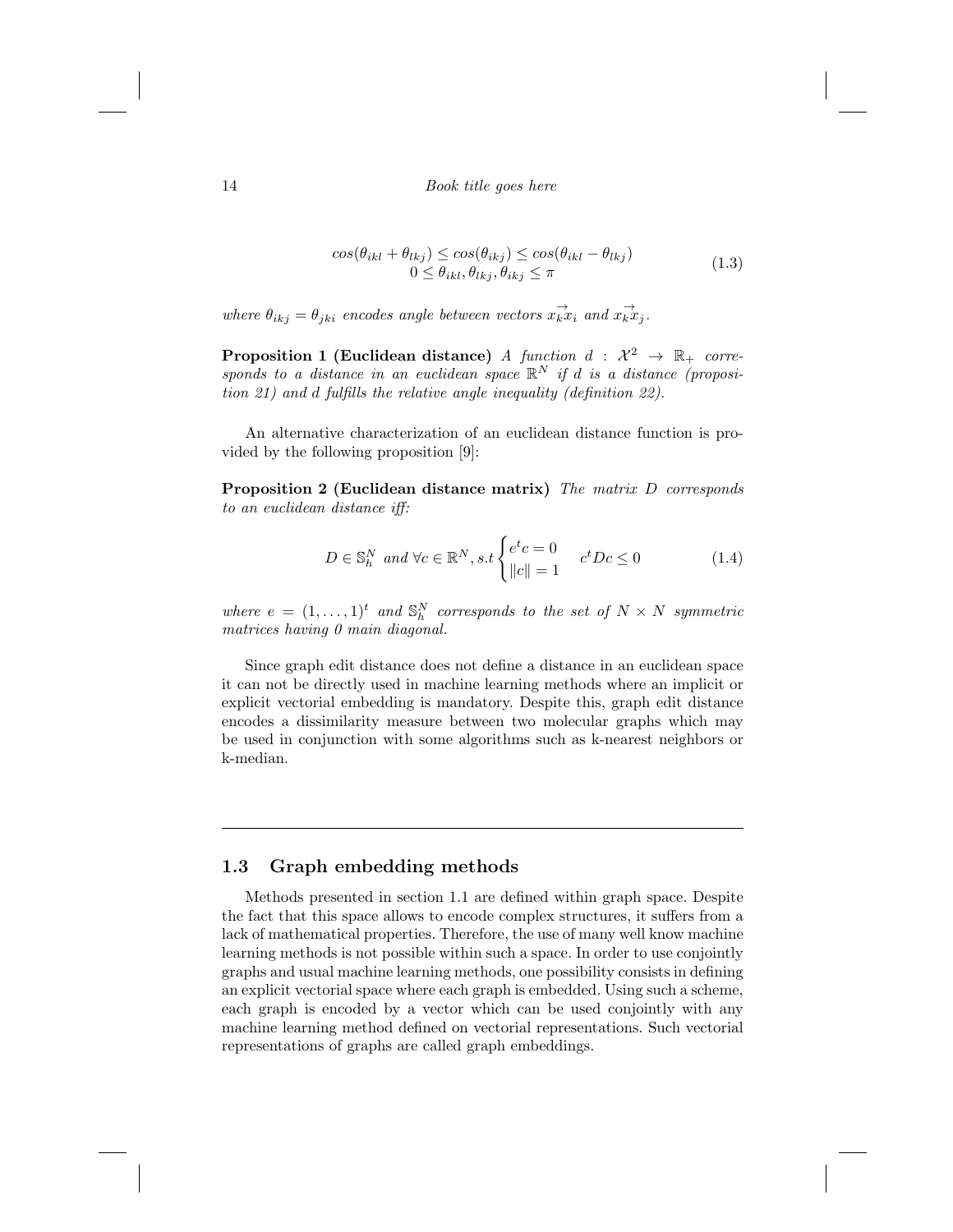#### Graph Kernels in chemoinformatics 15

#### 1.3.1 Empirical kernel map

In order to combine graph edit distance and machine learning algorithms, some methods aim to define a graph embedding based on graph edit distance. Riesen has proposed to encode a graph by an explicit vector which encodes the distances between an input graph and a set of graph prototypes [42]. Given a set of prototype graphs denoted by  $\mathcal{G}_{ref} = \{G_1, \ldots, G_N\}$ , each graph is embedded into an explicit euclidean space by the following embedding function  $\Phi_{EKM}^\mathcal{G}:\mathcal{G}\to\mathbb{R}^N$ :

$$
\Phi_{EKM}^{G_{ref}}(G) = (d(G, G_1), \dots, d(G, G_N))
$$
\n
$$
(1.5)
$$

This method thus encodes each graph by a vector which may be used in any machine learning method defined on euclidean spaces. Although this method uses a widely used graph dissimilarity measure, the choice of prototype graphs strongly impacts the embedding quality. Riesen [42] addressed this last problem through different heuristics providing "good" sets of prototype graphs.

#### 1.3.2 Isometric embedding

Another approach aims to define a graph embedding such that this embedding encodes a dissimilarity measure [25]. Let consider a set of graphs  $\mathcal{G} = \{G_1, \ldots, G_n\}$  and a function encoding a graph dissimilarity  $d : \mathcal{G} \times \mathcal{G} \to \mathbb{R}$ . We define a dissimilarity matrix D by  $D_{i,j} = d(G_i, G_j)^2 \in \mathbb{R}^{n \times n}$ . The method described in [25] consists in computing n vectors  $x_i$  having p-dimensions such that the distance between  $x_i$  and  $x_j$  is as close as possible from the dissimilarity measure between  $G_i$  and  $G_j$  encoded by  $D_{i,j}$ .

In order to define vectorial representations  $(x_i)_{i\in\{1,\ldots,n\}}$ , a method consists in defining a matrix  $S$  which encodes scalar products between vectorial representations of graphs. Considering a distance matrix D, matrix S is defined by  $S = (I - ee^t)D(I - ee^t)$  with  $e = (1, \ldots, 1)^t$  and satisfies:  $D_{i,j} = S_{i,i} + S_{j,j} - 2S_{i,j}$ . This last equation corresponds to the well known relationship between euclidean distance and scalar products:  $||x_i - x_j||^2 = \langle$  $x_i, x_i > + \langle x_j, x_j \rangle -2 \langle x_i, x_j \rangle$ . If S is a semi-definite positive matrix, then its spectral decomposition is given by  $S = V \Lambda V^t$  where  $\Lambda$  is a diagonal matrix containing the (positive) eigenvalues of  $S$ . Matrix  $S$  can then be written as  $XX<sup>t</sup>$  with  $X = V(\Lambda^{\frac{1}{2}})$ . Each entry  $S_{i,j}$  of S is then defined as a scalar product between two rows of matrix  $X$ . Taking  $x_i$  as an embedding of graph  $G_i$  we indeed obtain:  $D_{i,j} = d^2(G_i, G_j) = ||x_i - x_j||^2$ .

However, if the dissimilarity matrix  $D$  does not correspond to a distance in an euclidean space (definition 22), matrix  $S$  is not necessarily semi-definite positive and we have to regularize it. One possibility is to use the constant shift embedding method which consists in removing negative eigenvalues of S by subtracting its lowest (negative) eigenvalue. Regularized matrix  $S'$  is then defined by:  $S' = S - \lambda_n(S)I$  where  $\lambda_n(S)$  denotes the lowest negative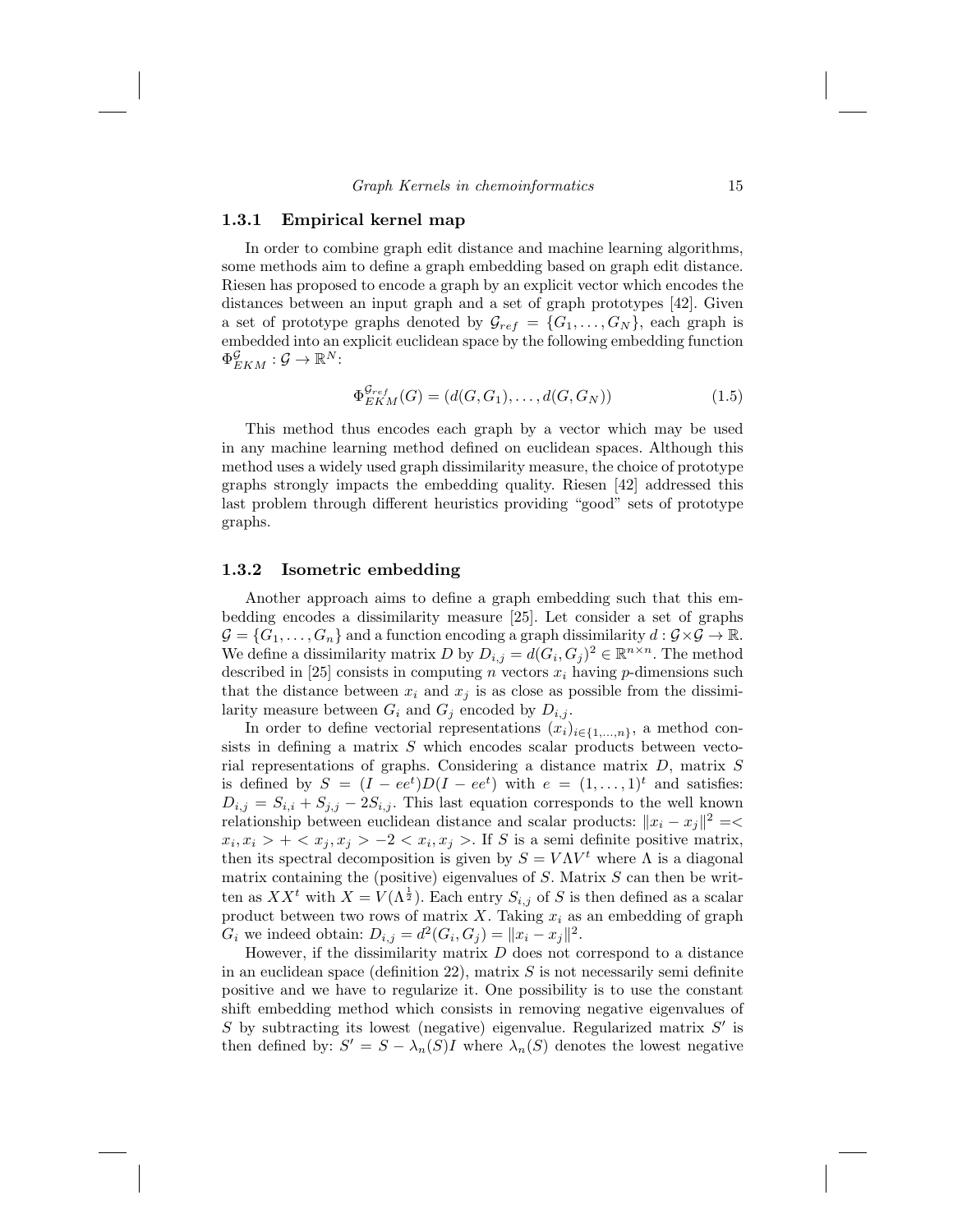eigenvalue of S. This regularization step alters the initial distances according to the following equation:  $D' = D - 2\lambda_n(S)(ee^t - I)$ . The magnitude of this alteration depends linearly on the lowest eigenvalue of S. Such a regularization step should be performed only for small values of  $|\lambda_n(S)|$ .

#### 1.3.3 Local approaches

Other graph embedding methods which are not based on graph edit distance can be defined using different approaches. A first family consists in encoding each graph by a set of information describing local adjacency relationships and labeling information. Attribute statistics based embedding [19] defines a graph embedding where each coordinate of the vectorial representation encodes either the number of occurrences of a node label, or the number of edges incident to two node labels. For  $|L_V|$  node labels and  $|L_E|$  edge labels, the size of a vector encoding a non oriented graph is thus equal to  $\frac{1}{2}|L_E||L_V||(|L_V|+1)$ . This type of embedding limits the size of encoded paths and thus the amount of encoded information. Indeed, including paths of size 3 induces a huge increase of the size of vector in order to encode all possible labeled paths of size 3.

In order to encode more structural information, topological embedding [48] encodes the number of occurrences of a set of unlabeled structures corresponding to the set of isomorphic graphs having at most  $N$  nodes. Labeling information is included within a matrix representation by means of histograms: For each structure, an histogram encodes the distribution of node and edge labels among all labeled subgraphs corresponding to the unlabeled structure. This method allows to encode larger structures which encodes more structural information than paths of size 2. However, the multiple configurations of labels within all subgraphs isomorphic to a given unlabeled structure is reduced to a simple histogram of node and edge labels hence losing an important part of the label information. This loss of information is induced by the limit on the size of vectors used to encode graphs.

#### 1.3.4 Global approaches

Instead of using local approaches, some methods aim to define an embedding which globally encodes a graph rather than using a concatenation of local characteristics. Fuzzy multilevel graph embedding [29] defines a vectorial representation encoding both local characteristics, such as node degrees or node and edge labels, and simple global information such as number of nodes and edges of graphs. Vectorial representation provided by a fuzzy multilevel graph embedding includes thus different levels of analysis of the graph.

Spectral embedding methods [28, 6, 27] base the vectorial representation of a graph on different characteristics of the spectrum of the graph laplacian matrix. The basic idea of this family of methods is that the spectrum of the graph laplacian matrix is insensitive to any rotation of the adjacency matrix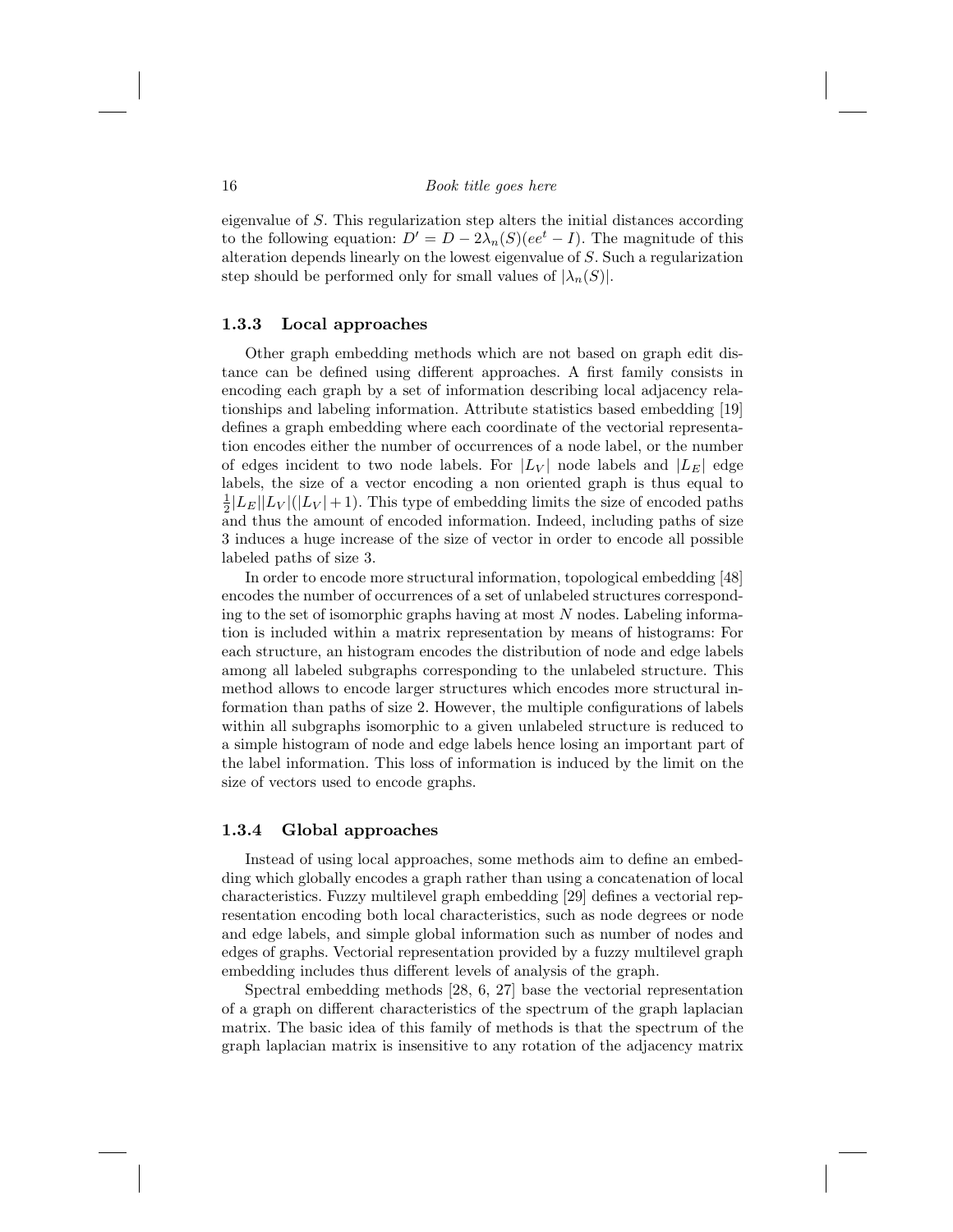and may thus be considered as a characteristic of the graph rather than a characteristic of its adjacency matrix. The resulting graph embedding are based on global characteristics of the graphs which are however often difficult to interpret in terms of graph properties.

#### 1.3.5 Conclusion

Graph embedding methods define graph vectorial representations. Conversely to methods defined within graph space, these vectorial representations can be used in any machine learning methods defined on vectors. However, the encoding of a graph by an explicit vector of limited size induces necessarily a loss of information. This loss may alter prediction models since some relevant information may not be encoded by a vector of limited size.

#### 1.4 Kernel theory

Methods presented in previous sections are based on two different approaches. The first one consists in defining similarity measures between graphs without reference to any embedding. Such similarity measures may be combined with few machine learning algorithms such as the k-nearest neighbors or the k-median algorithms. The second one consists in defining vectorial representations of graphs. These methods may be combined with any machine learning algorithm but the transformation from graphs to vectors may induce important loss of information due to the limited vector size.

In order to combine a graph similarity measure with many machine learning algorithms we have thus to transform our graphs into vectors. In the same time, the dimension of the embedding space must be sufficiently large (even infinite) in order to avoid to loss most of the graph information by this transformation. From this point of view, graph kernels provide a nice mathematical framework which allows to define a similarity measure between graphs which corresponds to a scalar product in some Hilbert space. The key point, known as the kernel trick, is that many machine learning algorithms may be rewritten solely in terms of scalar products between input data. The substitution of scalar products by graph kernels within these methods allows then to avoid the explicit transformation of graphs into vectors, hence allowing to work in Hilbert spaces of arbitrary dimension.

#### 1.4.1 Definitions

Intuitively, a kernel  $k : \mathcal{X}^2 \to \mathbb{R}$  between two objects x and x' corresponds to a similarity measure defined as a scalar product between two projections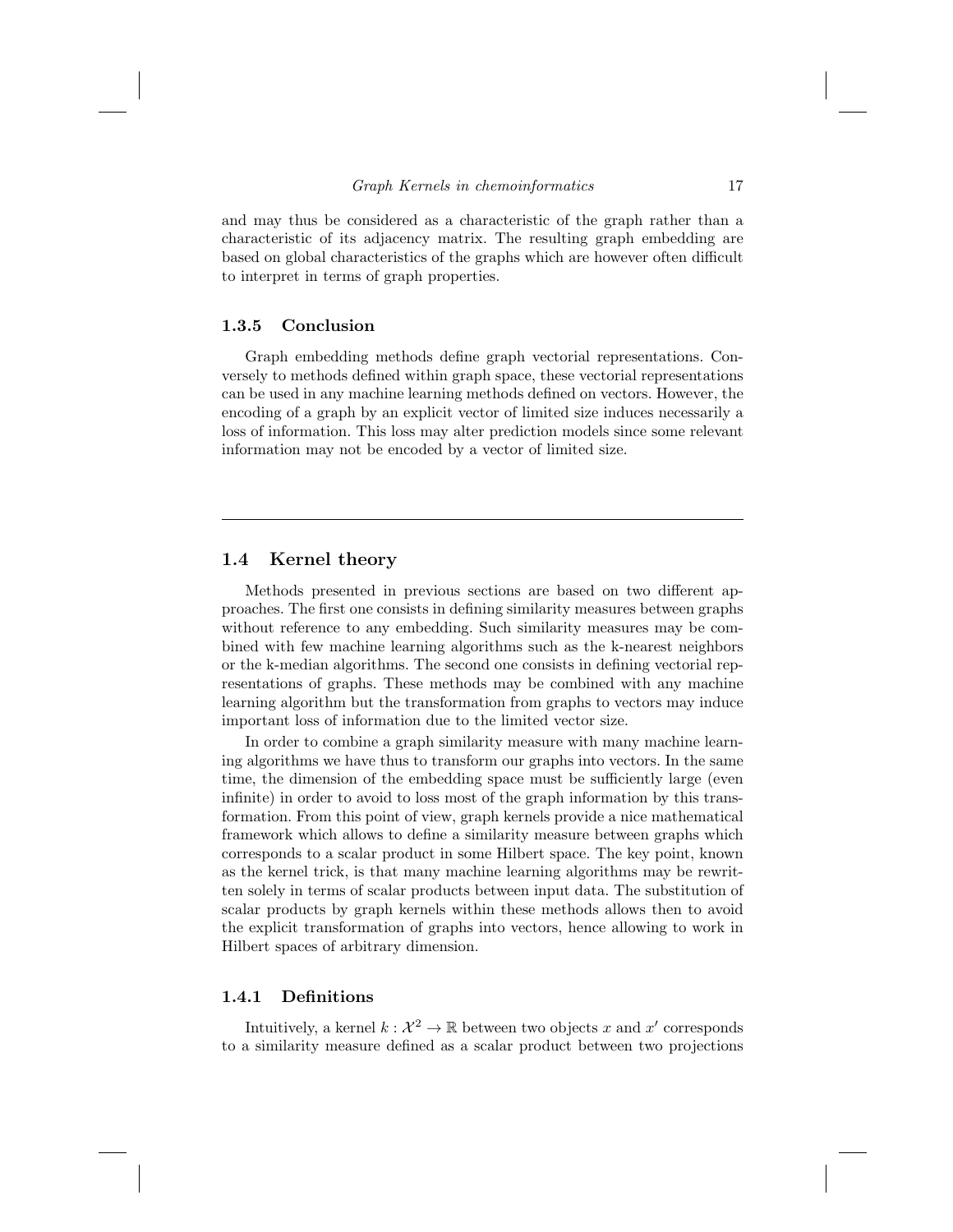$\Phi_{\mathcal{H}}(x)$  and  $\Phi_{\mathcal{H}}(x')$  of x and x' into an Hilbert space  $\mathcal{H}$ :

$$
\forall (x, x') \in \mathcal{X}^2, \ k(x, x') = \langle \Phi_{\mathcal{H}}(x), \Phi_{\mathcal{H}}(x') \rangle. \tag{1.6}
$$

In order to define a valid kernel  $k$ , it is not mandatory to explicitly define the embedding function  $\Phi_{\mathcal{H}} : \mathcal{X} \to \mathcal{H}$ . However, to ensure that such an embedding does exist, the kernel  $k$  has to fulfill some properties.

Definition 23 (Positive definite kernel) A positive definite kernel on  $\mathcal{X}^2$ is a function  $k: \mathcal{X}^2 \to \mathbb{R}$  symmetric:

$$
\forall (x, x') \in \mathcal{X}^2, k(x, x') = k(x', x)
$$
\n(1.7)

and semi definite positive (Mercer's condition [34]):

$$
\forall \{x_1, \ldots, x_n\} \in \mathcal{X}^n, \forall \ c \in \mathbb{R}^n, \sum_{i}^{n} \sum_{j}^{n} c_i k(x_i, x_j) c_j \ge 0. \tag{1.8}
$$

Some usual kernels defined on vectorial representations are listed in table 1.1.

TABLE 1.1: Usual definite positive kernels between vectors.

| Linear       | $k(x, y) = x^T y$                                   |
|--------------|-----------------------------------------------------|
| Gaussian     | $k(x,y) = exp(-\frac{  x-y  ^2}{2\sigma^2})$        |
| Polynomial   | $k(x,y)=(x^Ty)^d+c, c\in\mathbb{R}, d\in\mathbb{N}$ |
| Cosine       | $k(x, y) = \frac{(x^T y)}{\ x\  \ y\ }$             |
| Intersection | $k(x, y) = \sum_{i=1}^{N} min(x_i, y_i)$            |

**Definition 24 (Gram matrix)** A Gram matrix  $K$  associated to a kernel  $k$ on a finite set  $X = \{x_1, \ldots, x_N\}$  is a  $N \times N$  matrix defined by:

$$
\forall (i,j) \in \{1, \dots, N\}^2, \ K_{i,j} = k(x_i, x_j). \tag{1.9}
$$

For any finite set of objects  $X = \{x_1, \ldots, x_N\}$ , the Gram matrix associated to a positive definite kernel  $k$  is semi definite positive. Conversely, if for any set  $X = \{x_1, \ldots, x_N\}$ , the Gram matrix K associated to kernel k is semi-definite positive, then  $k$  is a positive definite kernel.

A positive definite kernel  $k$  can be built from a combination of positive definite kernels  $k_1, \ldots, k_n$  (proposition 3).

**Proposition 3 (Kernel combination [2])** Let  $k_1$  and  $k_2$  denote two definite positive kernels defined on  $\mathcal{X}^2$ ,  $\mathcal X$  corresponding to a non empty space. We have:

1. The set of positive definite kernels is a closed convex cone. Therefore: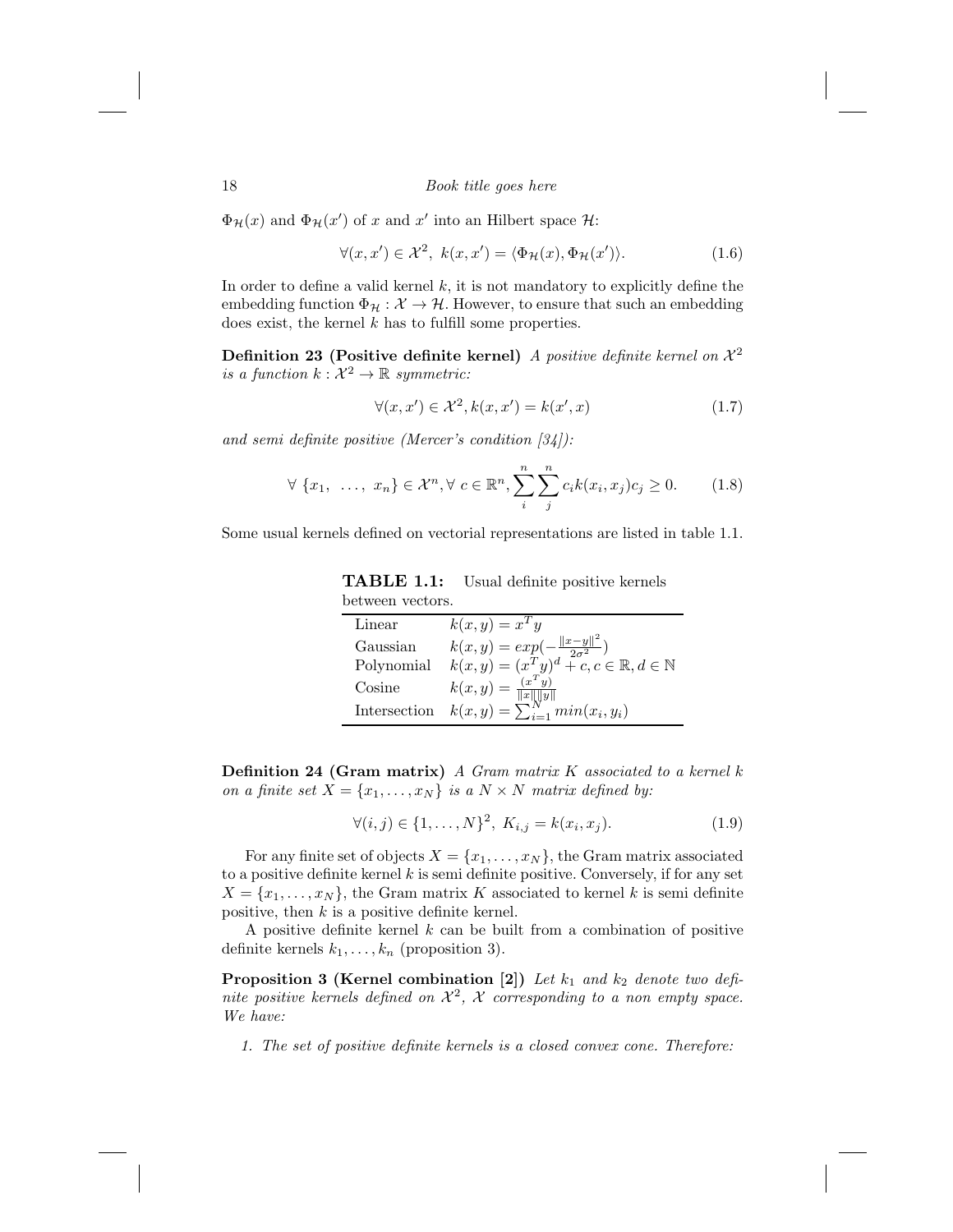- let  $w_1, w_2 \geq 0$ , kernel  $k_3 := w_1k_1 + w_2k_2$  is positive definite;
- let  $k_n$  a sequence of positive definite kernels and  $k(x, x') :=$  $\lim_{n\to\infty} k_n(x,x')$ , then k is a positive definite kernel.
- 2. The product of two definite positive kernels is a positive definite kernel.
- 3. Let us consider that for  $i = 1, 2, k_i$  is a positive definite kernel on  $\mathcal{X}_{i,j}^2$  $\mathcal{X}_i$  being defined as a non empty space and let us consider  $(x_1, y_1) \in \mathcal{X}_1^2$ and  $(x_2, y_2) \in \mathcal{X}_2^2$ . Then, the tensor product  $k_1 \otimes k_2((x_1, x_2), (y_1, y_2)) =$  $k_1(x_1, y_1)k_2(x_2, y_2)$  and the direct sum  $k_1 \oplus k_2((x_1, x_2), (y_1, y_2)) =$  $k_1(x_1, y_1) + k_2(x_2, y_2)$  correspond to positive definite kernels on  $(X_1 \times$  $(\mathcal{X}_2)^2$  .

Following [1], if k is a positive definite kernel on  $\mathcal{X}$ , then it exists an Hilbert space H, having scalar product  $\langle \cdot, \cdot \rangle_{\mathcal{H}}$ , and an embedding  $\Phi : \mathcal{X} \to \mathcal{H}$  such that:

$$
\forall (x, x') \in \mathcal{X}^2, \ k(x, x') = \langle \Phi(x), \Phi(x') \rangle_{\mathcal{H}} \tag{1.10}
$$

The Hilbert space  $H$  is called the Reproducing Kernel Hilbert Space (RKHS) of k or more usually the feature space.

#### 1.4.2 Kernel trick

Let us consider a polynomial kernel  $k(x, y) = \langle x, y \rangle^2$  with  $x =$  $(x_1, x_2)$  and  $y = (y_1, y_2) \in \mathbb{R}^2$ . Kernel value  $k(x, y)$  is thus equals to:

$$
k(x,y) = x_1^2 y_1^2 + x_2^2 y_2^2 + \sqrt{2}(x_1 x_2) \sqrt{2}(y_1 y_2)
$$
 (1.11)

Despite the fact that this last equation does not correspond to the usual equation of a scalar product, it indeed corresponds to a scalar product between a mapping of  $x$  and  $y$  through the following function:

$$
\begin{pmatrix} x_1 \\ x_2 \end{pmatrix} \stackrel{\Phi}{\rightarrow} \begin{pmatrix} x_1^2 \\ x_2^2 \\ \sqrt{2}x_1 x_2 \end{pmatrix} \tag{1.12}
$$

Note that, using a polynomial kernel of degree 2, we implicitly work in a space of dimension 3, while our original data are of dimension 2. Let us now suppose that we wish to combine our kernel with a k-nearest neighbors algorithm. We have thus to compute distances between vectors in the feature space of dimension 3. Such distances may be computed as follows:

$$
d_k^2(x, y) = ||\Phi(x) - \Phi(y)||^2 \quad \text{and} \quad \Phi(x) > + < \Phi(y), \Phi(y) > \\
-2 < \Phi(x), \Phi(y) > \\
= k(x, x) + k(y, y) - 2k(x, y) \tag{1.13}
$$

Therefore, the k-nearest neighbors algorithm, may be applied in the feature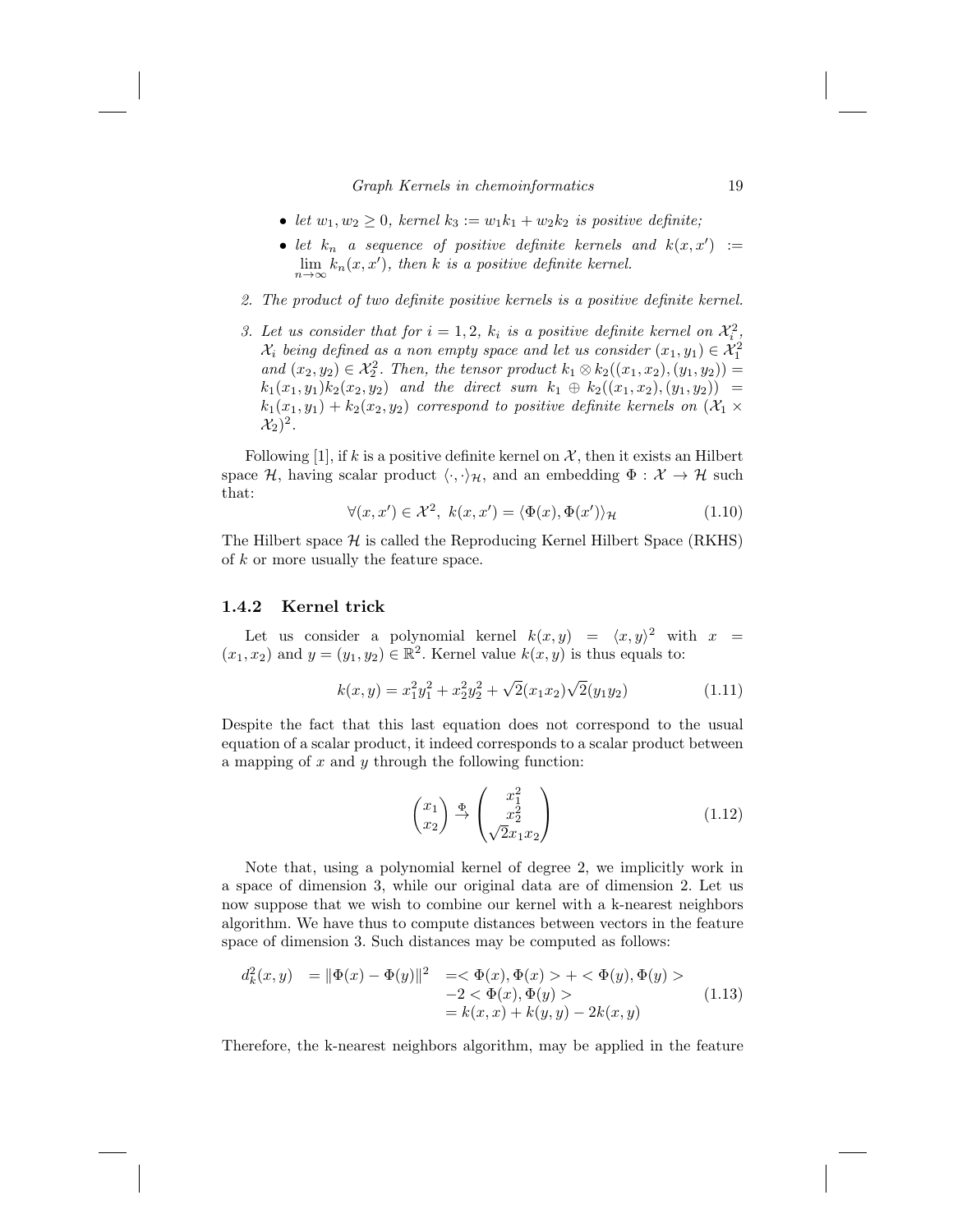space of dimension 3 without computing the transformation  $\Phi$  but by using solely our kernel between data of dimension 2. This trick, known as the kernel trick allows us to avoid the explicit transformation of our original input data in many machine learning algorithms. This last point allows us to avoid to compute and to store vectors of very large or even infinite dimension, e.g. for the gaussian kernel (table 1.1).

Applied to graphs, the kernel trick allows us to avoid the explicit transformation of graphs into vectors and to focus our attention on the definition of a similarity measure. The fact that the implicit Hilbert space may be of very large dimension, allows to reduce the loss of information induced by the transformation from graphs to vectors.

#### 1.4.3 Kernels and similarity measures

From a mathematical point of view, a kernel is defined as a scalar product between objects embedded into an Hilbert space. However, kernels are generally considered as similarity measures. This relationship between scalar product and similarity measure may be explained by the relationship between scalar product and euclidean distance (equation 1.13):

$$
\|\Phi(x) - \Phi(y)\|^2 = k(x, x) + k(y, y) - 2k(x, y)
$$
  
\n
$$
\Rightarrow k(x, y) = \frac{1}{2}(\|\Phi(x)\|^2 + \|\Phi(y)\|^2 - \|\Phi(x) - \Phi(y)\|^2)
$$
 (1.14)

If we consider normalized vectorial representations, i.e.  $\|\Phi(x)\| = 1 \,\forall x \in \mathcal{X},$ we obtain:

$$
k(x, y) = 1 - \frac{1}{2}d_k^2(x, y)
$$

where  $d_k^2(x, y) = ||\Phi(x) - \Phi(y)||^2$ .

In this case, kernels are defined as the opposite of the euclidean distance between vectors in the feature space. Intuitively, euclidean distance encodes a dissimilarity between objects. Therefore, a kernel function defined as a decreasing function of the distance encodes a similarity measure between objects. An high value corresponds to an high similarity whereas a low value, close to 0, encodes a high dissimilarity between objects.

#### 1.4.4 Kernel methods

#### 1.4.4.1 Support vector machines

Problem definition Support Vector Machines [5] (SVM) corresponds to a machine learning algorithm. The classification problem addressed by SVM is the following: Given a set of objects labeled by a class  $\{x_i, y_i\}_{i=1}^n$ ,  $x_i \in \mathbb{R}^d$ and  $y_i \in \mathcal{Y} = \{-1, +1\}$ , learn a function  $f : \mathbb{R}^d \to \mathcal{Y}$  such that  $f(x_i) = y_i$ . SVM algorithm consists in finding an hyperplane having  $d-1$  dimensions which separates data points according to their classes (figure 1.4). The optimal hyperplane is the one which maximizes the distance between the hyperplane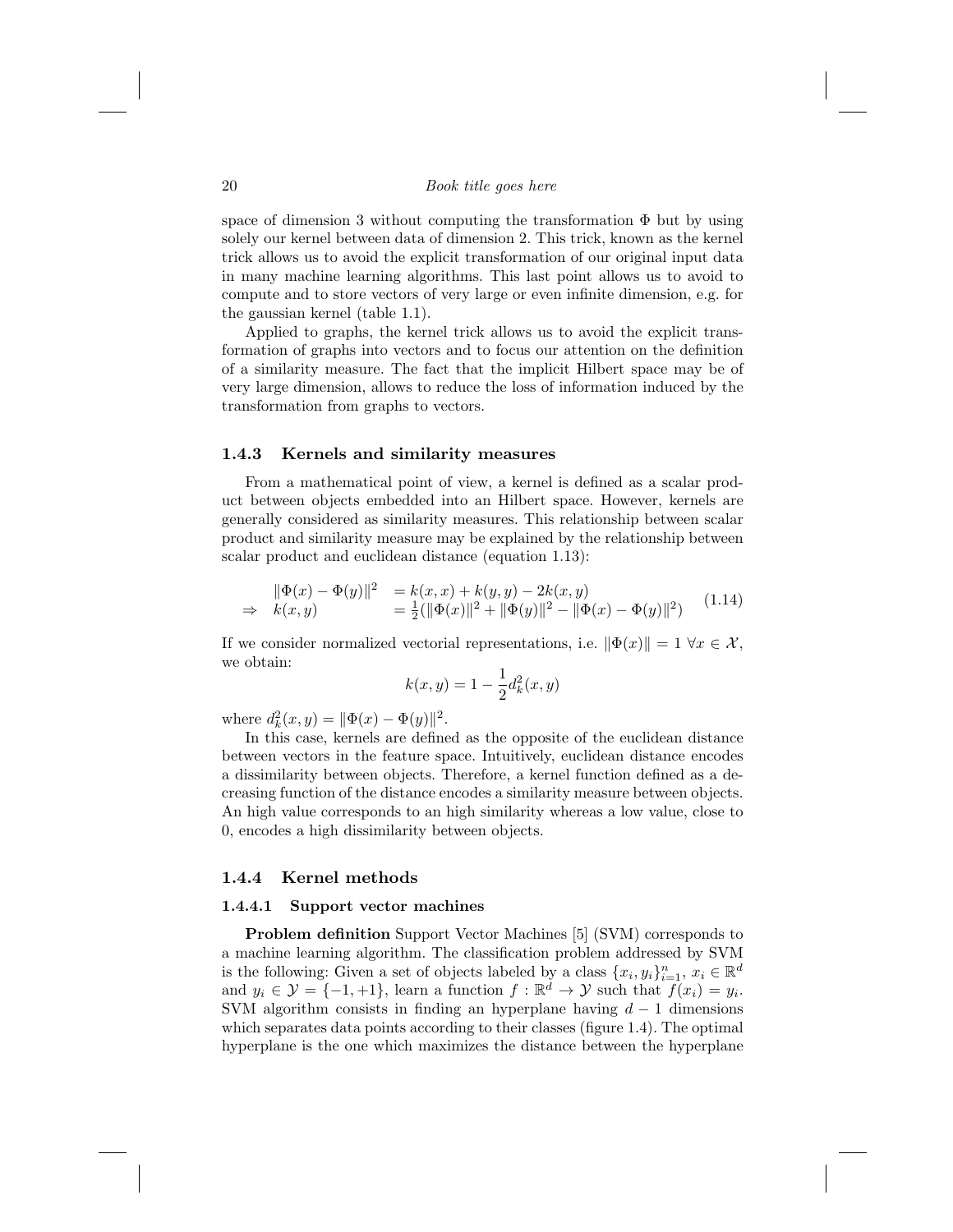Graph Kernels in chemoinformatics 21



FIGURE 1.4: Hyperplane splitting data according to their classes (green circles and red crosses). Dashed lines encode margins.

and the closest data points of each class. Such a distance is called the margin. Considering the hyperplane defined by  $\langle w, x \rangle + b = 0$ , this distance is inversely proportional to the norm of vector  $w$ . Finding the best hyperplane thus relies to solve:

$$
\begin{array}{ll}\n\text{minimize } \frac{1}{2} ||w||^2\\ \n\text{subject to:} \\ \ny_i(\langle w, x \rangle + b) \ge 1, \forall i \in \{1, \dots, n\} \n\end{array} \tag{1.15}
$$

Considering a non linear separable case, i.e. where it does not exist an hyperplane having  $d-1$  dimensions which separates data, Cortes and Vapnik proposed to include slack variables  $\xi_i \in \mathbb{R}^+$  [8]. These variables allows to take into account classification errors during training. The addressed problem is then defined by:

$$
\begin{array}{ll}\n\text{minimize } \frac{1}{2} ||w||^2 + C \sum_{i=1}^n \xi_i \\
\text{subject to:} \\
y_i(\langle w, x \rangle + b) \ge 1 - \xi_i, \forall i \in \{1, \dots, n\} \\
\xi_i \ge 0, \forall i \in \{1, \dots, n\}\n\end{array} \tag{1.16}
$$

where  $C \in \mathbb{R}_+$  is a regularization parameter which allows to weight the influence of errors made during training. An high  $C$  value favors a learning without errors, and thus potentially an over learning. Conversely, a low C value allows more errors during training and thus a greater generalization.

Using a kernel  $k$  together with SVM allows to find a linear hyperplane which solves equation 1.16 in the feature space associated to kernel  $k$ . Thanks to the kernel trick, this hyperplane may be a non linear separator in original data space. For example, let consider the kernel defined by equation 1.12. The hyperplane equation  $\langle w, x \rangle + b = 0$  is computed within the kernel feature space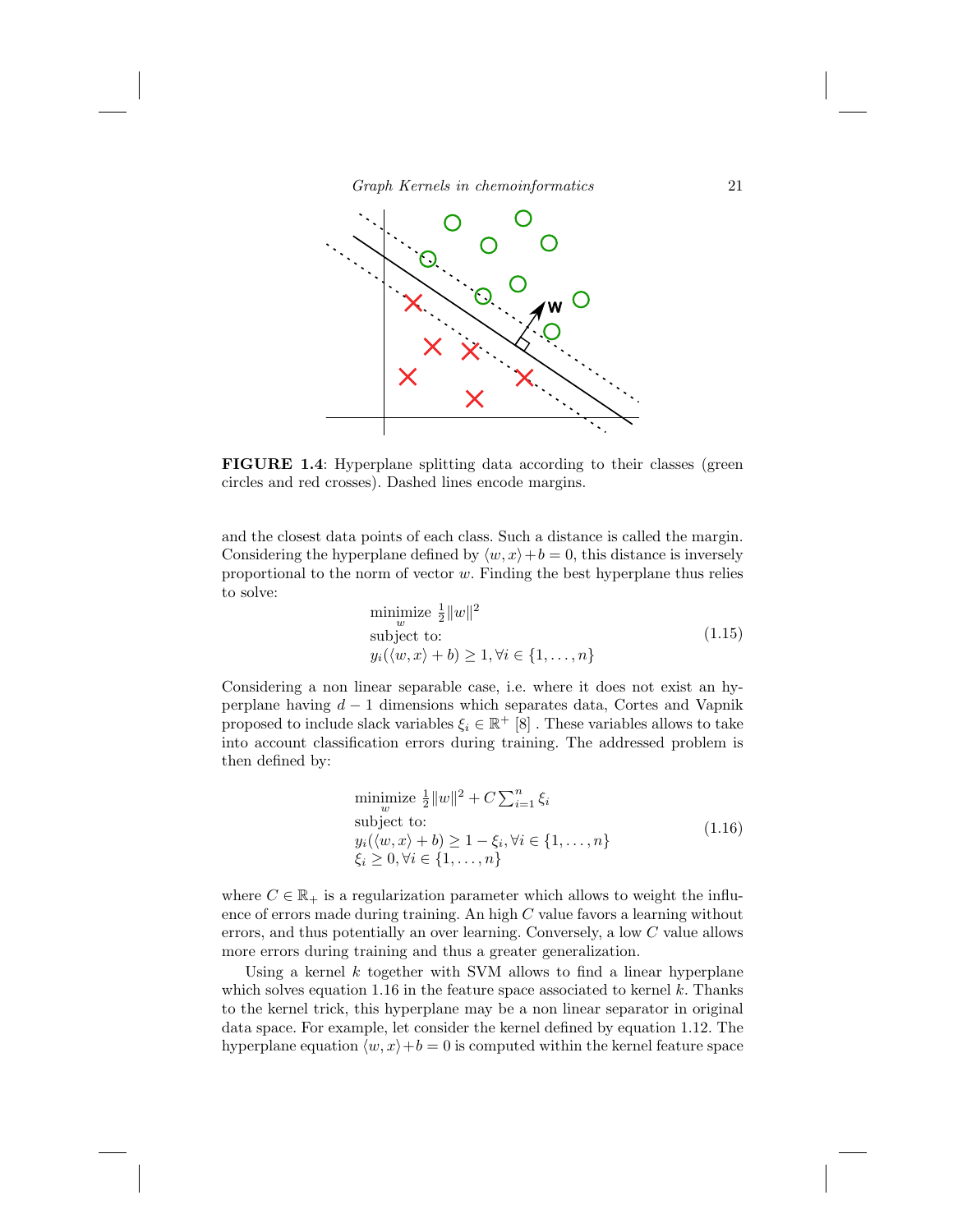

FIGURE 1.5: Hyperplane associated to an  $\varepsilon$ -tube (shaded).

and corresponds to a non linear equation in  $\mathbb{R}^2$ :

$$
w_1x_1^2 + w_2x_2^2 + w_3\sqrt{2}x_1x_2 + b = 0
$$
\n(1.17)

Note that such an equation corresponds to a quadric.

#### 1.4.4.2 Support vectors machines for regression

Regression problems consist in predicting a continuous value, conversely to classification problems which aim to predict a discrete value encoding a class. More formally, a regression problem is defined as: Given a learning set  ${x_i, y_i}_{i=1}^n$ , composed of a set of n objects  $\mathcal{X} = {x_1, \ldots, x_n}$  with  $x_i \in \mathbb{R}^d$ , each object being associated to a value  $y_i \in \mathbb{R}$ , learn a prediction function  $f: \mathbb{R}^d \to \mathbb{R}$  such that  $\hat{y}_i \simeq f(x_i)$ .

Support vector machines are initially defined as a solver for classification problems. In order to handle regression problems, SVM have been adapted [11] by including an  $\varepsilon$ -insensitive cost function such as defined in [51]. Instead of computing an hyperplane splitting data according to their classes, SVM for regression consists in computing an hyperplane w associated to an  $\varepsilon$ -tube which includes data points to predict.

Formally, the minimization problem addressed by SVM for regression is defined by:

minimize 
$$
\frac{1}{2} ||w||^2
$$
  
\nsubject to:  
\n
$$
\begin{cases}\ny_i - \langle w, x_i \rangle - b \le \varepsilon, \forall i \in \{1, ..., n\} \\
\langle w, x_i \rangle + b - y_i \ge \varepsilon, \forall i \in \{1, ..., n\}\n\end{cases}
$$
\n(1.18)

Minimizing equation 1.18 relies to compute a linear function which approximates y values with an accuracy  $\varepsilon$ . In order to allows errors during training, slack variables for regression have been introduced into minimization problem. Similarly to SVM classification, these slacks variables allows to weight, according to  $C$ , prediction errors made during the learning step. The minimization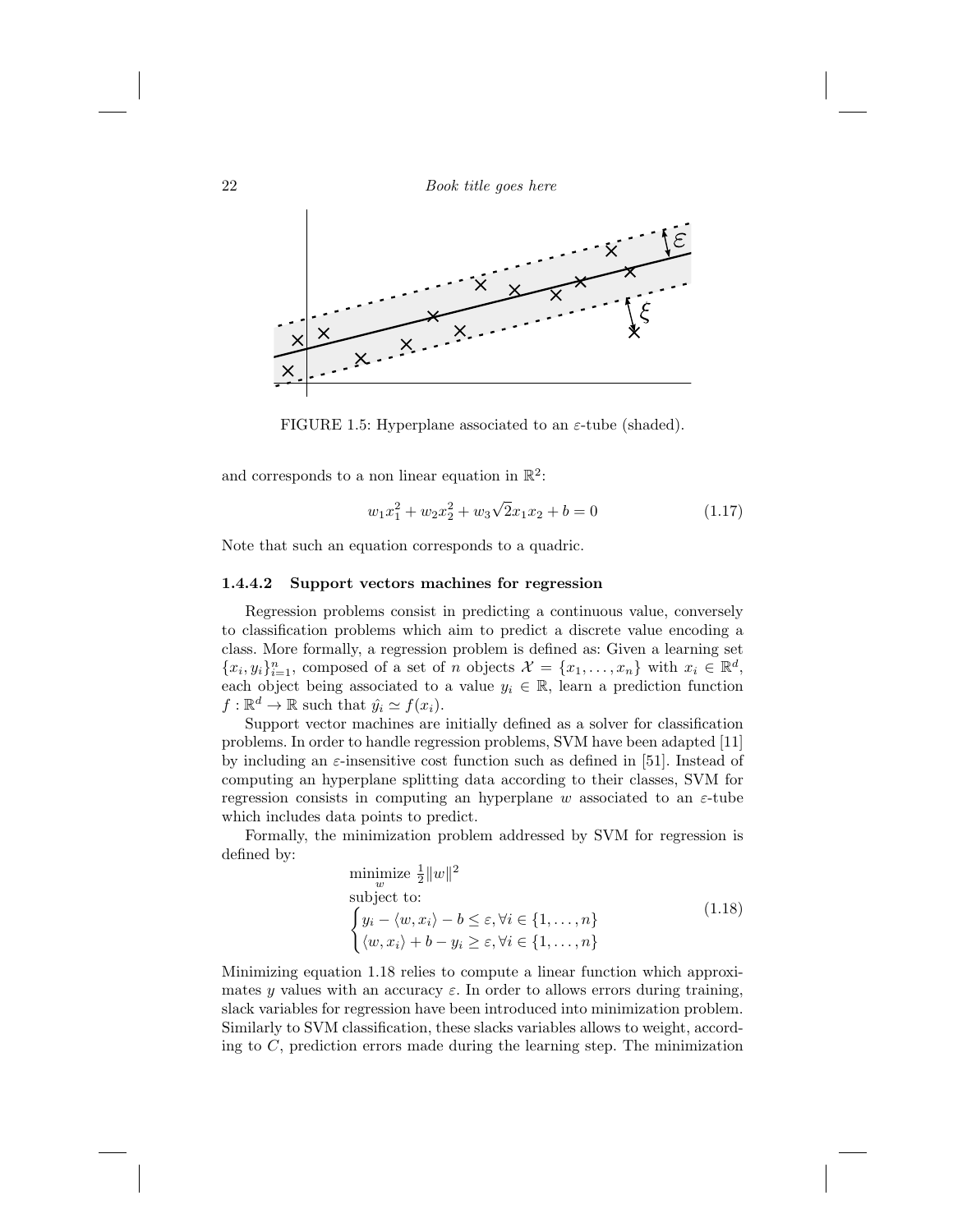problem is then defined as:

minimize 
$$
\frac{1}{2} ||w||^2 + C \sum_{i=1}^m (\xi_i + \xi_i^*)
$$
  
\nsubject to:  
\n
$$
\forall i \in \{1, ..., n\} \begin{cases} y_i - \langle w, x_i \rangle - b \le \varepsilon + \xi_i \\ \langle w, x_i \rangle + b - y_i \ge \varepsilon + \xi_i^* \\ \xi_i, \xi_i^* \ge 0 \end{cases}
$$
\n(1.19)

This regression algorithm allows to compute a prediction function up to an accuracy defined by  $\varepsilon$ . This parameter is particularly interesting in chemoinformatics since it may encode inaccuracies of physical properties induced by experiments which are not predictable using molecular graphs.

#### 1.4.4.3 Kernel ridge regression

Considering ridge regression framework, a regression problem can be addressed by computing a linear function which encodes relationships between data  $x$  and responses  $y$ . This function may be computed by minimizing the following objective function:

$$
\begin{array}{ll}\n\text{minimize} & J(w) \\
\text{with:} \\
J(w) = \|y - Xw\|^2 + \lambda \|w\|^2\n\end{array} \tag{1.20}
$$

Minimizing the first term of equation 1.20 relies to solve a least squares problem corresponding to the minimization of prediction errors. The second term  $(\lambda \|w\|^2)$  corresponds to a regularization term which aims to penalize vectors w having an high norm. The factor  $\lambda$  allows to weight the influence of the regularization term into the minimization problem. Therefore, an high  $\lambda$  value may prevent prediction model from over learning which may induce a better generalization of the prediction model when applied on test sets.

The objective function to minimize, defined by equation 1.20, corresponds to a sum of  $L_2$  norms which thus defines a convex function. Global minimum is reached for a value w satisfying  $\frac{\partial J}{\partial w} = 0$ . This optimal w is obtained by the following analytic form:

$$
w^* = X^t (XX^t + \lambda I)^{-1} y \tag{1.21}
$$

Predicting property value of a new data x' relies thus on computing  $\hat{y} = w^{\star t} x'$ .

Let us consider that it exists a vector  $\alpha \in \mathbb{R}^n$  such that  $w = X^t \alpha$ . We have thus  $\alpha = (\lambda I + XX^t)^{-1}y$  and prediction of a new data is given by  $\hat{y} = XX^t\alpha$ . We can notice that the access to data X is only performed through  $XX<sup>t</sup>$ . Therefore, minimizing objective function can be performed without accessing directly to raw data  $\{x_1, \ldots, x_n\}$  but only through the scalar product defined on this data since the matrix  $X X^t \in \mathbb{R}^{n \times n}$  encodes scalar product  $\langle x_i, x_j \rangle$  for each pair of objects  $(x_i, x_j) \in \mathcal{X}^2$ . Within the kernel framework,  $XX<sup>t</sup>$  corresponds to the Gram matrix K associated to the kernel  $k(x_i, x_j) = \langle x_i, x_j \rangle$ .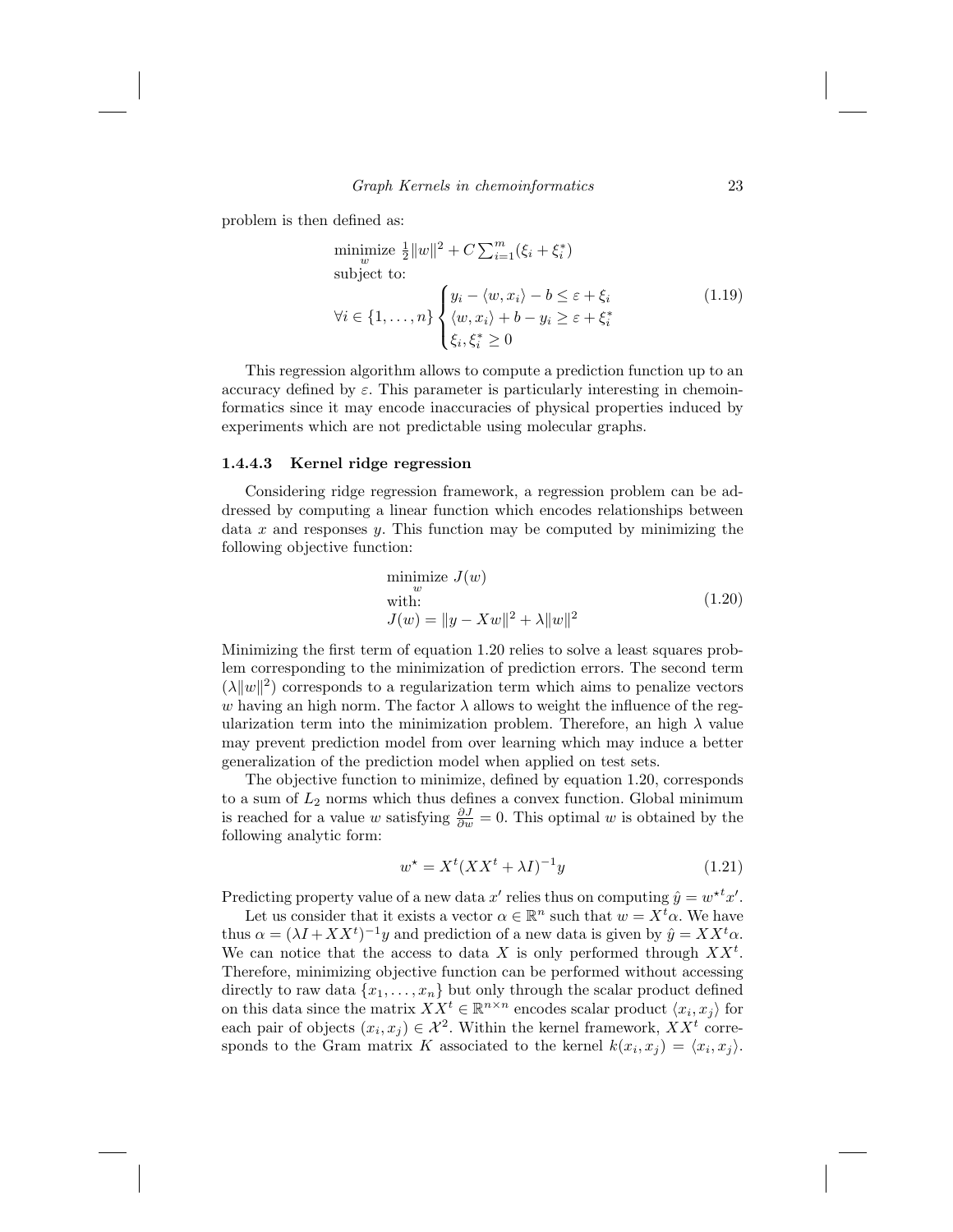Given a non linear kernel  $k_{\mathcal{H}}$ , associated to a feature space  $\mathcal{H}$  and an embedding function  $\Phi_{\mathcal{H}} : \mathcal{X} \to \mathcal{H}$ , ridge regression using  $k_{\mathcal{H}}$  relies to compute a vector w lying on feature space  $\mathcal{H}$ , instead of original data space  $\mathcal{X}$ .

#### 1.4.5 Graph kernels and chemoinformatics

Considering conclusions of sections 1.2 and 1.3, graph kernels provide a solution to both limitations involved by methods based on graph embeddings and methods defined in graph space. On one hand, graph kernels allow to define a similarity measure which is not limited by vector sizes since graph vectorial representations are not required to be explicitly and exhaustively defined. On the other hand, graph kernels guarantee that a vectorial representation exists hence allowing the conjoint use of kernels with many machine learning methods. Therefore, graph kernels define a natural connection between molecular graphs and machine learning algorithms. From this point of view, many graph kernels have been defined to solve QSAR/QSPR problems in chemoinformatics.

#### 1.5 Graph kernels based on bags of patterns

A graph kernel family widely used in chemoinformatics consists in defining similarity between graphs from a set of sub structures extracted from graphs to be compared. Formally, given a set of sub structures  $P$  and a sub kernel  $k': \mathcal{P} \times \mathcal{P} \to \mathbb{R}$ , a convolution kernel [21]  $K: \mathcal{G} \times \mathcal{G} \to \mathbb{R}$  is defined as a sum of sub kernel values. For each pair of sub structures  $(p, p') \in \mathcal{P}^2$  extracted from graphs by a decomposition function  $D: \mathcal{G} \to \mathcal{P}$ , sub kernel k encodes the similarity between two molecular graphs according to  $p$  and  $p'$ . Kernel  $k$ is thus equal to:

$$
k(G, G') = \sum_{p \subseteq D(G)} \sum_{p' \subseteq D(G')} k'(p, p') \tag{1.22}
$$

Kernels presented in this section are defined as convolution kernels. Although these kernels use a same approach, they mainly differ on the set of sub structures used to define them.

#### 1.5.1 Complete graph kernel

A first trivial approach consists in defining the set of sub structures by all possible sub graphs.

Definition 25 (Complete graph kernel) Let G and G' two graphs. Com-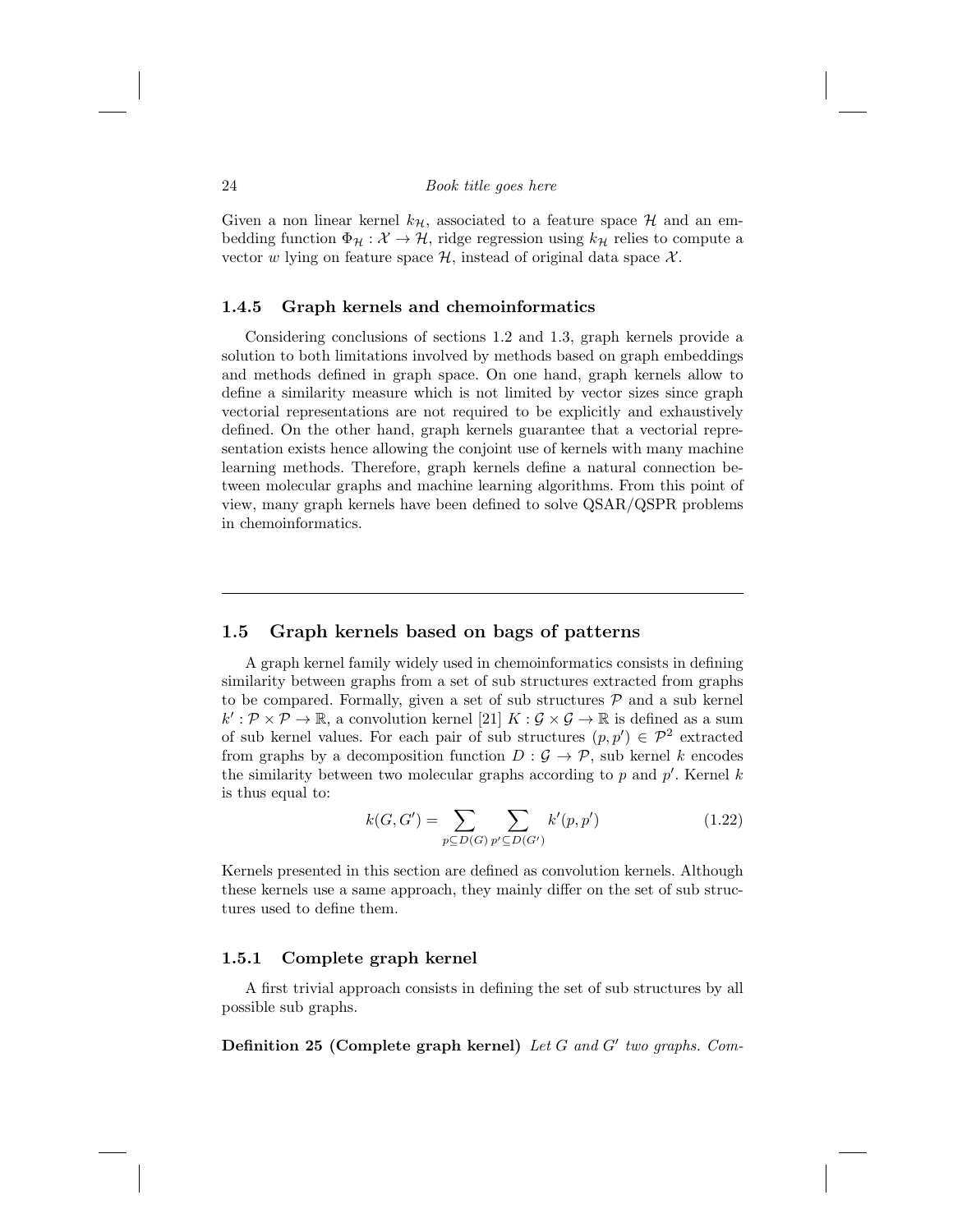plete graph kernel is defined by:

$$
k_{complete}(G, G') = \sum_{p \sqsubseteq G} \sum_{p' \sqsubseteq G'} k_{iso}(p, p') \tag{1.23}
$$

with

$$
k_{iso}(p, p') = \begin{cases} 1 & \text{iff } p \simeq p' \\ 0 & \text{otherwise} \end{cases}
$$
 (1.24)

Complete graph kernel [14] relies on embedding graphs into an Hilbert space where each dimension encodes the number of occurrences of a sub graph of the considered graph. However, computing this kernel is NP-hard since it relies on determining if two graphs are isomorphic. Therefore, this kernel can not be efficiently computed which avoid using such an approach to chemoinformatics problems.

#### 1.5.2 Linear pattern kernels

#### 1.5.2.1 Random walks

A less complex approach consists in deducing graph similarity from the number of random walks common to both graphs to be compared. Two methods [14, 26] have been proposed both based on the bag of random walks  $W(G)$ of a graph G. Kernels defined using random walks are based on the following formulation:

Definition 26 (Marginalized kernel) Given two graphs  $G$  and  $G'$ ,  $W(G)$ and  $W(G')$  encode the sets of random walks in G and G' and  $k_W : W \times W \to \mathbb{R}$ is defined as a kernel between walks. Marginalized kernel is then defined as:

$$
k_{rw}(G, G') = \sum_{w \in W(G)} \sum_{w' \in W(G')} p_G(w) p_{G'}(w') k_{\mathcal{W}}(w, w') \tag{1.25}
$$

where  $p_G(w)$  corresponds to the probability of traversing w in G.

Kernel  $k_W$  corresponds to a kernel encoding a similarity between walks according to their labeling. Usually, this kernel is binary, i.e.  $k_{\mathcal{W}}$  is equal to 1 if label sequences are similar and 0 otherwise. Method defined in [14] uses a different approach based on a direct product graph but is based on the same feature space and thus encodes the same information. Different implementations have been proposed [26, 53, 14, 31] and this kernel may be computed in polynomial time with the number of nodes of both graphs.

#### 1.5.2.2 Tottering

A random walk corresponds to a node sequence which may oscillate between two connected neighbours (figure 1.6). This phenomenon, called tottering, induces random walks which are not representative of the corresponding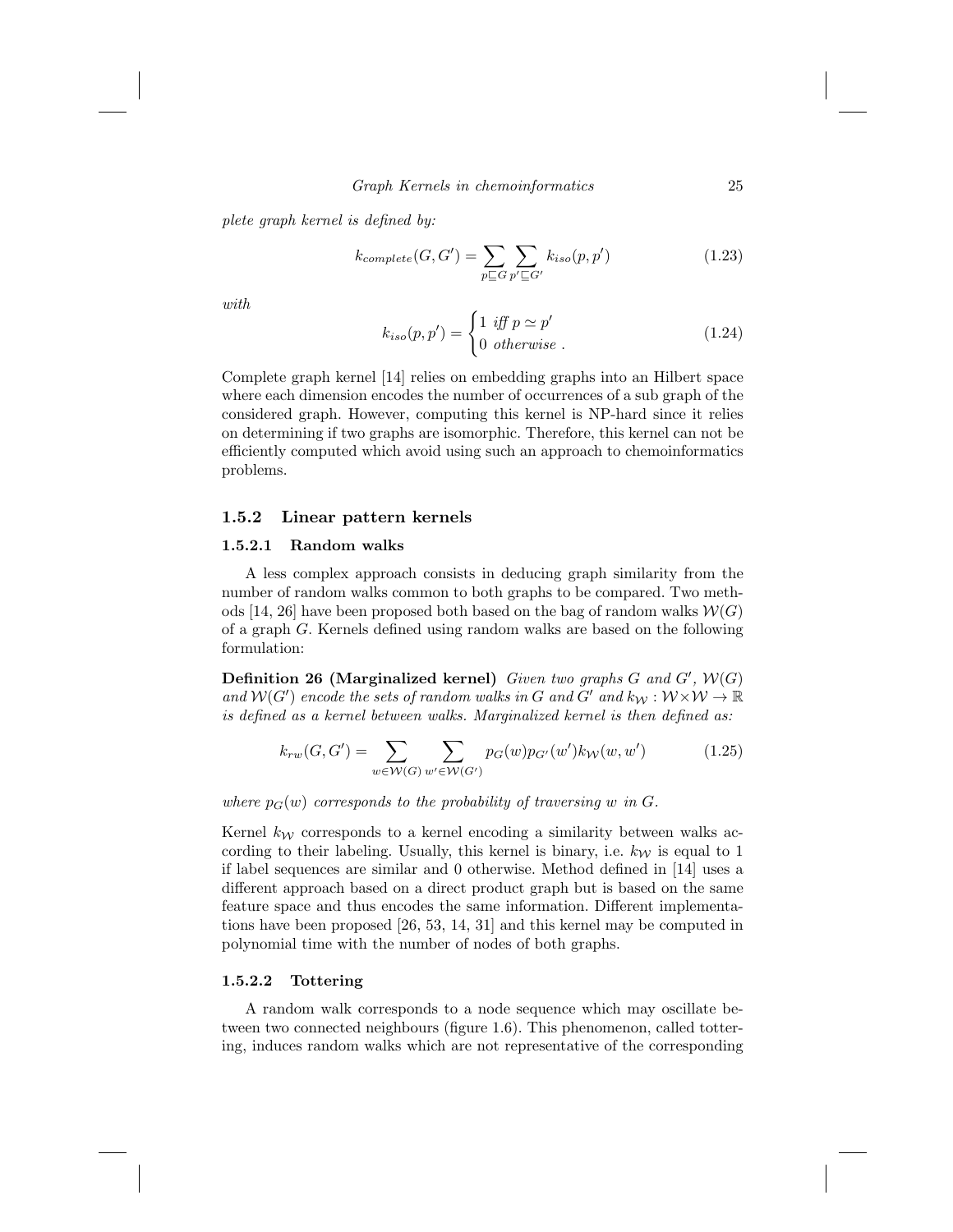26 Book title goes here 1 2  $3^{4}$ 

FIGURE 1.6: A path traversal altered by tottering corresponds to a label sequence equals to  $1, 2, 4, 2, 4, 2, \ldots$ 

molecular graph structure since a same information may be repeated indefinitely. In order to limit the influence of this non representative structures, Mahé and al. [31] proposed to transform a molecular graph into an oriented graph in  $\mathcal{O}(|V|^2)$ . Then, kernel is computed on this new molecular representation which allows to avoid oscillations between two connected nodes and thus to reduce tottering phenomenon.

#### 1.5.2.3 Paths

Instead of using random walks which may suffer from tottering, others kernels base their similarity measure on paths extracted from graphs to be compared. Although enumerating all paths of a graph remains a NP-Hard problem  $[4]$ , a kernel can be defined using all paths composed of at most n nodes [40]. This path enumeration is performed using a depth first traversal from each node of the graph. Computing the kernel on two graphs  $G = (V, E)$ and  $G' = (V', E')$  relies on extracting paths from G and G' which induces  $\mathcal{O}(n(|V||E| + |V'||E'|))$  operations. Enumerated paths are encoded by a vector which can be seen as a molecular descriptor where each descriptor encodes the number of occurrences of a path. The similarity between these vectors may be computed using usual kernels such as Tanimoto kernel or MinMax kernel [40].

Another approach consists in computing similarity between graphs from the lengths of shortest paths between any pair of nodes. This method is based on Floyd's transformation [13] which consists in transforming a graph  $G =$  $(V, E, \mu, \nu)$  into a complete graph  $G_F = (V, E_F, \mu, \nu_F)$  where each edge  $e_f =$  $(v_i, v_j) \in V^2$  is labeled by the length of a shortest path between  $v_i$  and  $v_j$ in G. Considering the two graph transformations  $G_F = (V, E_F, \mu, \nu_F)$  and  $G_F' = (V', E_F', \mu', \nu_F')$  of two graphs  $G = (V, E, \mu, \nu)$  and  $G' = (V', E', \mu', \nu)',$ the shortest paths kernel is defined by:

$$
k_{sp}(G, G') = \sum_{e \subseteq E_F} \sum_{e' \subseteq E'_F} k_{path}^1(e, e')
$$
 (1.26)

where  $k_{path}^1(e, e')$  is a kernel defined between edges. This kernel may be defined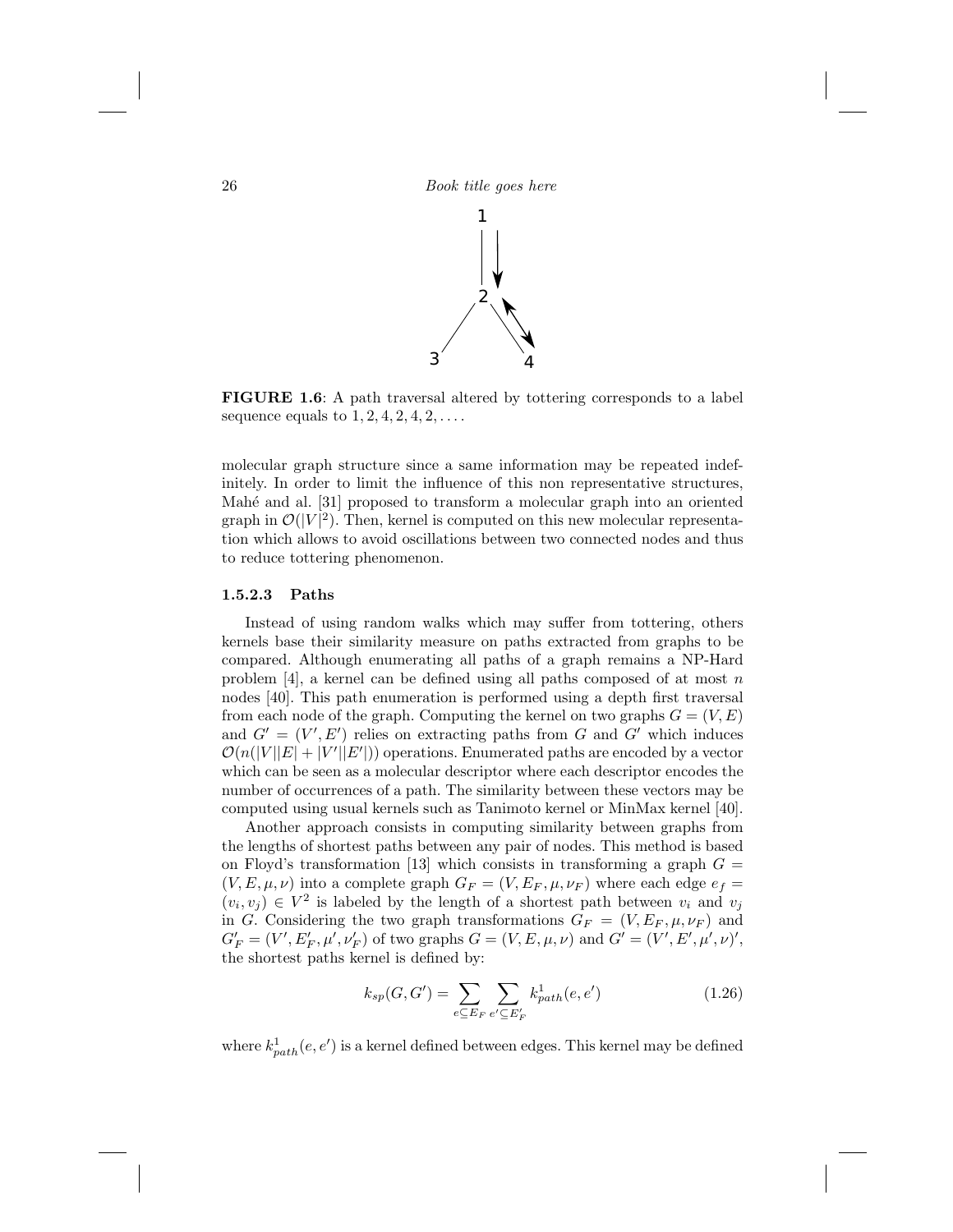Graph Kernels in chemoinformatics 27



FIGURE 1.7: Two different oriented graphs having a same representation in a feature space based on linear patterns.



FIGURE 1.8: All graphlets of size 3 and 4 [46].

as a Dirac function which considers two edges  $e = (u, v)$  and  $e' = (u', v')$ as similar if and only if  $\mu(u) = \mu'(u')$ ,  $\mu(v) = \mu'(v')$  and  $\nu_F(e) = \nu'_F(e')$ . Intuitively, two edges are similar if they connect two pairs of nodes having same labels and separated by the same distance in  $G$  and  $G'$ . This kernel can be computed in polynomial time  $(\mathcal{O}(|V|^4))$ , most of the time being dedicated to the computation of Floyd's transformation and to the comparison of the  $|V|^2$  edges of transformed graphs. However, this approach only encodes the length of a shortest path connecting two nodes, but not the sequences of node and edge labels composing these shortest paths. This loss of information leads to a less accurate kernel.

#### 1.5.3 Non linear pattern kernels

Although linear patterns allows to define a kernel which can be computed in polynomial time, most of the structural information included within molecular graphs can not be encoded using only linear patterns (figure 1.7).

#### 1.5.3.1 Graphlets

In order to increase the structural information encoded within bags of patterns, graphlet kernel [46] has been introduced. This kernel is based on bags of patterns defined as all unlabeled graphs having k nodes,  $k \in \{3, 4, 5\}$  (figure 1.8). This kernel may be efficiently computed for graphs having a bounded maximum degree (say by d). Note that a molecular graph (section 1.1.1) has a maximal degree bounded by 8.

Graphlet enumeration is divided in two steps. The first one corresponds to the enumeration of connected graphlets and the second one to the enumeration of disconnected graphlets. Connected graphlets are divided into two classes. The first class corresponds to graphlets of size k containing at least a path of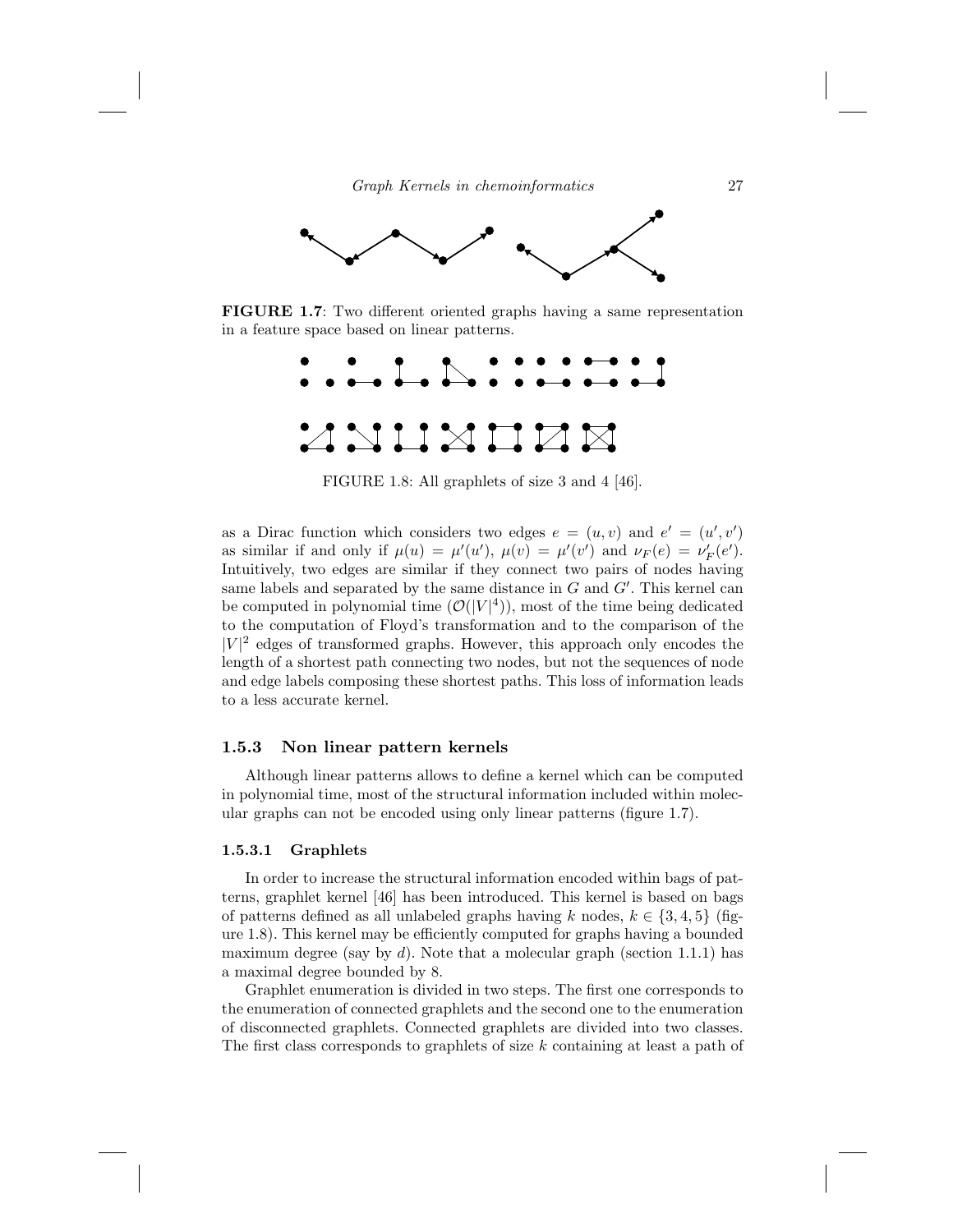size  $k-1$  and the second class to others graphlets. The first class of graphlets is enumerated from paths of length  $k - 1$ , themselves enumerated using a depth first traversal. The second class of graphlets is enumerated from 3-star graphlets which correspond to graphlets having 4 nodes with a central node having a degree equals to 3. Others graphlets are then enumerated by looking at the neighborhood of 3-stars.

Concerning disconnected graphlets of size 3, their enumeration is based on pairs of nodes  $(v_1, v_2) \in E$ . If we consider a third node  $v_3$  distinct from  $v_1$  and  $v_2$ , three differents configurations are possible (figure 1.9). These different configurations may be distinguished using the neighborhood of  $(v_1, v_2)$ . We have thus:

- $v_3 \notin \Gamma(v_1) \cup \Gamma(v_2) \rightarrow F_1$  configuration;
- $v_3 \in \Gamma(v_1) \setminus \Gamma(v_2) \vee v_3 \in \Gamma(v_2) \setminus \Gamma(v_1) \rightarrow F_2$  configuration;
- $v_3 \in \Gamma(v_1) \cap \Gamma(v_2) \rightarrow F_3$  configuration;

The method defined to enumerate graphlets of size 4 and 5 is based on the same scheme then the one used for graphlets of size  $k = 3$ : the set of 11 graphlets having 4 nodes is enumerated from the set of graphlets having 3 nodes. Similarly, the 34 graphlets having 5 nodes is enumerated from the ones composed of 4 nodes. This method allows to compute the distribution of graphlets of size k in  $\mathcal{O}(nd^{k-1})$  operations which corresponds to a linear complexity with the number of nodes of graphs if the maximum degree is bounded. Graphlet kernel is then defined as a scalar product between normalized vectors encoding the number of occurrences of each graphlet:

Definition 27 (Graphlet kernel) Let  $G = (V, E) \in \mathcal{G}$  and  $G' = (V', E') \in \mathcal{G}$  $\mathcal G$  two graphs and  $D_G$  a vector encoding the number of occurrences of graphlets in G:

$$
D_G(i) = \frac{\#graphlet(i) \subseteq G}{\sum_j \#graphlet(j) \subseteq G}
$$
\n(1.27)

Graphlet kernel is then defined by:

$$
k_{graphlets} = D_G^\top D_{G'} \tag{1.28}
$$



FIGURE 1.9: Differents possible topological configurations involving a pair of nodes and a third node.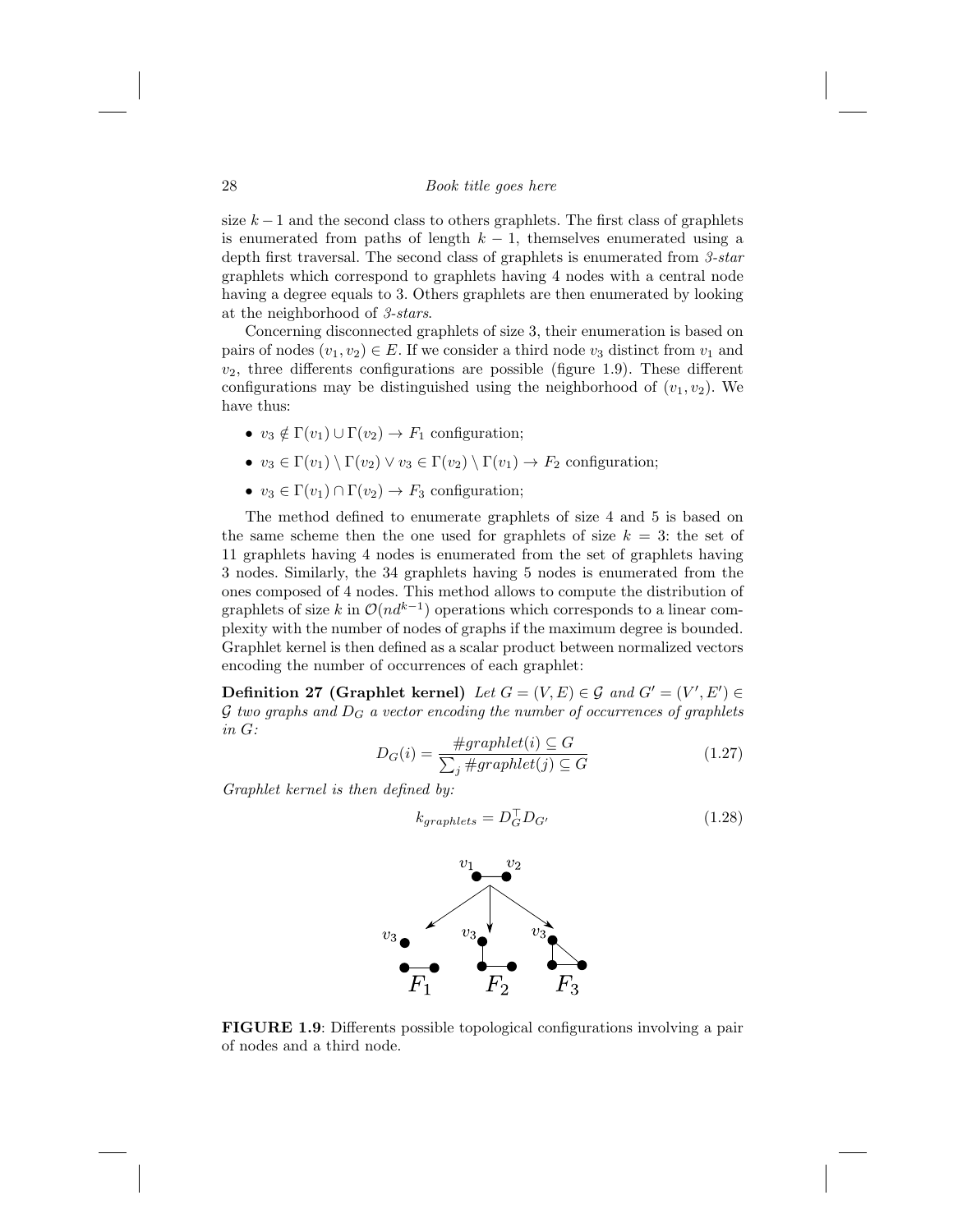Although this kernel allows to encode more structural information than kernels based on linear patterns, it does not encode the similarity involved by labeling. Therefore, this kernel is limited to unlabeled graphs which corresponds to a limited application domain in chemoinformatics. Indeed, atom's chemical elements are an important information and must be taken into account in order to define an accurate similarity measure.

#### 1.5.3.2 Tree patterns

In order to include molecular graphs labeling into kernel computation, tree pattern kernel [41, 32] is defined as a kernel based on non linear and labeled patterns. This method deduces the similarity between two graphs from the number of their common tree patterns.

**Definition 28 (Tree pattern)** Let  $G(V, E) \in \mathcal{G}$ . If it exists a node  $r \in$  $V$ , then  $r$  is a tree pattern of  $G$  rooted in  $r$  and having an height equals to 1. let  $t_1, t_2, \ldots, t_n$  n tree patterns respectively rooted in  $r_1, r_2, \ldots, r_n$ , with  $r_i \neq r_j, \forall i \neq j$ . If  $(r, r_1), (r, r_2), \ldots, (r, r_n) \in E$ , then  $r(t_1, t_2, \ldots, t_n)$  is a tree pattern rooted in  $r \cdot r$  is defined as the parent of each  $r_i$ .

Each tree pattern is associated to a dimension in the feature space. Each dimension encodes the number of tree patterns included within the two graphs to be compared.

Definition 29 (Neighborhood matching set) Let  $G = (V, E, \mu, \nu)$  and  $G' = (V', E', \mu', \nu')$  denote two graphs and let us consider two nodes  $r \in V$ and  $s \in V'$ . Neighborhood matching set  $M_{r,s}$  is defined by:

$$
M_{r,s} = \{ R \subseteq \Gamma(r) \times \Gamma(s) \mid \quad (\forall (a,b), (c,d) \in R : a \neq c \land b \neq d) \land (\forall (a,b) \in R : \mu(a) = \mu'(b) \land \nu(r,a) = \nu'(s,b)) \}
$$
(1.29)

Definition 30 (Kernel between tree patterns) Let  $G = (V, E, \mu, \nu)$  and  $G' = (V', E', \mu', \nu')$  denote two graphs, the kernel value between two tree patterns of height h and rooted in r and s is defined by:

$$
k(r, s, h) = \lambda_r \lambda_s \sum_{R \in M_{r, s}} \prod_{(r', s') \in R} k(r', s', h - 1).
$$
 (1.30)

For  $h = 1$ ,  $k(r, s, 1)$  is equals to 1 if  $\mu(r) = \mu'(s)$ , 0 otherwise.

Kernel value is strictly greater than 0 if the two tree patterns are isomorphic. Parameters  $\lambda_r$  and  $\lambda_v$  are defined as positive real numbers lower than 1 such that large tree patterns have a low contribution. Tree pattern kernel is then defined as:

Definition 31 (Tree pattern kernel) Let  $G = (V, E, \mu, \nu) \in \mathcal{G}$  and  $G' =$  $(V', E', \mu', \nu') \in \mathcal{G}$ . Tree pattern kernel for an height h is defined by:

$$
k(G, G', h) = \sum_{r \in V} \sum_{s \in V'} k(r, s, h)
$$
\n(1.31)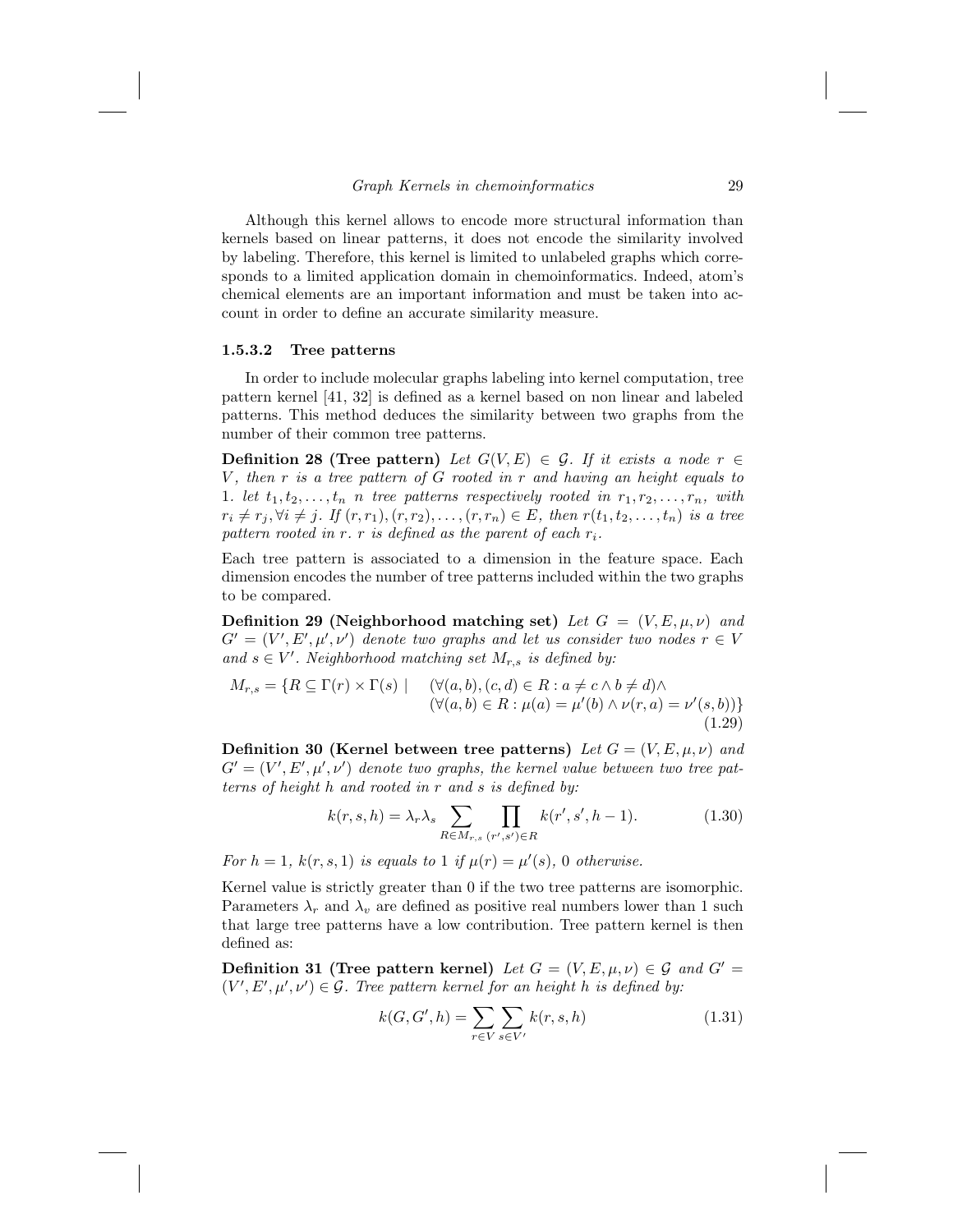

FIGURE 1.10: Difference between tree patterns and trees : graph (a) includes only one sub tree of size 4 rooted in 1 (itself) but 3 different tree patterns (b), all rooted in 1.

#### 1.5.3.3 Weisfeiler-Lehman

Weisfeiler-Lehman kernels [47, 45] correspond to graph kernels based on a subset of tree patterns corresponding to tree structures encoding all nodes within a given radius. This algorithm, based on Weisfeiler-Lehman isomorphism test, allows to compute a kernel based on a sub family of tree patterns with a linear complexity according to the number of nodes of both graphs. It thus provides faster computational times than the tree pattern kernel (section 1.5.3.2). Moreover, Weisfeiler-Lehman kernels computes an explicit representation of the feature space associated to kernels. This explicit enumeration allows to perform pattern enumeration only N times where  $N$  is the size of the training set. Using an implicit enumeration, pattern enumeration has to be performed for each pair of graph, i.e.  $N^2$  times.

One has to notice that tree patterns differ from trees (figure 1.10). Similarly to the difference between paths and walks, a sub tree pattern may include a same node twice. Therefore, information encoded by tree patterns may also be altered by tottering (section 1.5.2.2). However, graph transformation proposed by Mah´e and al. to prevent tottering in random walks kernel can also be applied to kernels based on tree patterns.

#### 1.5.3.4 Graph fragments

Graph fragment kernel [55] corresponds to a kernel based on a set of patterns defined as all connected sub graphs having at most l edges. This set of subgraphs, denoted  $GF$ , can be divided into different subsets:

- PF (Path Fragments): encodes all linear patterns;
- TF (Tree Fragments): encodes all sub trees having at least one node v such that  $d(v) \geq 2$ .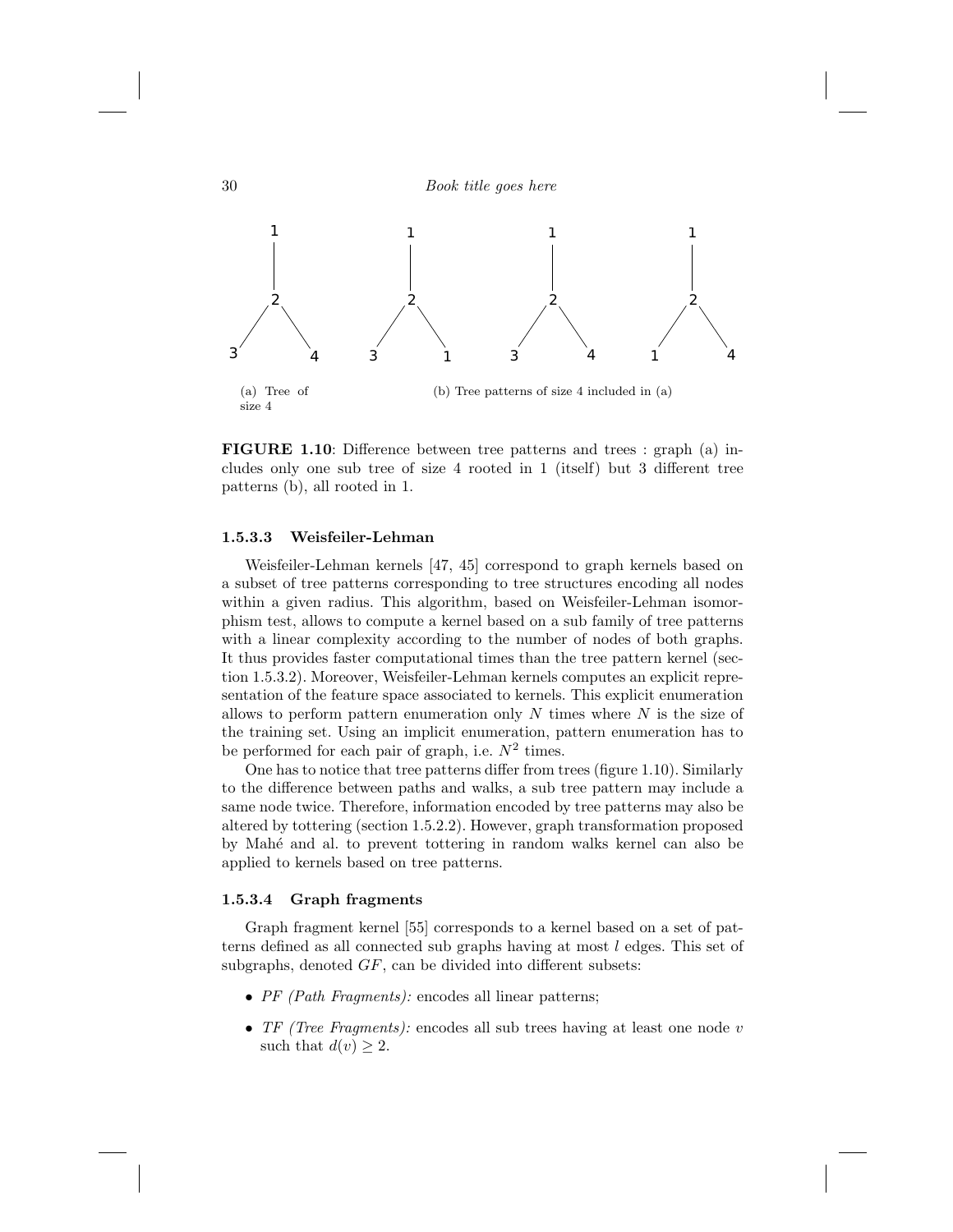

FIGURE 1.11: Set of treelet's structures

- AF (Acyclic Fragments) is defined as  $AF = TF \cup PF$  which thus corresponds to all sub trees.
- The fourth sub set corresponds to the set difference  $GF \setminus AF$ . This sub set encodes all sub graphs containing at least one cycle.

This set of patterns defines the feature space associated to this kernel where each coordinate  $\Phi_i(G)$  encodes either the absence/presence or the number of occurrences of a given sub graph in  $G$ . A molecular graph  $G$  is thus encoded by a vector  $\Phi(G) = {\Phi_1(G), \ldots, \Phi_d(G)}$ , where d encodes the number of different patterns enumerated for a given length  $l$ . The kernel between two graphs  $G$ and G' is then defined as a Min-Max kernel [40] between the two vectors  $\Phi(G)$ and  $\Phi(G')$ .

This method, based on an exhaustive enumeration of all sub graphs, relies to compute the complete graph kernel for a  $l$  big enough (section 1.5.1). Since this problem is a NP-hard problem and thus not feasible for large graphs, graph fragment is generally defined for  $l = 7$  in order to obtain reasonable computational times. Moreover, no significant accuracy gain is observed for length  $l \geq 5$ .

#### 1.5.3.5 Treelets

Conversely to methods based on tree patterns, treelet kernel [16] uses a bags of patterns defined as a sub set of strict sub trees, called treelets. Treelets are defined as the set of all labeled trees having at most 6 nodes (figure 1.11). Conversely to methods based on a non limited set of substructures, such as the tree pattern kernel, considering a set of predefined structures allows to define an efficient ad hoc linear enumeration. This enumeration is performed in two steps:

The first step consists to identify treelet's structure in a graph. This step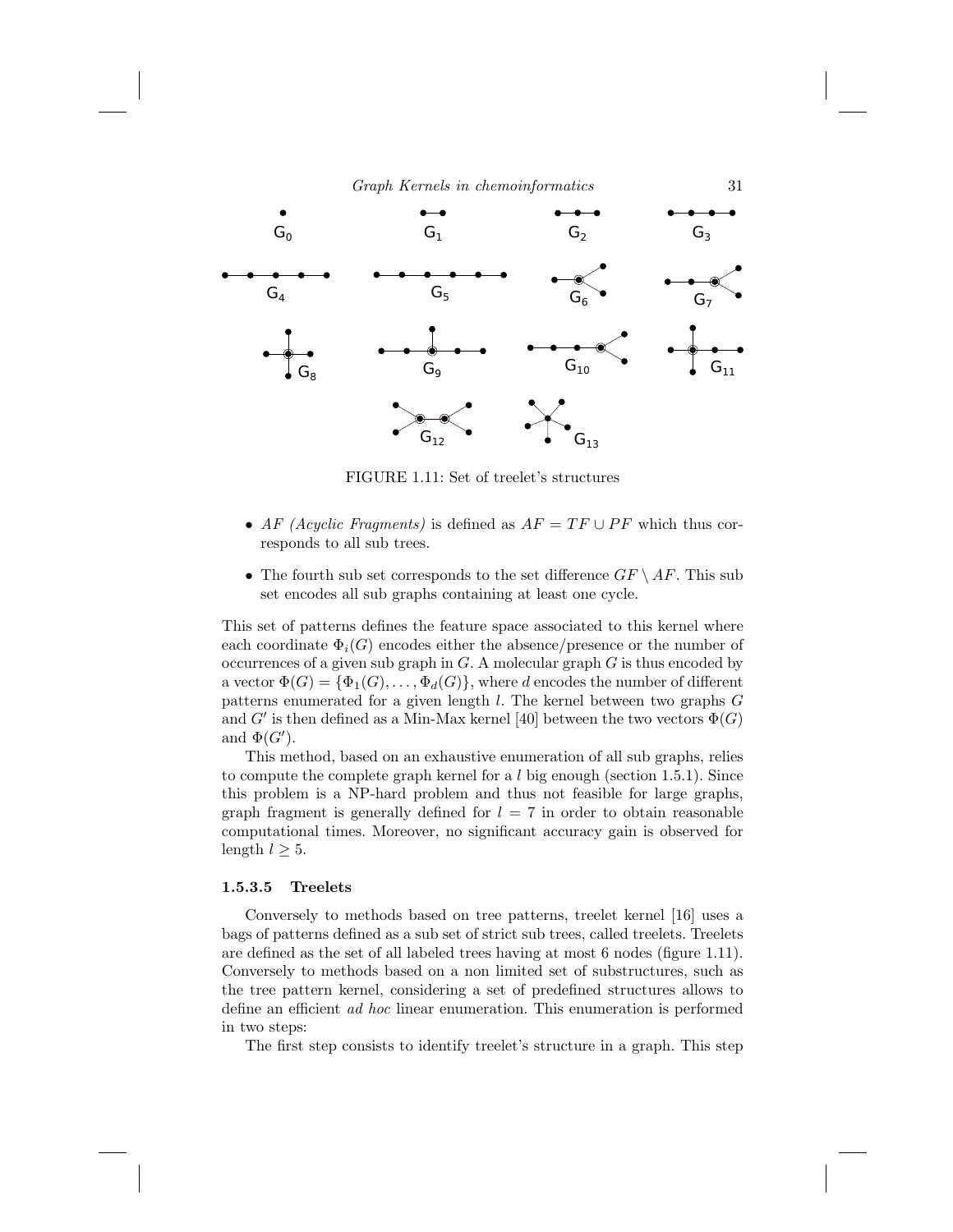is based on the method used to enumerate connected graphlets [46] (section 1.5.3.1). Graphlet enumeration method is extended to enumerate tree structures up to 6 nodes while keeping a linear complexity when considering degree bounded graphs. This first step allows to associate a structure index  $(G_0, \ldots, G_{13})$  (figure 1.11) to each treelet.

The second step consists to encode the labels of each instance of treelet found within a graph. This step is based on a tree traversal of each instance of treelet based on Morgan algorithm [35]. This traversal provides a string which, as shown in [16], identifies the label of each node and each edge of a treelet given the index of its structure. Note that, since the size of treelet's structure is bounded, the computation of the string encoding treelet's labels is performed in constant time. This last point is an important advantage over alternative encodings used for example by frequent subgraphs or graph fragments methods [10].

The concatenation of treelet's index and treelet's key defines an unique code for each treelet which allows to perform an explicit enumeration of all treelets composing a graph. Based on this enumeration, we define a function f which associates to each graph G a vector  $f(G)$  whose components encode the number of occurrences of each treelet  $t$  found in  $G$ :

$$
f(G) = (f_t(G))_{t \in \mathcal{T}(G)} \text{ with } f_t(G) = |(t \subseteq G)| \tag{1.32}
$$

where  $\mathcal{T}(G)$  denotes the set of treelets extracted from G and  $\subseteq$  the sub graph isomorphism relationship. Then, similarity between treelet distributions is computed using a sum of sub kernels between treelet's frequencies:

$$
k_{\mathcal{T}}(G, G') = \sum_{t \in \mathcal{T}(G) \cap \mathcal{T}(G')} k(f_t(G), f_t(G')) \tag{1.33}
$$

where  $k(.,.)$  defines any positive definite kernel between real numbers such as linear kernel, gaussian kernel or intersection kernel. Note that, conversely to tree pattern kernel (section 1.5.3.2), this kernel explicitly enumerates sub trees by computing the number of occurrences of each pattern.

#### 1.5.4 3D pattern kernel

Three-dimensional molecular information may be an important and useful information for some chemoinformatics problems such as docking or optical angle rotation. Among the few existing kernels including such information, 3D pharmacophore kernel [30] encodes a set of patterns corresponding to triplets of distinct atoms. Each pattern can thus be understood as a potential pharmacophore and encodes euclidean distances between each pair of nodes included within a corresponding triplet. These distances are measured on the most stable 3D conformation of a molecule. Pharmacophore kernel is defined as a convolution kernel based on a kernel  $k_{\mathcal{P}}$  defined on atom triplets. This last kernel is defined as a combination of two kernels: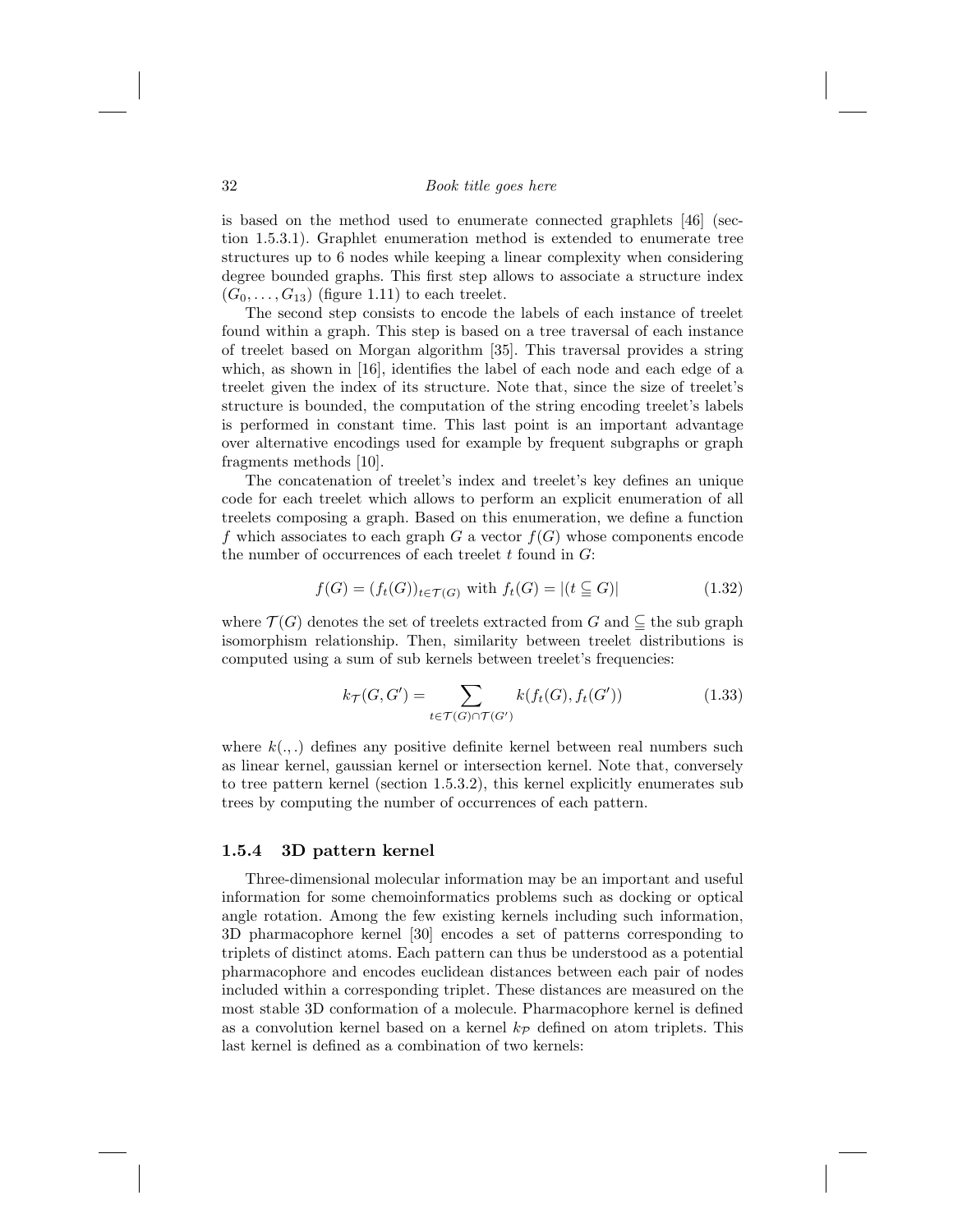- A first kernel which compares nodes labels of the two triplets to be compared;
- a second kernel which encodes spatial information by comparing distances between atoms by means of gaussian kernels. More formally, if  $p = (x_i)_{i=\{1,...,3\}}$  and  $p' = (x'_i)_{i=\{1,...,3\}}$  are two atom triplets. This kernel is defined as:

$$
k_{spatial}(p, p') = \prod_{i=1}^{3} k_{dist}(\|x_i - x_{i+1}\|, \|x'_i - x'_{i+1}\|)
$$
(1.34)

Kernel  $k_{dist}$  may be defined as a gaussian kernel and aims to compare two distances.

This kernel encodes spatial information of molecular compounds and allows to define a relevant similarity measure for chemoinformatics problems including 3D information. However, distances used in this kernel are relative to a priori 3D conformations of both molecules while some alternative conformations may better explain the property to predict.

#### 1.5.5 Cyclic pattern kernels

Similarly to 3D information, cyclic information may have a particular influence on molecular properties since cycles reduce the atom's degrees of freedom.

#### 1.5.5.1 Cyclic patterns

A first approach consists in defining a kernel based on the set of simple cycles of a molecular graph (figure 1.12). Considering a graph  $G$ , cyclic pattern kernel  $[23]$  is based on a decomposition of G into two sub sets:

- A first subset  $C(G)$  corresponding to the set of simple cycles included within  $G$  (figure 1.12);
- and a second subset  $\mathcal{B}(G)$  defined as the set of bridges of G and corresponding to atoms and edges not included in  $C(G)$ .  $\mathcal{B}(G)$  corresponds thus to a forest.

Considering these two sub sets, cyclic pattern kernel is defined as the sum of a tree pattern kernel applied on  $\mathcal{B}(G)$  together with a kernel applied on  $C(G)$ . Considering two graphs  $G$  and  $G'$ , cyclic pattern kernel is thus defined as:

$$
k_C(G, G') = k_{TP}(\mathcal{B}(G), \mathcal{B}(G')) + k_{inter}(C(G), C(G')) \tag{1.35}
$$

where  $k_{TP}(\mathcal{B}(G), \mathcal{B}(G'))$  corresponds to tree pattern kernel (section 1.5.3.2) and  $k_{inter}(C(G), C(G'))$  is defined as an intersection kernel which computes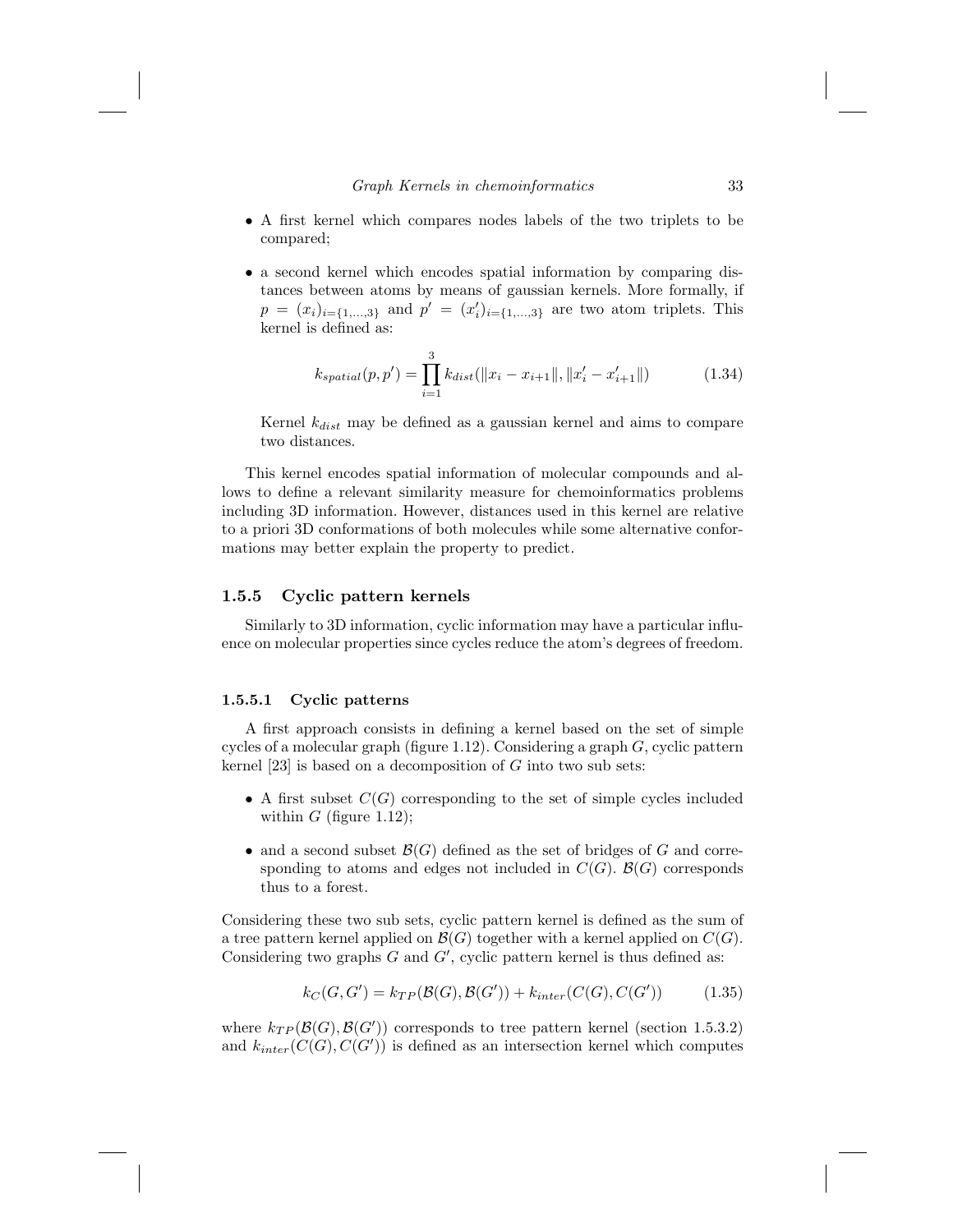

FIGURE 1.12: Decomposition of a molecular graph into its set of simple cycles.

the number of common cycles in  $C(G)$  and  $C(G')$ . Similarity between molecular graphs is thus deduced from a sum of two kernels encoding respectively similarities between their cyclic and acyclic parts.

However, computing the set of simple cycles of a graph is a NP-hard problem which may however be addressed in chemoinformatics problem since molecular graphs generally include a low number of simple cycles. In order to tackle this complexity, cyclic pattern kernel has been defined using the set of relevant cycles (denoted  $\mathcal{C}_{\mathcal{R}}$ ) [22, 54] instead of the set of simple cycles. The enumeration of relevant cycles can be performed in polynomial time which reduces kernel computational complexity. Relevant cycles can be understood as a set of cycles which defines a basis for encoding all cycles included in a molecular graph (figure 1.13).

Cyclic pattern kernel allows to explicitly encode cyclic similarity into kernel computation which may provide an accurate similarity measure for chemoinformatics problems. However, although this approach allows to catch some cyclic information, it does not encode relationships between molecular cycles.

#### 1.5.5.2 Relevant cycle graph

In order to encode more cyclic information, relevant cycle relationships may be encoded using relevant cycle graph [18]. This graph representation aims to encode adjacency relationships between relevant cycles and thus to encode the cyclic system of a molecule. This graph is defined as  $G_{\mathcal{C}} = (\mathcal{C}_{\mathcal{R}}, E_{\mathcal{C}_{\mathcal{R}}}, \mu_{\mathcal{C}_{\mathcal{R}}}, \nu_{\mathcal{C}_{\mathcal{R}}})$  where each vertex encodes a relevant cycle and two vertices are connected by an edge if corresponding cycles share at least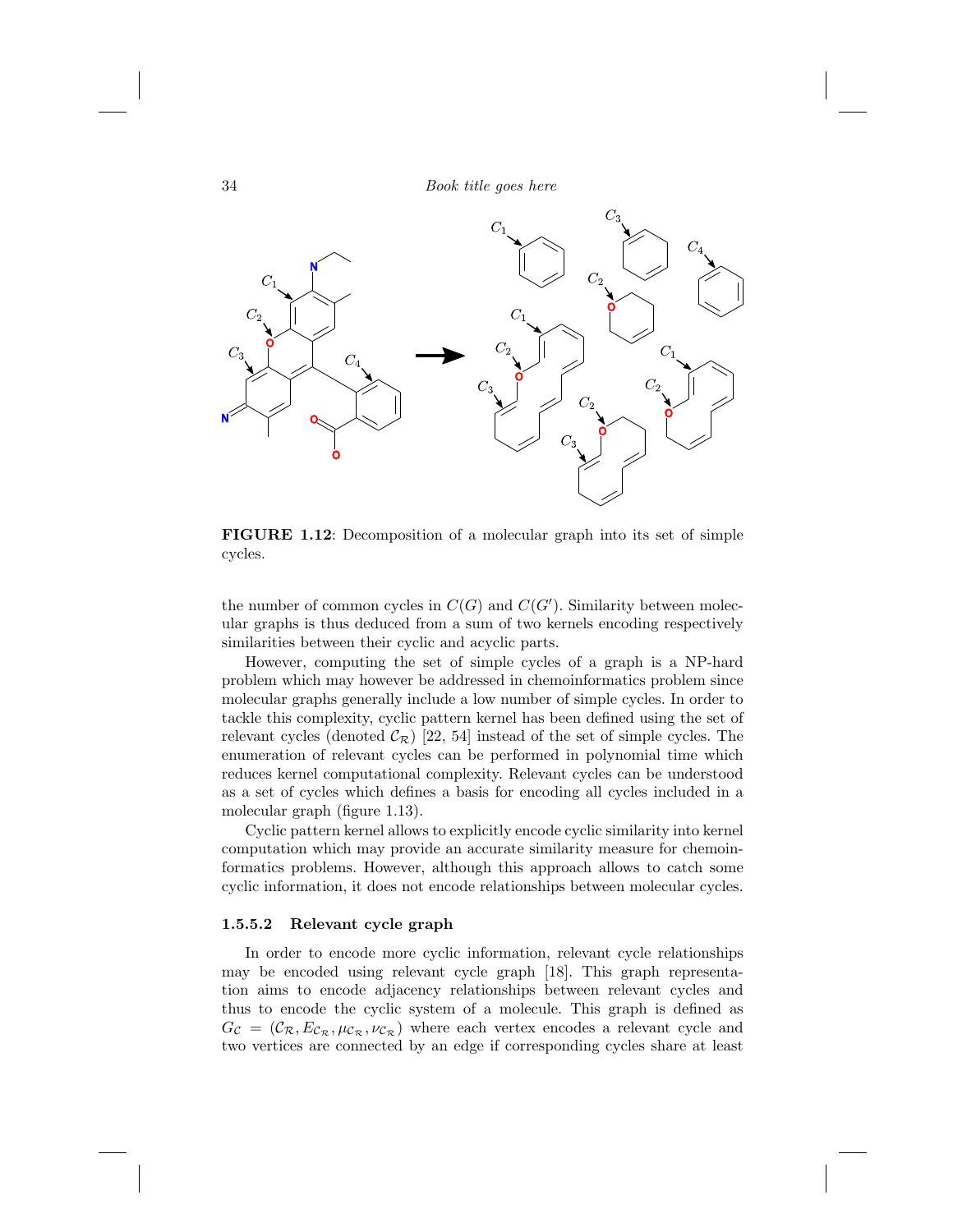Graph Kernels in chemoinformatics 35



FIGURE 1.13: Decomposition of a molecular graph into its set of relevant cycles.

one vertex of the initial graph (figure 1.14). Relevant cycle graph labeling functions are defined as follows:

- $\mu_{\mathcal{C}_{\mathcal{R}}}(C)$ : Each cycle C is defined by a sequence of edge and vertex labels encountered during the traversal of C. In order to obtain a sequence invariant to cyclic permutations,  $\mu_{\mathcal{C}_{\mathcal{R}}}(C)$  is defined as the sequence having the lowest lexicographic order.
- $\nu_{\mathcal{C}_{\mathcal{R}}}(e)$ : An edge e in  $G_C$  encodes a path shared by two cycles and corresponds to a sequence of edge and node labels. Since such a path may be traversed from its two extremities, we define  $\nu_{C_R}(e)$  as the sequence of lowest lexicographic order.

In order to compute a cyclic similarity using relevant cycle graphs, treelet kernel (section 1.5.3.5) may be applied on the set of treelets extracted from relevant cycle graphs. This kernel is thus defined as follows:

$$
k_{\mathcal{C}}(G, G') = \sum_{t_{\mathcal{C}} \in \mathcal{T}(G_{\mathcal{C}}) \cap \mathcal{T}(G'_{\mathcal{C}})} k(f_{G_{\mathcal{C}}}(t_{\mathcal{C}}), f_{G'_{\mathcal{C}}}(t_{\mathcal{C}}))
$$
(1.36)

Where  $t_c$  encodes a configuration of adjacent cycles present both in  $G$  and  $G^{\prime}$ .

Then, using cyclic pattern kernel, a kernel based on relevant cycle graph may be defined as a sum of a kernel encoding acyclic similarity, such as treelet kernel  $k_{\mathcal{T}}$  applied on the original molecular graphs, and a kernel  $k_{\mathcal{C}}$  applied on their relevant cycle graphs:

$$
k(G, G') = k_{\mathcal{T}}(G, G') + \lambda k_{\mathcal{C}}(G, G')
$$
\n(1.37)

where  $\lambda \in \mathbb{R}_+$  allows to weight the contribution of cyclic kernel.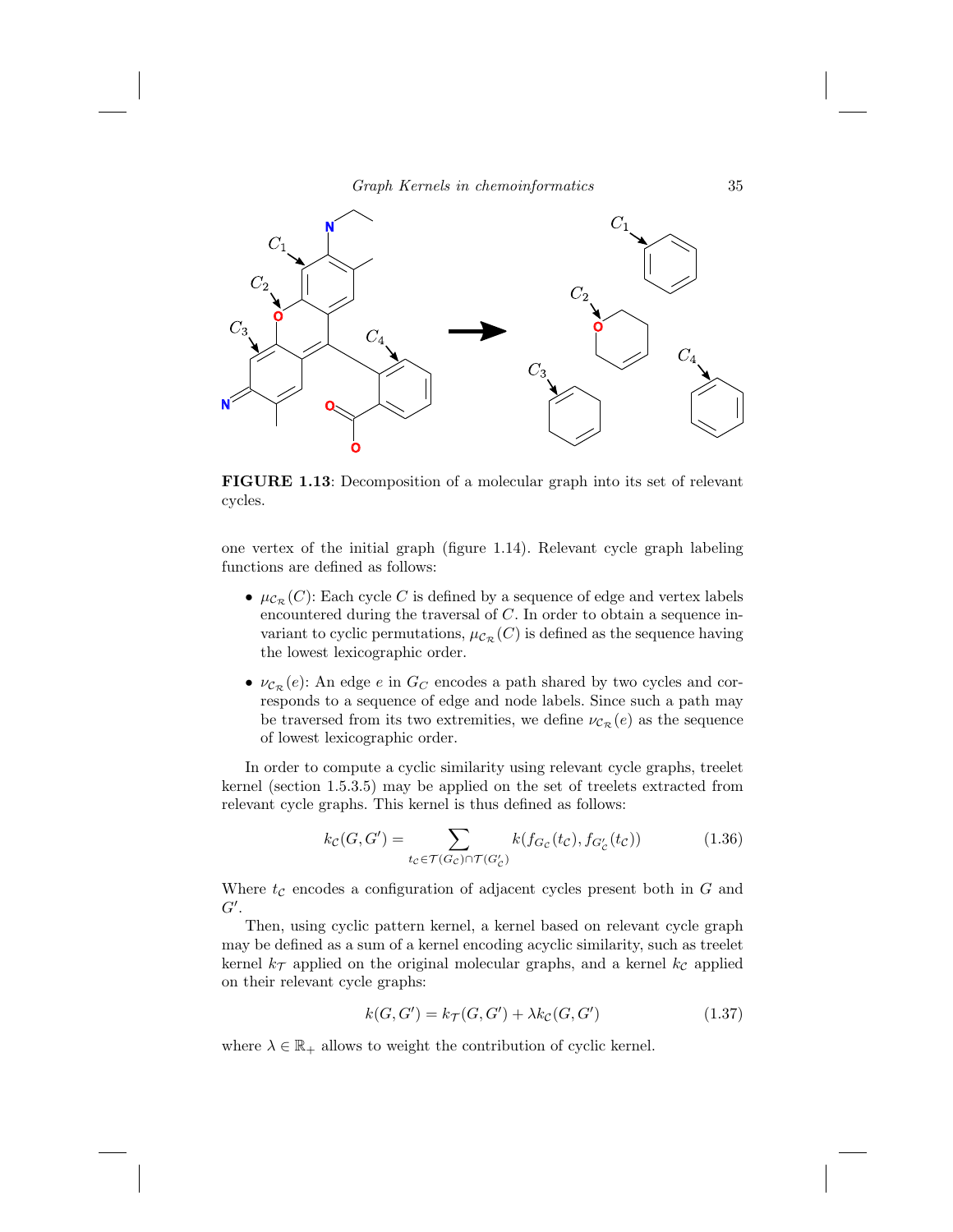

FIGURE 1.14: Relevant cycle graph computed from a molecular graph.

This kernel allows to take into account more cyclic information since, conversely to cyclic pattern kernel, relationships between relevant cycles are encoded in the relevant cycle graph. However, such as cyclic pattern kernel, global similarity measure is based on a sum which splits cyclic information and acyclic information. This last point constitutes a drawback since within the chemoinformatics framework, relationships between a cycle and its substituents may have an influence on molecular properties and must be encoding in kernel definition.

#### 1.5.5.3 Relevant cycle hypergraph

Relevant cycle hypergraph [17] (figure 1.15) corresponds to an oriented hypergraph representation [3, 12] which allows to encode both cyclic and acyclic informations into a single representation. This molecular representation is based on relevant cycle graph which encodes molecular cyclic systems. Relevant cycle graph may be augmented by adding acyclic parts in order to obtain the relevant cycle hypergraph. Given a graph  $G = (V, E, \mu, \nu)$ , its corresponding relevant cycle hypergraph  $H_{RC}(G) = (V_{RC}, E_{RC})$  is defined as follows:

- The set of nodes  $V_{RC}$  is defined as an union of two subsets:
	- 1. A first subset corresponding to the set of relevant cycles,
	- 2. and a second subset corresponding to the set of atoms not included within a cycle of G.

All atoms of the original molecular graph are thus encoded in the relevant cycle hypergraph either by a vertex encoding a cycle or by the atom itself. In the same way as for vertices,

• the set of hyperedges  $E_{RC}$  is composed of two subsets: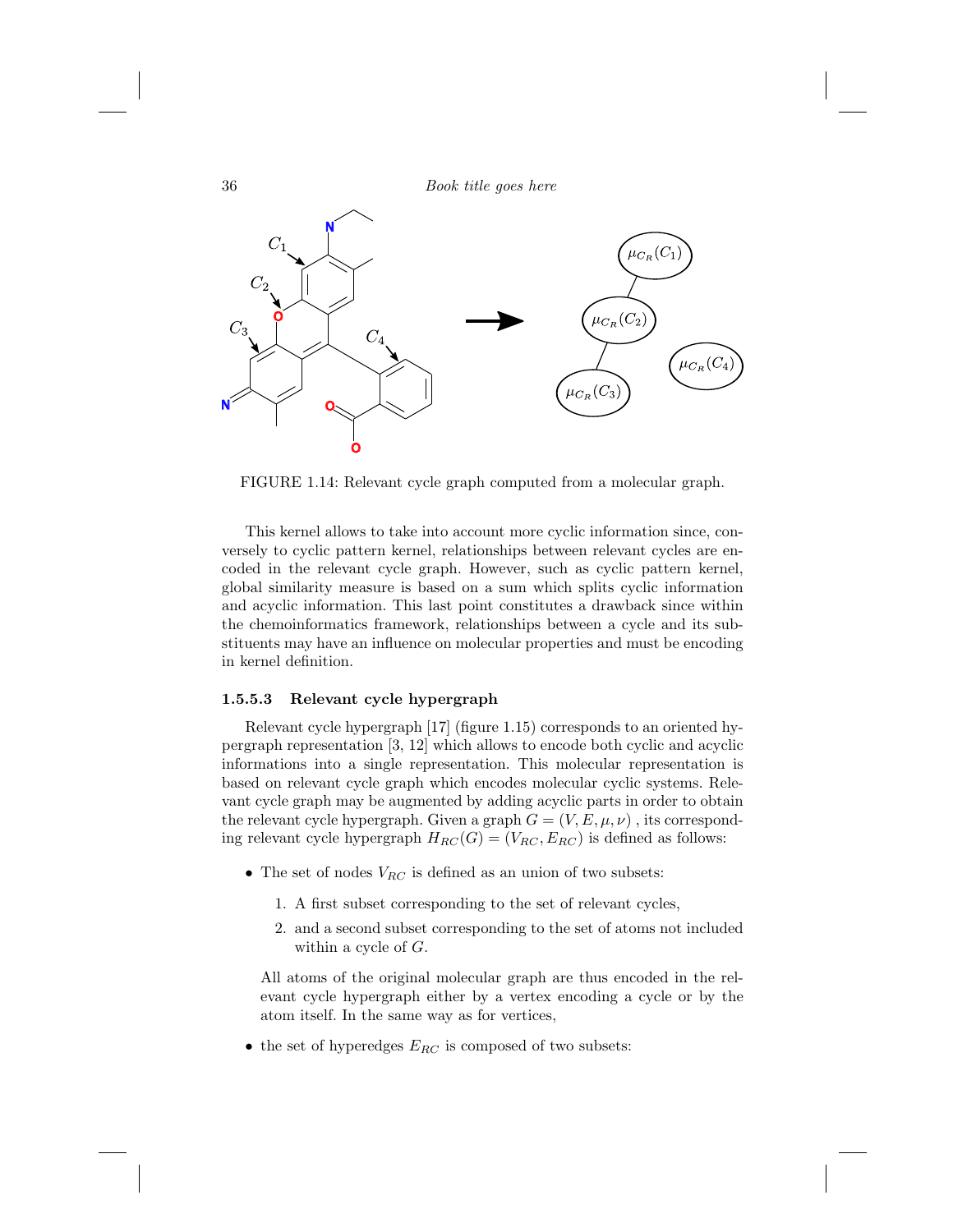

FIGURE 1.15: Relevant cycle hypergraph representation of a molecule. We can note that hyperedge (in dashed green) encodes an adjacency between oxygen atom in one hand and two cycles in the other hand.

- 1. A set of edges composed of:
	- edges between relevant cycle vertices, corresponding to the set of edges of the relevant cycle graph,
	- $-$  edges of G which connect two acyclic atoms or connect a single relevant cycle to another single relevant cycle  $(C_1$  and  $C_2$  in figure 1.15) or an acyclic part of  $G$  ( $C_1$  and  $S$  in figure 1.15),
- 2. and a set of hyperedges which allows to encode special cases where an edge connects at least two distinct relevant cycles to another part of the molecule. For example, an hyperedge is required to encode adjacency relationship between  $C_1$  and  $C_2$  in one hand and an oxygen atom on the other hand in figure 1.15.

Similarly to vertices, each atomic bond of a molecular graph is encoded within its relevant cycle hypergraph. Therefore, a relevant cycle hypergraph encodes all information of a molecular graph.

Considering such a new hypergraph representation, similarity must be computed using an hypergraph kernel. In order to encode local relationships between cycles and substituents, treelet kernel has been adapted [17] to enumerate treelets included in relevant cycle hypergraphs. This kernel defines a similarity based both on an enumeration of relevant cycles of both graphs (pattern  $G_0$  in figure 1.11) and on an enumeration of more complex treelets encoding relationships between cycles and relationships between cyclic and acyclic parts of a molecule.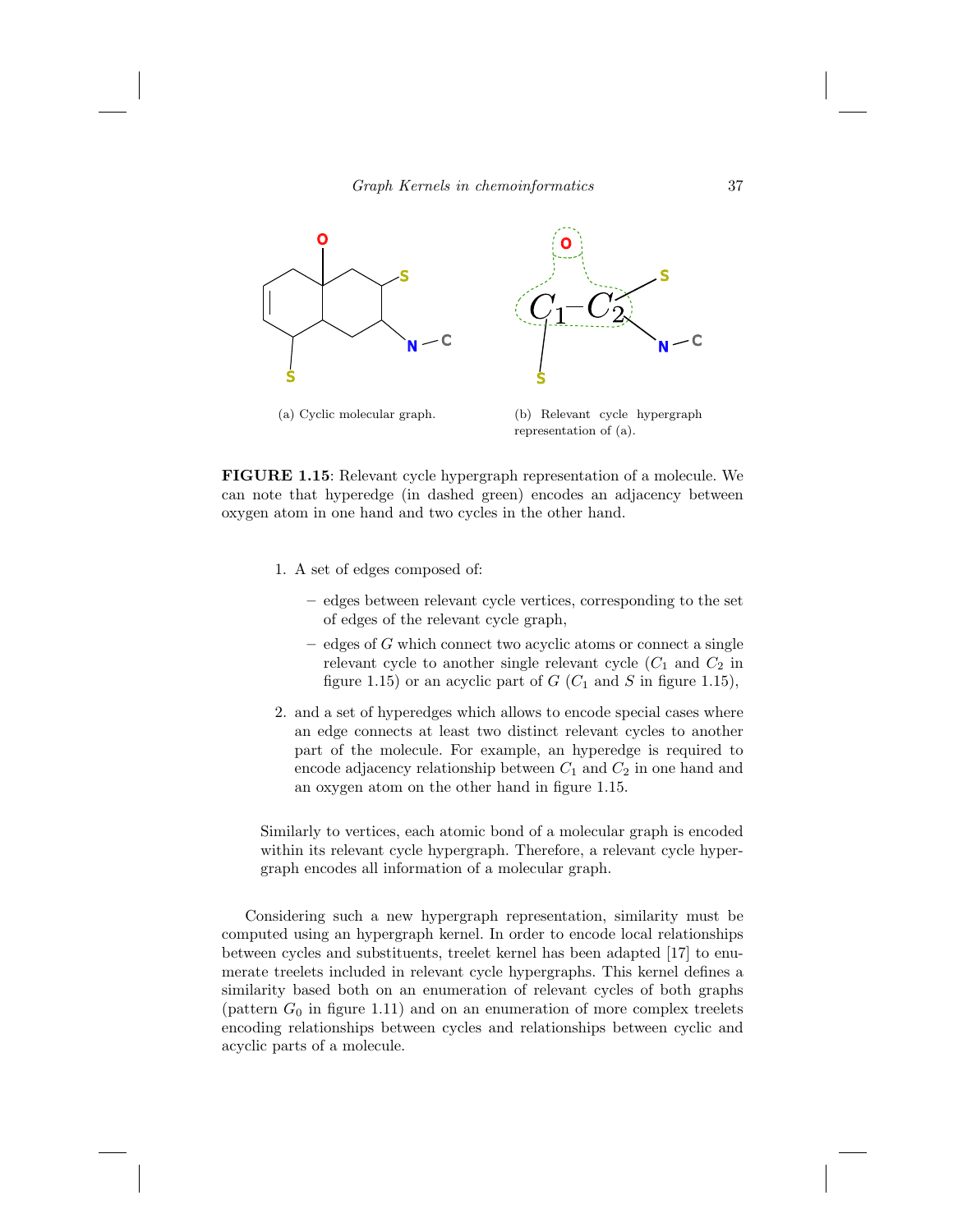#### 1.5.6 Pattern Weighting

Considering graph kernels based on bags on patterns, it may be interesting to weight each pattern according to its influence for a given property. Similarly to the notion of pharmacophore, some patterns may have a particular influence whereas some do not encode any information about the property to predict. Considering a kernel defined as a sum of sub kernels, where each sub kernel encodes a similarity according to a given pattern  $p \in \mathcal{P}$ , pattern weighting relies on computing a weight for each term of the sum. The weighted kernel is defined as:

$$
k_{\text{weight}}(x, x') = \sum_{p \in \mathcal{P}} w(p) * k_p(x, x')
$$
 (1.38)

where  $w : \mathcal{P} \to \mathbb{R}_{+}$  encodes the influence of each pattern: an high value  $w(p)$  encodes an high influence of pattern p and thus corresponds to an high contribution to the similarity measure. Conversely, a  $w(p)$  close to or equals to 0 consists in removing the contribution of pattern  $p$  to the similarity measure.

#### 1.5.6.1 A priori methods

Tree pattern kernel as defined by Mahé [33] (Section 1.5.3.2) includes a tree pattern weighting. This kernel is defined on the same feature space than the original kernel but includes a weighting of each pattern:

Definition 32 (Weighted tree pattern kernel) Let us consider two graphs  $G = (V, E) \in \mathcal{G}$  and  $G' = (V', E') \in \mathcal{G}$  together with the set of tree patterns of size  $h : \mathcal{T}_h$  a counting function of tree patterns:  $\phi_t : \mathcal{G} \to \mathbb{N}$  and a weighing function:  $w: \mathcal{T}_h \to \mathbb{R}^+$ . The weighted tree pattern kernel is defined by:

$$
k^{h}(G, G') = \sum_{t \in \mathcal{T}_{h}} w(t)\phi_{t}(G)\phi_{t}(G').
$$
\n(1.39)

This tree pattern kernel definition corresponds to an adaptation of equation 1.38 to tree pattern kernel. Two weighting functions based on structural information included in tree patterns have been proposed [33].

#### 1.5.6.2 Branching cardinality

The first one is based on branching cardinality. Branching cardinality is defined as the number of leaves  $-1$ . Given a tree pattern  $t = (V, E)$ , branching cardinality is defined by:

$$
branch(t) = \sum_{v \in V} \mathbf{1}(\Gamma(v) = 1) - 1 \tag{1.40}
$$

where  $\mathbf{1}(x)$  is equals to 1 if x is true. Weighting function is then defined by:

$$
w_{branch}(t) = \lambda^{branch(t)} \tag{1.41}
$$

where  $\lambda \in \mathbb{R}_+^*$ . This weighting function aims to favor linear patterns if  $\lambda < 1$ . Conversely, structurally complex patterns will be favored if  $\lambda > 1$ .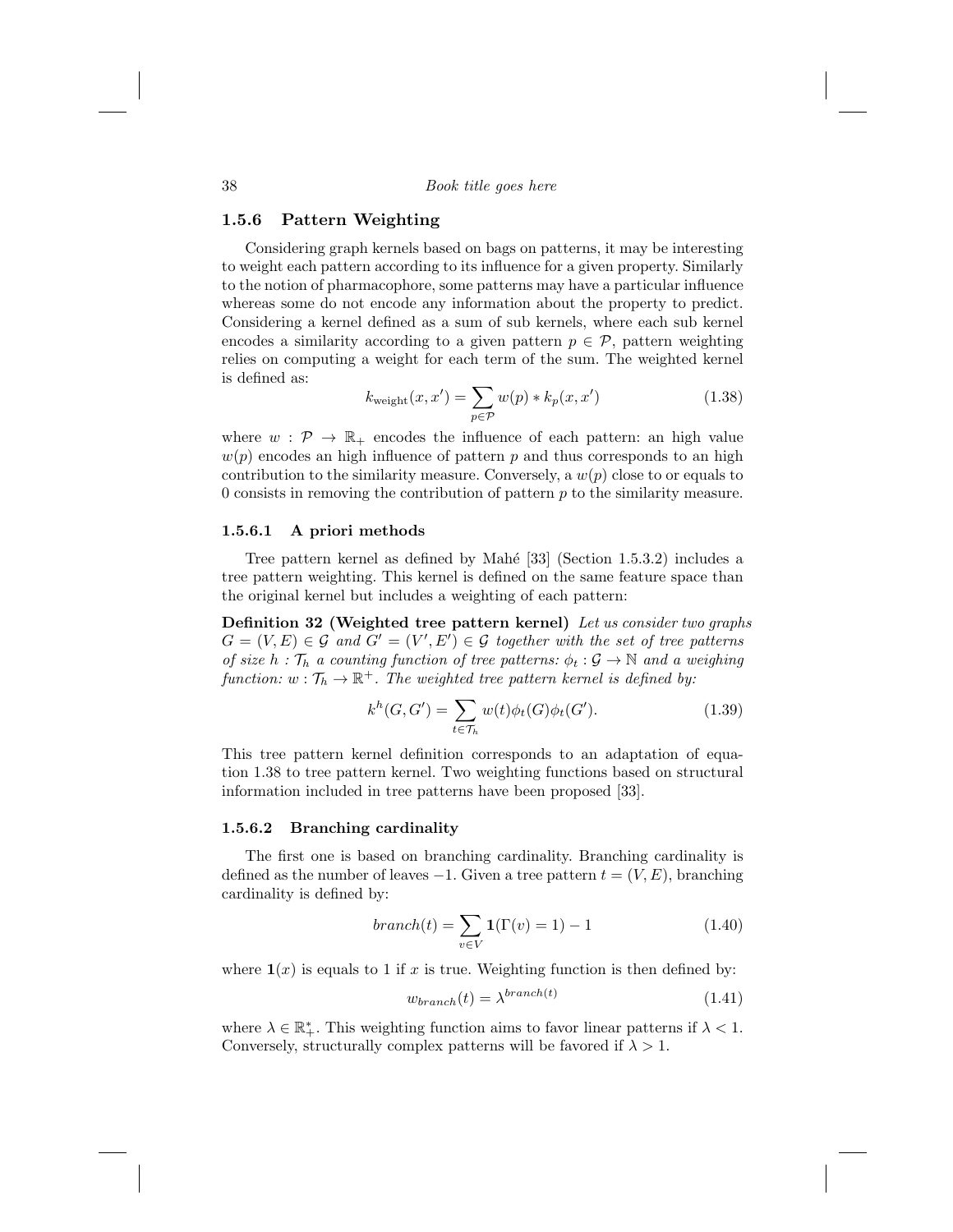#### 1.5.6.3 Ratio depth/size

The second weighting function is based on a ratio between the height and size of a tree pattern. For a given tree pattern  $t = (V, E)$  rooted in  $r \in V$ , the size-based weighting function is defined by:

$$
w_{size}(t) = \lambda^{|V|-h} \tag{1.42}
$$

Similarly to section 1.5.6.2,  $\lambda$  < 1 favors tree patterns having similar sizes and heights, which correspond to linear patterns. Conversely,  $\lambda > 1$  favor more structurally complex tree patterns.

These two weighting functions allow to weight tree pattern influence according to their structural information. Parameter  $\lambda$  must be tuned using a priori chemical knowledge or cross validation. However, this weighting framework does not allow to weight specifically each tree pattern according to a property to predict.

#### 1.5.6.4 Multiple kernel learning

Considering a pattern weighting problem as defined in equation 1.38, Multiple Kernel Learning (MKL) aims to compute an optimal weighting function w according to a given dataset. Considering a finite set of  $m$  patterns, weighting function w is encoded by a vector  $d \in \mathbb{R}^m_+$  where each coordinate  $d_i$  encodes a weight associated to a pattern. The weighted kernel is then defined as:

$$
k_{\text{MKL}}(x, x') = \sum_{i=1}^{m} d_i * k_i(x, x')
$$
 (1.43)

Multiple kernel learning methods consist in computing an optimal vector d according to a prediction task.

#### 1.5.6.5 Simple MKL

Simple MKL [39] consists in optimizing problems addressed by SVM (section 1.4.4.1) by computing an optimal weighting. Considering a kernel as defined in equation 1.43, simple MKL consists in solving:

$$
\underset{d}{\text{minimize}} \ J(d) \text{ such that } \begin{cases} \sum_{i=1}^{m} d_i = 1\\ d_i > 0, \ \forall i \in \{1, \dots, m\} \end{cases} \tag{1.44}
$$

with

$$
J(d) = \begin{cases} \min_{w,b,\xi} & \frac{1}{2} ||w||^2 + C \sum_{i=1}^n \xi_i \\ \text{subject to:} & y_i(\langle w, x \rangle + b) \ge 1 - \xi_i, \forall i \in \{1, ..., n\} \\ & \xi_i \ge 0, \ \forall i \in \{1, ..., n\} \end{cases}
$$
(1.45)

This minimization problem includes a constraint on the  $L_1$  norm of vector d which induces sparsity on vector  $d$ . This sparsity allows to keep only most relevant patterns into kernel computation and to remove irrelevant ones. Simple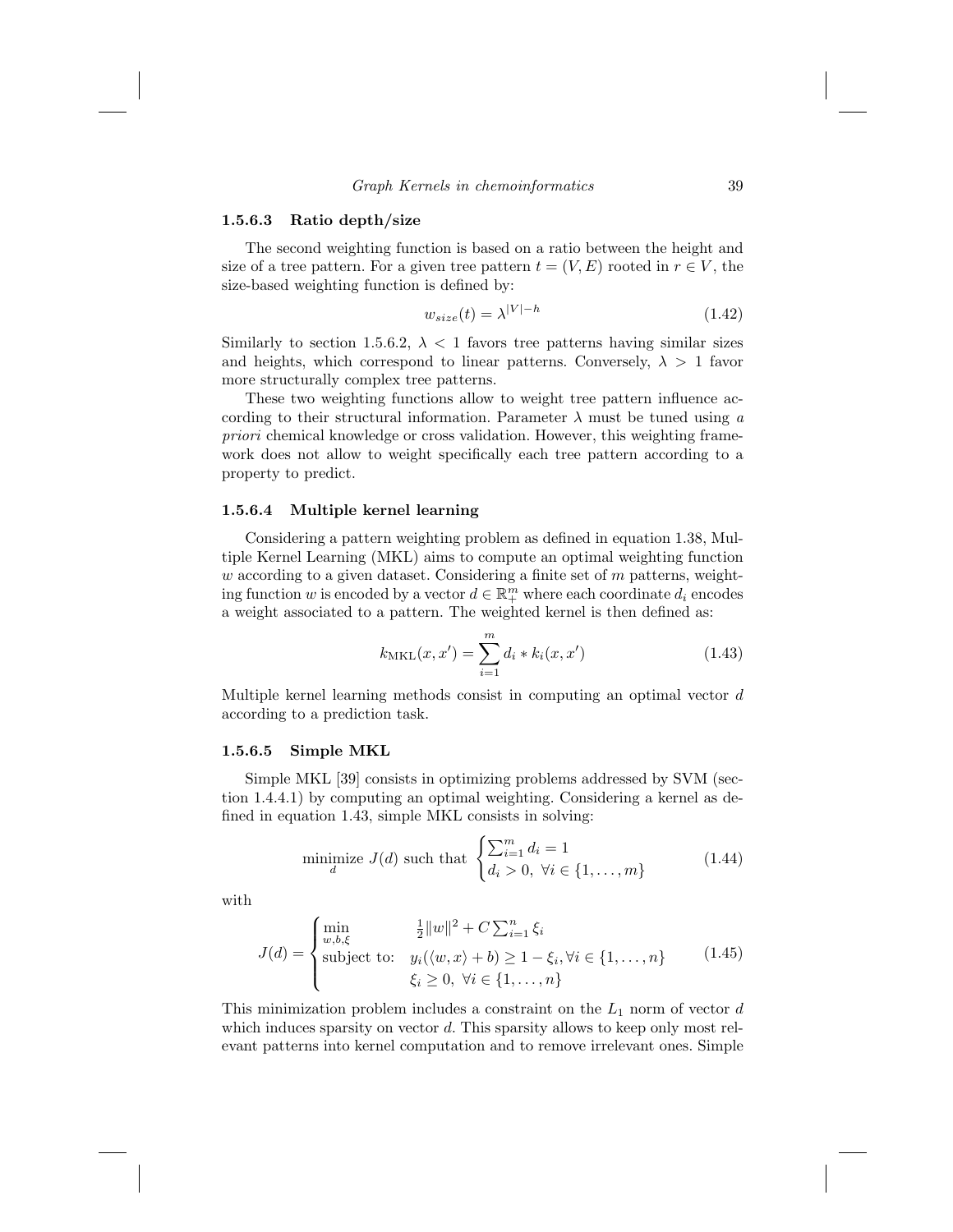MKL problem is resolved by alternating a classical SVM resolution together with a projected gradient descent according to vector d. This projected gradient step allows to minimize objective function while ensuring that constraints on vector  $d$  are fulfilled. Since problem defined in equation 1.44 is convex, iterating these two steps leads to the optimal vector d.

#### 1.5.6.6 Generalized MKL

In order to allow more flexibility on sparsity constraint, generalized MKL [52] defines an objective function which includes a Tikhonov regularization on vector  $d$  instead of an equality constraint in simple MKL. Corresponding minimization problem is defined as:

$$
\underset{d}{\text{minimize}} \ J(d) \text{ such that } d_i > 0, \ \forall \ i \in \{1, \dots, m\} \tag{1.46}
$$

with

$$
J(d) = \begin{cases} \min_{w,b,\xi} & \frac{1}{2} \|w\|^2 + C \sum_{i=1}^n \xi_i + \sigma \|d\|_1\\ \text{subject to} & \text{subject to } y_i(\langle w, x \rangle + b) \ge 1 - \xi_i, \forall i \in \{1, \dots, n\} \end{cases} \tag{1.47}
$$
\n
$$
\xi_i \ge 0, \forall i \in \{1, \dots, n\}
$$

Parameter  $\sigma$  allows to weight the influence of  $L_1$  norm regularization into the minimization problem. An high  $\sigma$  favors vector d having a low  $L_1$  norm and thus sparse vectors. Conversely, a low  $\sigma$  relaxes sparsity constraint. The method used to resolve this problem is closely similar to the one proposed to solve simple MKL method. The main difference is that the gradient is no longer projected on simplex since equality constraint no longer exists.

#### 1.5.6.7 Infinite MKL

In order to be able to deal with thousands of patterns, one have to either compute each gram matrix for each sub kernel at each iteration or store each gram matrix. When considering thousands of patterns and graphs, these two options induce too much computational time or memory space to be applicable. In order to be able to handle such datasets, infinite MKL [57] defines a MKL method based on Simple MKL which only considers a sub set of sub kernels at each iteration.

This method only performs optimization using a sub set of active kernels, that is to say kernels having a weight  $d_i$  strictly greater than 0. At the end of each Simple MKL optimization, active kernel set is updated by removing kernels having a null weight and potentially active kernels are added to the set of active kernels. Potentially active kernels may be determined using an oracle based on KKT conditions and gradients associated to each sub kernel [57].

This approach allows to consider an high, possibly infinite, number of sub kernels and allows to select most relevant ones according to a particular property to predict.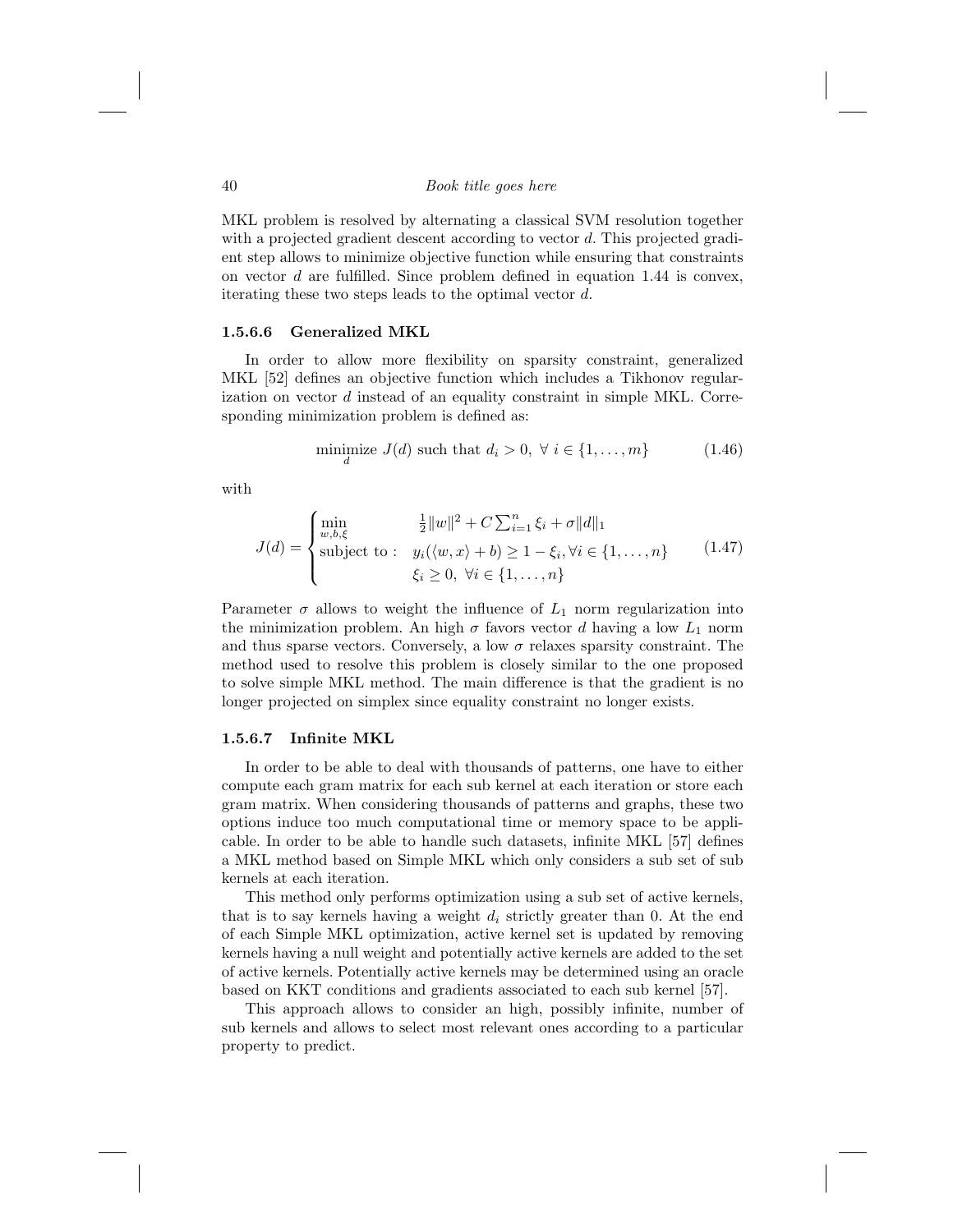**TABLE 1.2:** Boiling point prediction on acyclic molecule dataset using 90% of the dataset as train set and remaining 10% as test set. Execution times are displayed in seconds.

| Method                  | RMSE(°C) | Gram matrix (s) |            |  |
|-------------------------|----------|-----------------|------------|--|
|                         |          | learning        | prediction |  |
| 1) Edit Distance        | 10.27    | 1.35            | 0.05       |  |
| Graph embedding         | 10.19    | 2.74            | 0.01       |  |
| Path kernel             | 12.24    | 7.83            | 0.18       |  |
| (4) Random walks kernel | 18.72    | 19.10           | 0.57       |  |
| Tree pattern kernel     | 11.02    | 4.98            | 0.03       |  |
| Treelet kernel          | 8.10     | 0.07            | 0.01       |  |
| Treelet kernel with MKL | 5 24     | 70              | 0.01       |  |

#### 1.6 Experiments

Differents kernels presented in section 1.5 have been tested on several chemoinformatics datasets. These datasets are divided in regression and classification problems<sup>1</sup>

#### 1.6.1 Boiling point prediction

The first prediction problem used to test different methods is based on a dataset composed of 185 acyclic molecules [7]. This prediction problem consists in predicting boiling point of molecules. Table 1.2 shows prediction ability of different methods together with execution times. The first line of table 1.2 shows results obtained by a gaussian kernel applied on approximate edit distance (section 1.2.3.1). Note that since graph edit distance does not define an euclidean distance, Gram matrix is regularized in order to be semi-definite positive. The second line corresponds to the embedding method described in section 1.3.1. We can first note that methods based on edit distance obtains intermediate results on this dataset. These results may be due either to the approximation of edit distance or the loss of information induced by regularization or embedding. Next lines correspond to graph kernels defined in section 1.5.3. Line 3 corresponds to a kernel based on paths (section 1.5.2.3) and line 4 corresponds to a random walks kernel (section 1.5.2.1). These two kernels suffer from the low expressiveness of linear patterns and we can note that tottering phenomenon degrades prediction accuracy. Finally the third last lines correspond to kernels based on non linear patterns. As we can see line 7, best results are obtained thanks to the combination of multiple kernel learning (section 1.5.6.4) which allows to only consider relevant patterns.

<sup>1</sup>All these dataset are available on the IAPR TC15 Web page: https://iaprtc15.greyc.fr/links.html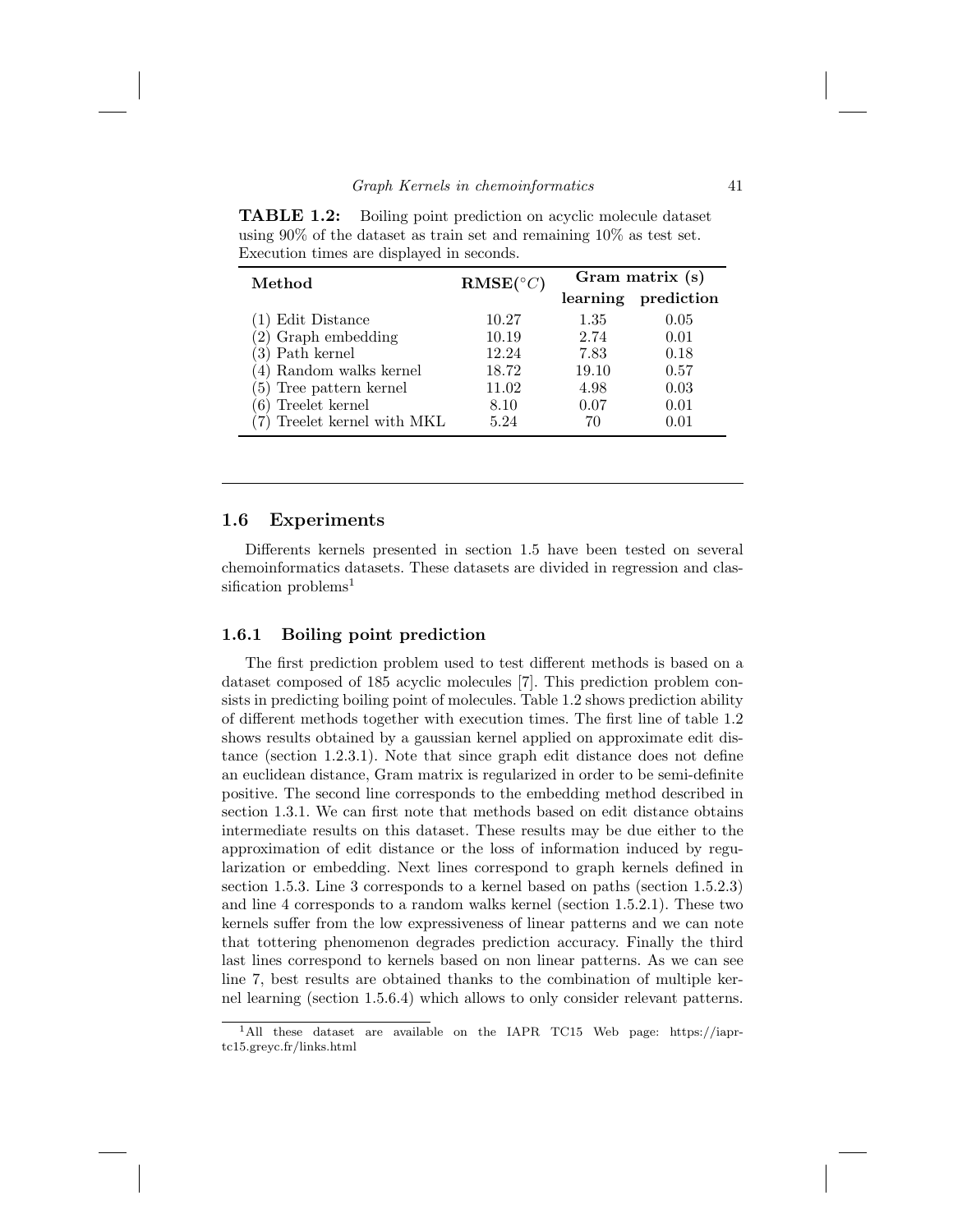| Method                            | <b>Classification Accuracy</b> |
|-----------------------------------|--------------------------------|
| (1) KNN using graph edit distance | 97.3%                          |
| (2) Graph embedding               | 98.2%                          |
| (3) Edit distance                 | 99.7%                          |
| (4) Path kernel                   | 98.5%                          |
| (5) Random walks kernel           | 98.5%                          |
| (6) Treelet kernel                | 99.1%                          |
| (7) Treelet kernel with MKL       | 99.7%                          |

TABLE 1.3: Results on AIDS dataset.

Execution times show that explicit enumeration of treelets allows to compute Gram matrix in less time than tree pattern kernel or random walks kernels. Conversely, pattern weighting allows to define a more accurate similarity measure while requiring the highest computational time. Note that prediction time is not altered since weighting is only computed during learning step.

This first experiment highlights the gain obtained by using non linear patterns instead of linear patterns. Moreover, pattern weighting step allows to greatly increase prediction accuracy by removing irrelevant patterns from similarity measure computation. This weighting step allows to get best results among tested methods

#### 1.6.2 Classification

The two next experiments correspond to binary classification problems which consist in predicting if a molecule has a particular activity or not.

#### 1.6.2.1 AIDS dataset

First classification experiment has been performed on a graph database provided by [43]. This dataset, defined from the AIDS Antiviral Screen Database of Active Compounds, is composed of 2000 chemical compounds some of them being disconnected. These chemical compounds have been screened as active or inactive against HIV and they are split into three sub sets:

- A train set composed of 250 compounds used to train SVM;
- a validation set composed of 250 compounds used to find parameters set giving the best accuracy result;
- A test set composed of the remaining 1500 compounds used to test the classification model.

This dataset is composed of a large set of different chemical compounds including both cyclic and acyclic molecules and composed of several heteroatoms.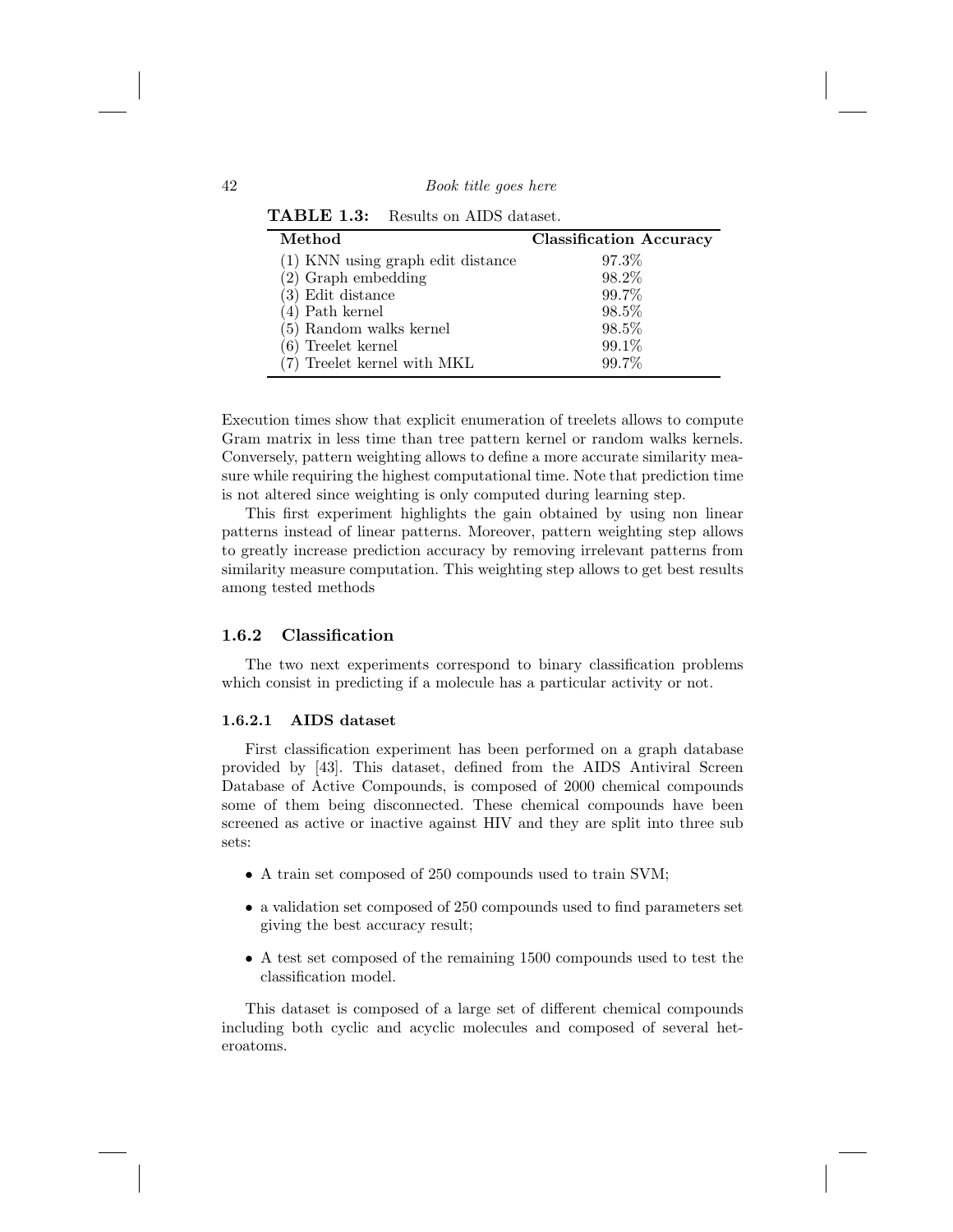#### Graph Kernels in chemoinformatics 43

Table 1.3 shows results obtained by different methods on this dataset. First line of table 1.3 corresponds to a classifier defined as a k-nearest neighbors algorithm using approximate graph edit distance. Line 2 corresponds to a graph embedding as described section 1.3.1 and line 3 corresponds to a gaussian kernel applied on graph edit distance and regularized. We can first note that the use of k-nearest neighbors or graph embedding approach does not lead to good results on this dataset. Conversely, gaussian kernel on edit distance (table 1.3, line 4) combined with SVM obtains the best results on this dataset. Note that the regularization added to Gram matrix does not alter prediction accuracy. This may be explained by the fact that classification results may not be altered by a reasonable distortion of the graph edit distance induced by the regularization step. Conversely regression problems which consists in predicting a real value instead of a binary class may be altered by any modification of the initial distance. Next lines correspond to kernels using differents bags of patterns. Kernels corresponding to line 4 and line 5 are based on linear patterns (section 1.5.2). As seen in regression experiment, the low expressiveness of kernels based on linear patterns leads to poor results on this dataset. Conversely, methods based on non linear patterns (lines 6 and 7) obtain better results since they encode more structural information than kernels based on linear patterns. Moreover, as observed in regression experiment, multiple kernel learning step allows to reach the best results on this classification problem. Note that structures having biggest weights can be assimilated to pharmacophores. These relevant patterns according to MKL may be analyzed by chemical experts.

This experiment confirms the conclusions drawn in section 1.6.1 on a regression problem with only acyclic molecules.

#### 1.6.2.2 PTC dataset

The second classification experiment is a classification problem taken from the Predictive Toxicity Challenge [50] which aims to predict carcinogenicity of chemical compounds applied to female  $(F)$  and male  $(M)$  rats  $(R)$  and mice (M). This experiment is based on ten different datasets, each of them being composed of one train set and one test set. Table 1.4 shows the number of correctly classified molecules over the ten test sets for each method and for each class of animal.

Table 1.4 shows results obtained by different kernels encoding cyclic information in different ways. The first line of this table corresponds to treelet kernel which does not encode any cyclic information since it is only based on acyclic patterns. Lines 2 to 4 correspond to methods encoding different levels of cyclic information. Line 2 corresponds to cyclic pattern kernel which simply compares common cycles (section 1.5.5.1). Line 3 corresponds to a treelet kernel applied on relevant cycle graph (section 1.5.5.2) which encodes cycle relationships. Line 4 corresponds to results obtained by treelet kernel adapted to relevant cycle hypergraph (section 1.5.5.3) comparison [17]. First, we can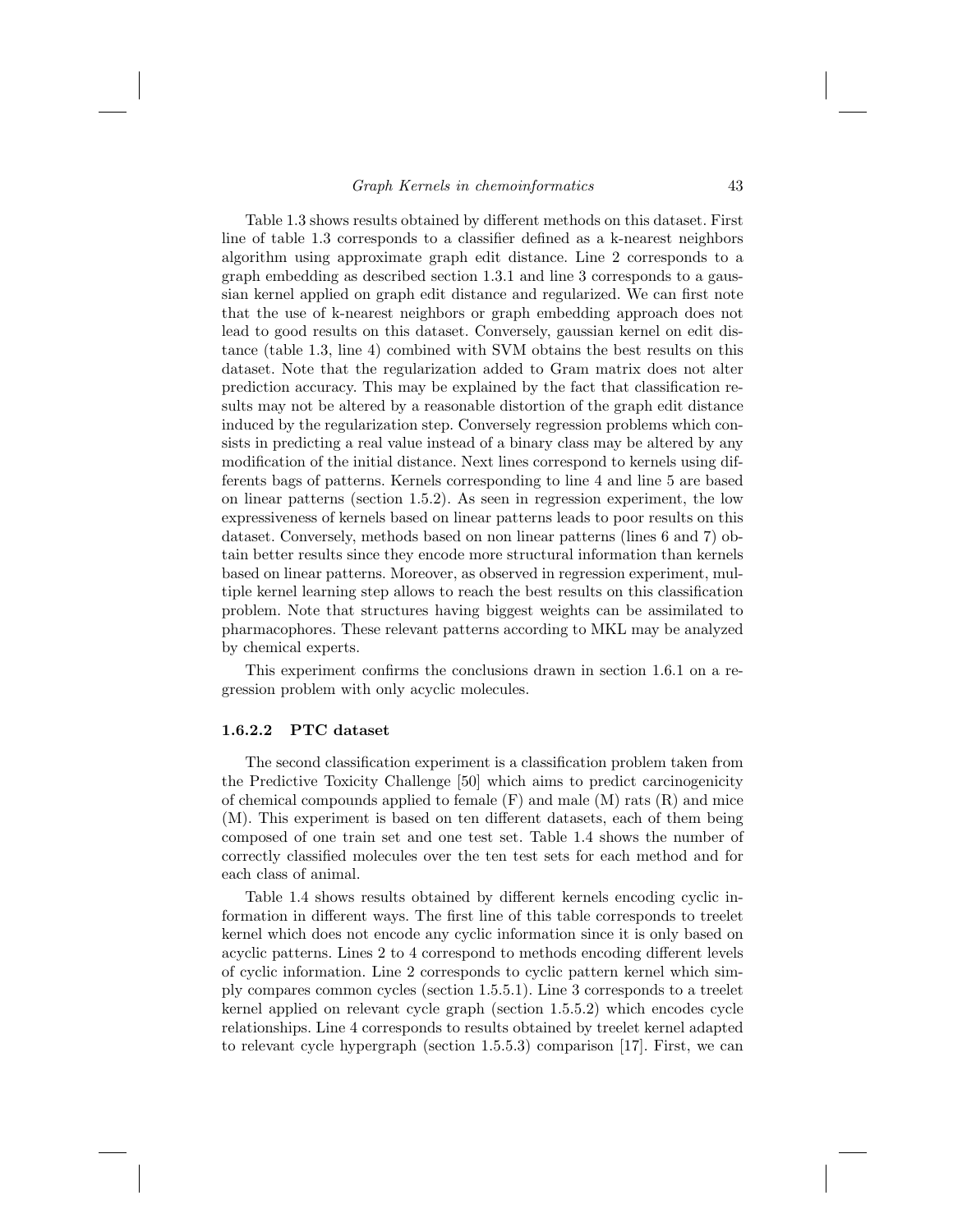44 Book title goes here

| Method                                    |     | $#$ correct predictions |     |     |  |
|-------------------------------------------|-----|-------------------------|-----|-----|--|
|                                           | MМ  | <b>FM</b>               | MR. | FR. |  |
| $(1)$ Treelet kernel $(TK)$               | 208 | 205                     | 209 | 212 |  |
| (2) Cyclic pattern kernel                 | 209 | 207                     | 202 | 228 |  |
| (3) TK on relevant cycle graph            | 211 | 210                     | 203 | 232 |  |
| (4) TK on relevant cycle hypergraph (TCH) | 217 | 224                     | 207 | 233 |  |
| $(5)$ TK $+$ MKL                          | 217 | 224                     | 223 | 250 |  |
| $TC + MKL$                                | 216 | 213                     | 212 | 237 |  |
| $TCH + MKL$                               | 225 | 229                     | 215 | 239 |  |
| $TK + \lambda TCH$                        | 225 | 230                     | 224 | 252 |  |

TABLE 1.4: Classification accuracy on PTC dataset.

note that best results are obtained by kernel encoding both cyclic and acyclic relationships which validates the relevance of including cyclic information, and more particularly adjacency relationships between cyclic and acyclic parts of a molecule.

Then, lines 5 to 7 correspond to different kernels combined with multiple kernel learning. This weighting step shows that kernel based on cyclic information obtains best results on two datasets over four (line 7, datasets MM and FM) and kernel only based on acyclic patterns obtains best results over the two others datasets (line 5, datasets MR and FR). Note that pattern weighting step allows us to reduce the number of patterns included within kernel computation from about 3500 to 150, depending on dataset. Finally, since differents kernels obtain best results over the four datasets, weighted combination of kernel encoding cyclic information and a kernel encoding acyclic information leads to the best results on this dataset (line 8). This combination shows the flexibility of kernel approaches by means of multiple kernel learning and linear combinations of kernels.

### 1.7 Conclusion

Graph kernel framework allows to define scalar products between implicit or explicit vectorial representations of graphs in a given feature space. On one hand, conversely to methods based on graph theory, graph kernels can be used in well known and widely used machine learning methods such as SVM. On the other hand, exemption of an explicit vectorial representation allows to encode more information than methods based on an explicit and fixed size vectorial representation. This characteristic allows to define accurate graph similarity measures which encode most of structural and labeling information encoded by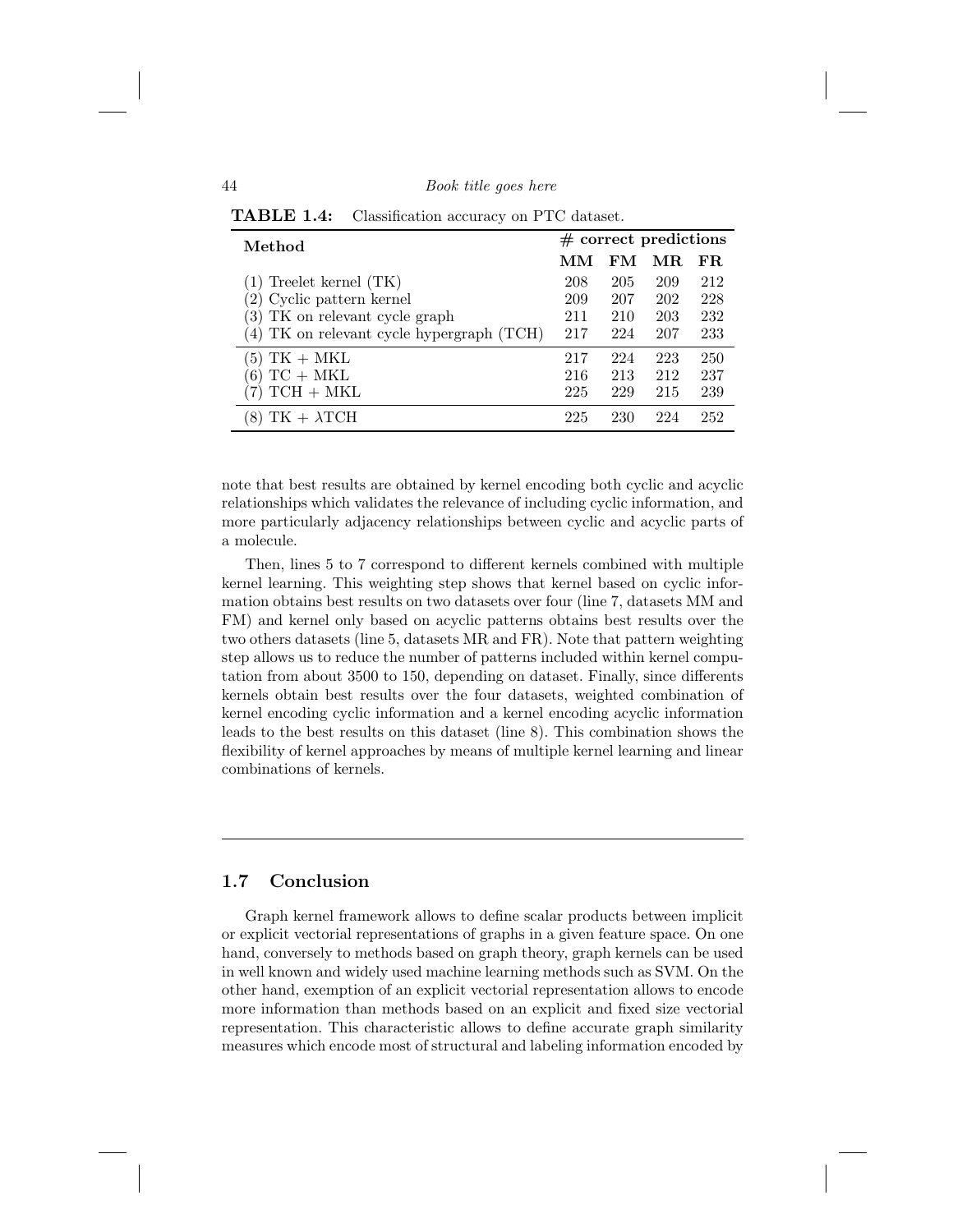#### Graph Kernels in chemoinformatics 45

molecular graphs. Therefore, graph kernels allow to combine efficient machine learning methods with accurate and expressive similarity measures.

Defining a graph kernel consists in defining a graph similarity measure which encodes a maximum of useful information and which fulfills all properties required to define a positive definite kernel. Kernels based on bags of patterns deduce molecular graph similarities from similarities of bags of patterns extracted from these graphs. Kernels based on bags of patterns aim to encode a maximum of information while keeping an efficient computational time in order to be applicable to datasets encountered in chemoinformatics. Kernels based on non linear patterns encode more structural information than kernels based on linear patterns and can be computed in linear time when applied on molecular graphs. Moreover, some bags of patterns are defined such as they explicitly encode cyclic information into similarity measure. This information is particularly useful in chemoinformatics since molecular cycles have a great influence on molecular properties. Among kernels based on bags of patterns, relevant cycle hypergraph encodes both acyclic and cyclic parts and their relationships into a single representation which allows to explicitly encode adjacency relationships between a cycle and its substituents.

Kernel theory allows to define a kernel from a linear combination of sub kernels. Considering kernels based on bags of patterns, each sub kernel may be defined as a kernel encoding a molecular similarity according to a particular pattern. From this point of view, multiple kernel learning methods allow to compute an optimal weight for each sub kernel according to a property to predict. This weight corresponds to the contribution of each pattern to kernel computation and may be understood as a measure of the influence of each pattern. On one hand, this weighting step allows to increase accuracy of prediction models by removing irrelevant patterns from the kernel computation. On the other hand, patterns corresponding to high weights may be seen as pharmacophores. These pharmacophores obtained without a priori chemical knowledge may be analyzed by chemical experts to understand some chemical or biological properties.

In conclusion, graph kernels provide an useful framework which may obtain accurate prediction results by combining expressive similarity measures and powerful machine learning methods.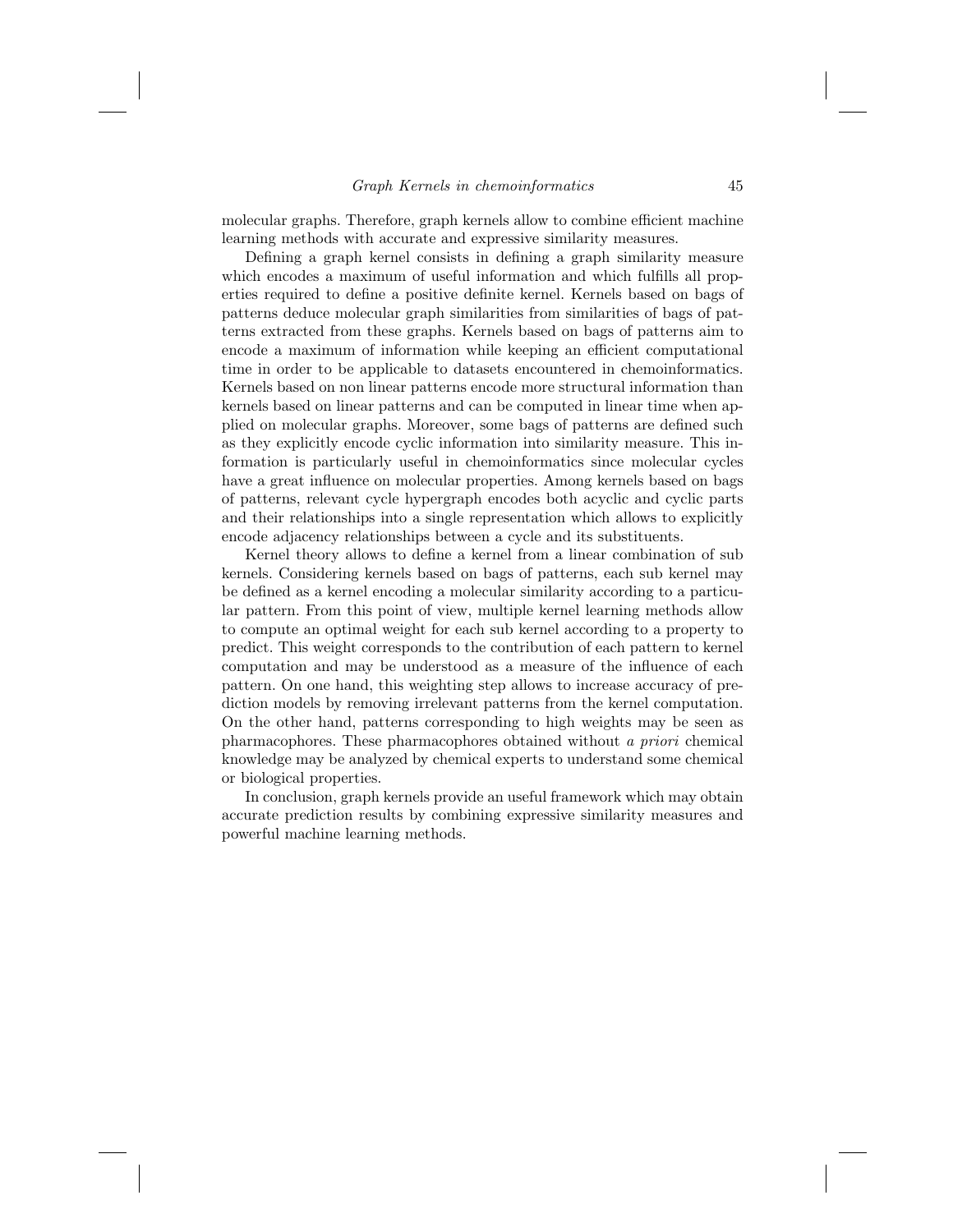$\frac{1}{2}$  $\begin{array}{|c|c|} \hline \quad \quad & \quad \\ \hline \quad \quad & \quad \\ \hline \quad \quad & \quad \\ \hline \end{array}$  $\frac{1}{\sqrt{2\pi}}$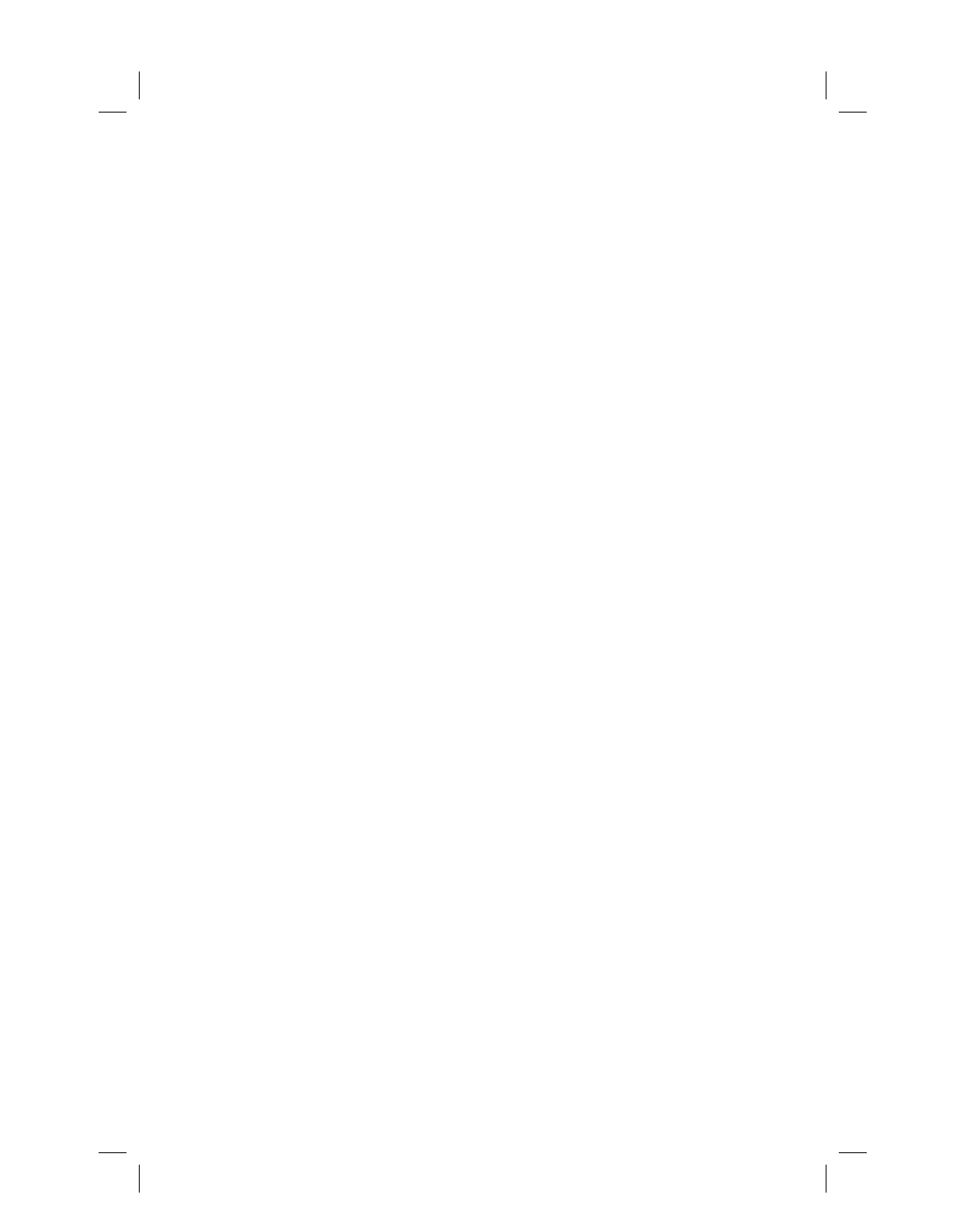### Bibliography

- [1] N. Aronszajn. Theory of reproducing kernels. Transactions of the American Mathematical Society, 68(3):337–404, 1950.
- [2] C. Berg, J.P.R. Christensen, and P. Ressel. Harmonic Analysis on Semigroups: Theory of Positive Definite and Related Functions. Applied Mathematical Sciences. Springer-Verlag, 1984.
- [3] C. Berge. *Graphs and hypergraphs*, volume 6. Elsevier, 1976.
- [4] K.M. Borgwardt and H. Kriegel. Shortest-Path kernels on graphs. Fifth IEEE International Conference on Data Mining (ICDM'05), pages 74– 81, 2005.
- [5] B.E. Boser, I.M. Guyon, and V.N. Vapnik. A training algorithm for optimal margin classifiers. In Proceedings of the fifth annual workshop on Computational learning theory, pages 144–152. ACM, 1992.
- [6] T. Caelli and S. Kosinov. An eigenspace projection clustering method for inexact graph matching. IEEE Transactions on Pattern Analysis and Machine Intelligence, 26:515–519, 2004.
- [7] D. Cherqaoui, D. Villemin, A. Mesbah, J. M. Cense, and V. Kvasnicka. Use of a Neural Network to Determine the Normal Boiling Points of Acyclic Ethers, Peroxides, Acetals and their Sulfur Analogues. J. Chem. Soc. Faraday Trans., 90:2015–2019, 1994a.
- [8] C. Cortes and V. Vapnik. Support-vector networks. Machine Learning, 20(3):273–297, September 1995.
- [9] J. Dattorro. Convex optimization & Euclidean distance geometry. Meboo Publishing USA, 2005.
- [10] M. Deshpande, M. Kuramochi, and G. Karypis. Frequent sub-structurebased approaches for classifying chemical compounds. In Proceedings of the Third IEEE International Conference on Data Mining, ICDM '03, pages 35–, Washington, DC, USA, 2003. IEEE Computer Society.
- [11] H. Drucker, C. J. C. Burges, L. Kaufman, A. Smola, and V. Vapnik. Support vector regression machines. Advances in neural information processing systems, pages 155–161, 1997.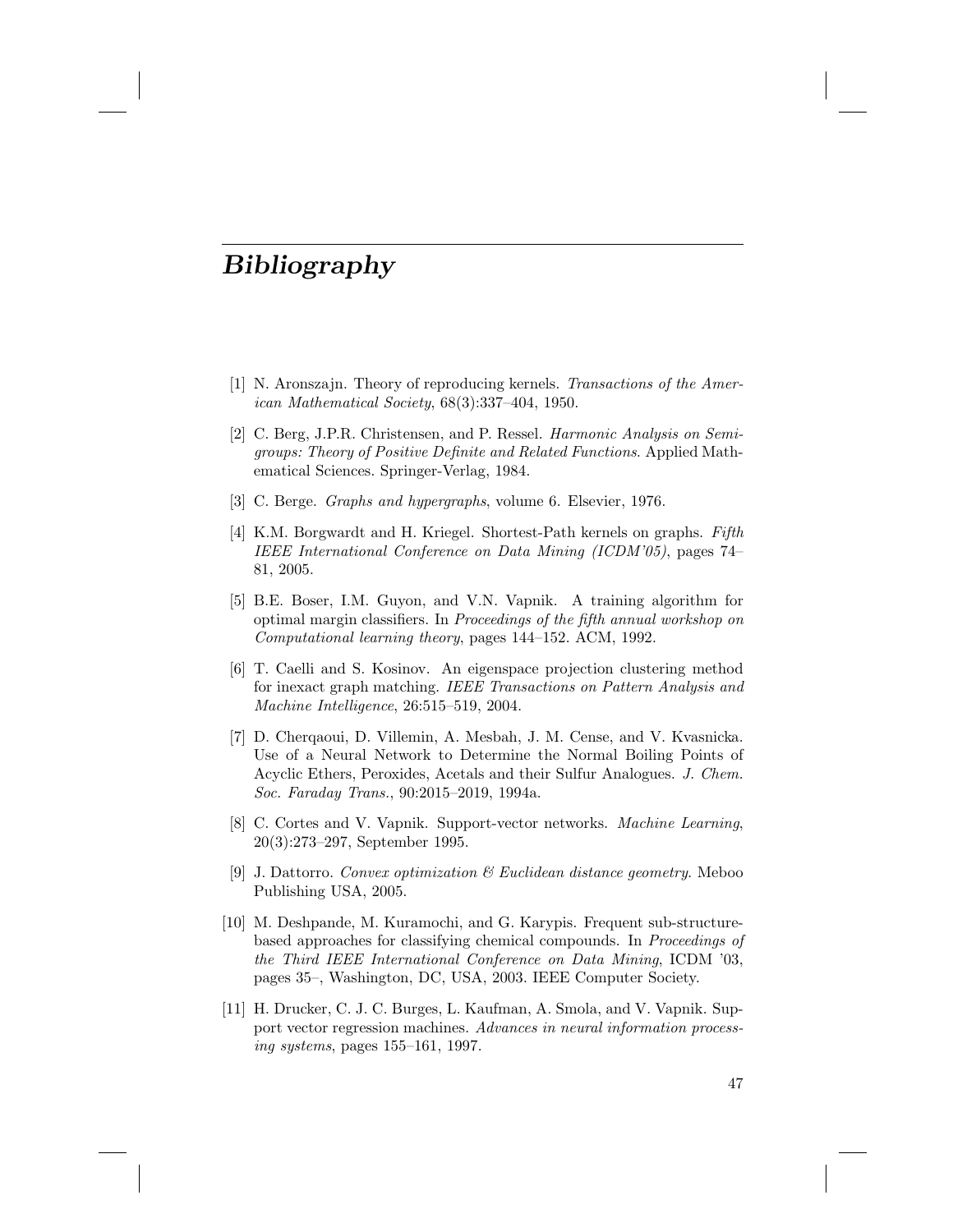- [12] A. Ducournau. Hypergraphes: clustering, réduction et marches aléatoires  $orientées pour la segmentation d'images et de vidéo. PhD thesis, École$ Nationale d'Ingénieurs de Saint-Étienne., 2012.
- [13] R. W. Floyd. Algorithm 97: Shortest path. Commun. ACM, 5(6):345, June 1962.
- [14] T. Gärtner, P. A. Flach, and S. Wrobel. On graph kernels: Hardness results and efficient alternatives. In Proceedings of the 16th Annual Conference on Computational Learning Theory and the 7th Kernel Workshop, 2003.
- [15] J. Gasteiger, editor. Handbook of Chemoinformatics. Wiley-VCH, 1. edition, 2003.
- [16] B. Gaüzère, L. Brun, and D. Villemin. Two New Graphs Kernels in Chemoinformatics. Pattern Recognition Letters, 33(15):2038–2047, 2012.
- [17] B. Gaüzére, L. Brun, and D. Villemin. Relevant cycle hypergraph representation for molecules. In W. G. Kropatsch, N. M. Artner, Y. Haxhimusa, and X. Jiang, editors, Graph-Based Representations in Pattern Recognition, volume 7877 of Lecture Notes in Computer Science, pages 111–120. Springer Berlin Heidelberg, 2013.
- [18] B. Gaüzére, L. Brun, D. Villemin, and M. Brun. Graph kernels based on relevant patterns and cycle information for chemoinformatics. In Proceedings of ICPR 2012, pages 1775–1778. IAPR, IEEE, November 2012.
- [19] J. Gibert, E. Valveny, and H. Bunke. Graph embedding in vector spaces by node attribute statistics. Pattern Recognition, 45(9):3072–3083, 2012.
- [20] P.E. Hart, N.J. Nilsson, and B. Raphael. A formal basis for the heuristic determination of minimum cost paths. Systems Science and Cybernetics, IEEE Transactions on, 4(2):100–107, 1968.
- [21] D. Haussler. Convolution kernels on discrete structures. Technical report, University of California at Santa Cruz, 1999.
- [22] T. Horváth. Cyclic pattern kernels revisited. In Springer-Verlag, editor, Proceedings of the 9th Pacific-Asia Conference on Knowledge Discovery and Data Mining, volume  $3518$ , pages  $791 - 801$ ,  $2005$ .
- [23] T. Horváth, T. Gärtner, and S. Wrobel. Cyclic pattern kernels for predictive graph mining. In Proceedings of the 2004 ACM SIGKDD international conference on Knowledge discovery and data mining - KDD '04, page 158. ACM Press, 2004.
- [24] M. A. Johnson and G. M. Maggiora, editors. Concepts and Applications of Molecular Similarity. Wiley, 1990.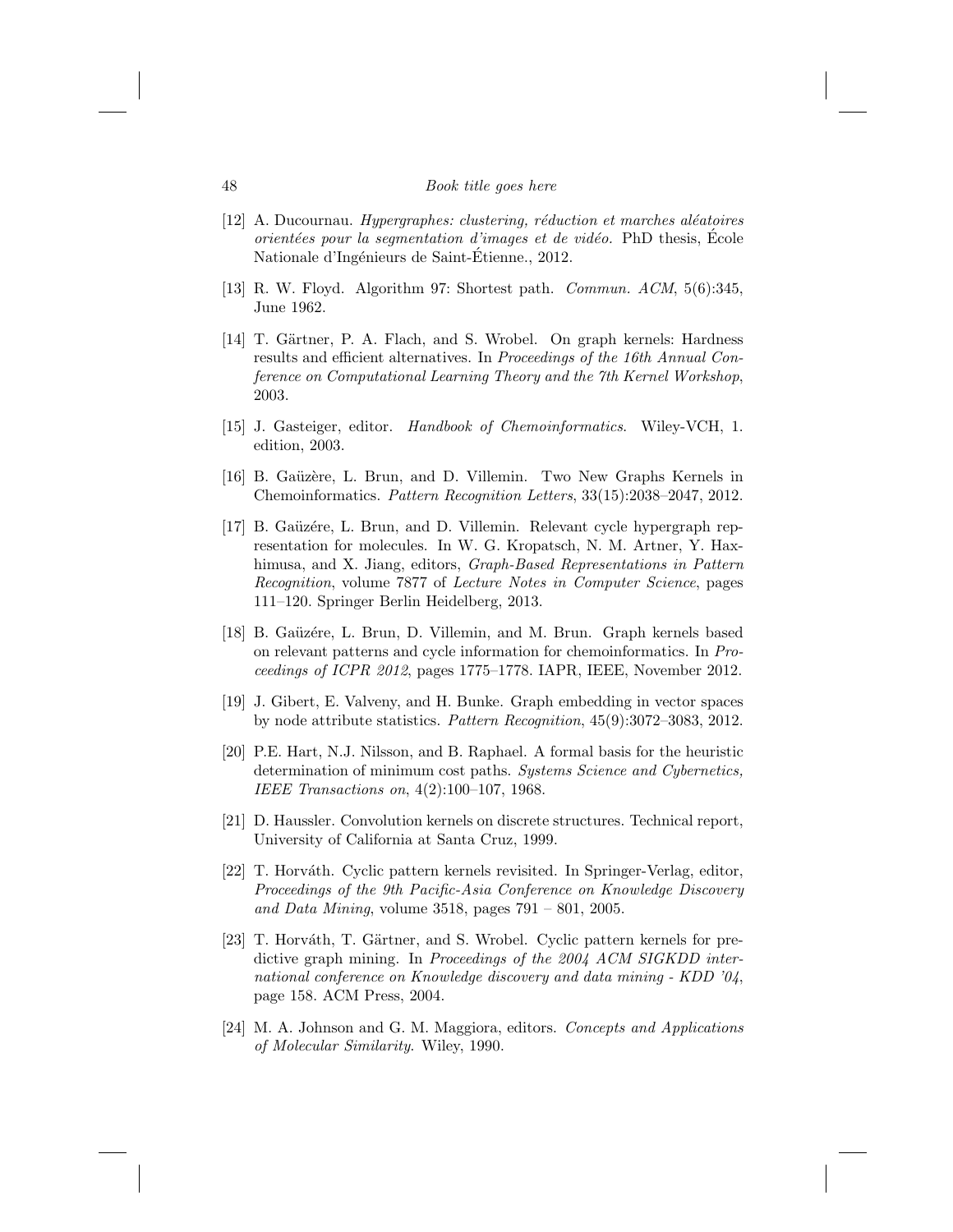- [25] S. Jouili and S. Tabbone. Graph embedding using constant shift embedding. In Proceedings of the 20th International conference on Recognizing patterns in signals, speech, images, and videos, ICPR'10, pages 83–92, Berlin, Heidelberg, 2010. Springer-Verlag.
- [26] H. Kashima, K. Tsuda, and A. Inokuchi. Marginalized kernels between labeled graphs. In International Conference on Machine Learning, volume 3, pages 321–328, 2003.
- [27] B. Luo, R. C. Wilson, and E. Hancock. A spectral approach to learning structural variations in graphs. Pattern Recognition, 39(6):1188–1198, 2006.
- [28] B. Luo, R. C. Wilson, and E. R. Hancock. Spectral embedding of graphs. Pattern Recognition, 36(10):2213 – 2230, 2003.
- [29] M. M. Luqman, J.-Y. Ramel, J. Lladós, and T. Brouard. Fuzzy multilevel graph embedding. Pattern Recognition, 46(2):551–565, 2013.
- [30] P. Mahé, L. Ralaivola, V. Stoven, and J.-P. Vert. The pharmacophore kernel for virtual screening with support vector machines. Journal of chemical information and modeling, 46(5):2003–14, 2006.
- [31] P. Mahé, N. Ueda, T. Akutsu, J.-L. Perret, and J.-P. Vert. Extensions of marginalized graph kernels. In Twenty-first international conference on Machine learning - ICML '04, page 70. ACM Press, 2004.
- [32] P. Mahé and J.-P. Vert. Graph kernels based on tree patterns for molecules. Machine Learning, 75(1):3–35, October 2008.
- [33] P. Mahé and J.-P. Vert. Graph kernels based on tree patterns for molecules. Machine Learning, 75(1)(September 2008):3–35, 2009.
- [34] J. Mercer. Functions of Positive and Negative Type, and Their Connection with the Theory of Integral Equations. Proceedings of the Royal Society A: Mathematical, Physical and Engineering Sciences, 83(559):69– 70, November 1909.
- [35] H. L. Morgan. The generation of a unique machine description for chemical structures-a technique developed at chemical abstracts service. J. of Chem. Doc., 5(2):107–113, 1965.
- [36] J. Munkres. Algorithms for the assignment and transportation problems. Journal of the Society for Industrial and Applied Mathematics, 5(1):32– 38, 1957.
- [37] M. Neuhaus and H. Bunke. *Bridging the Gap Between Graph Edit Dis*tance and Kernel Machines. World Scientific Publishing Co., Inc., River Edge, NJ, USA, 2007.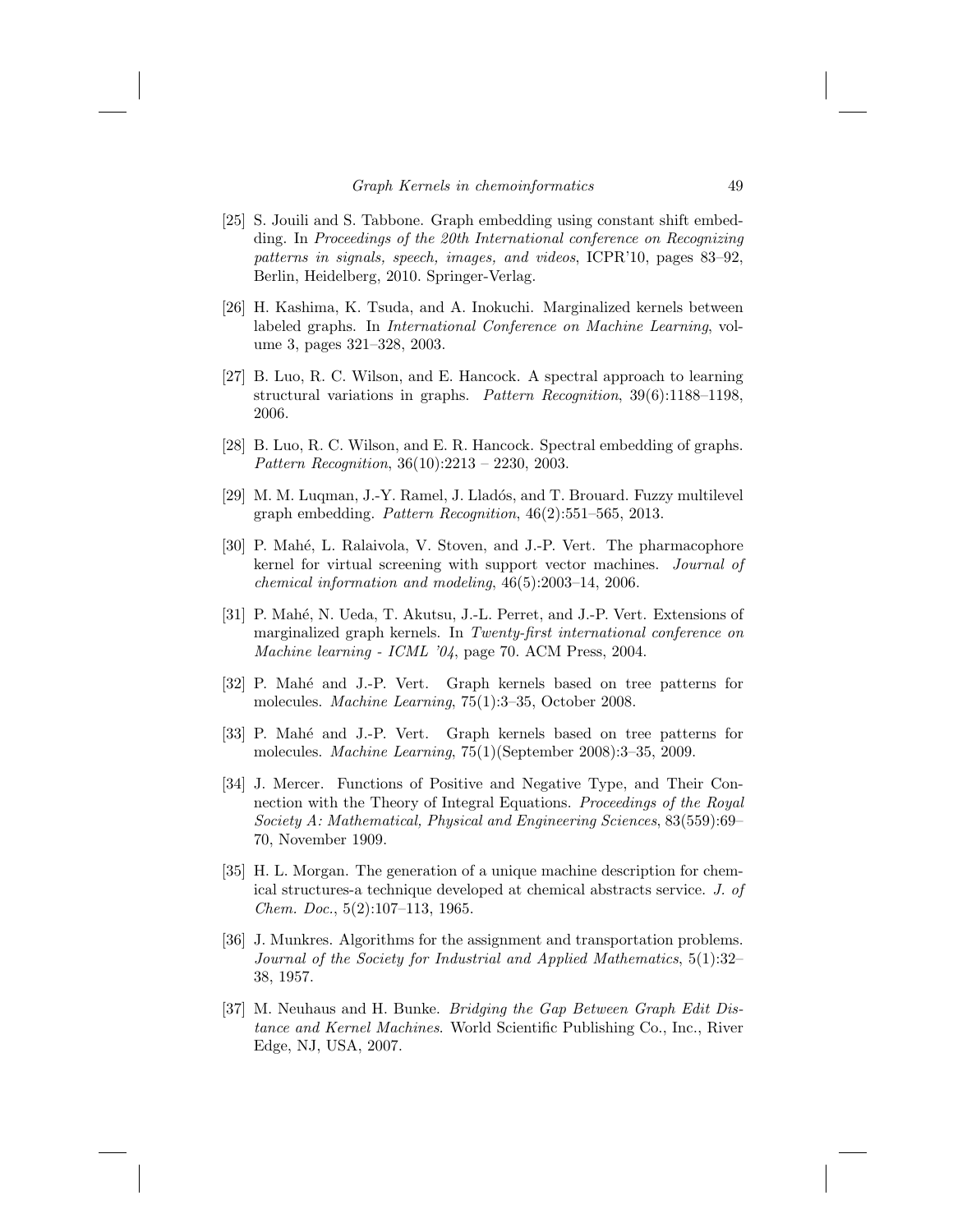- [38] G. Poezevara, B. Cuissart, and B. Crémilleux. Discovering emerging graph patterns from chemicals. In Proceedings of the 18th International Symposium on Methodologies for Intelligent Systems (ISMIS 2009), pages 45–55, Prague, 2009. LNCS.
- [39] A. Rakotomamonjy, F. Bach, S. Canu, and Y. Grandvalet. SimpleMKL. Journal of Machine Learning Research, 9:2491–2521, 2008.
- [40] L. Ralaivola, S. J Swamidass, H. Saigo, and P. Baldi. Graph kernels for chemical informatics. Neural networks : the official journal of the International Neural Network Society, 18(8):1093–1110, October 2005.
- [41] J. Ramon and T. Gärtner. Expressivity versus efficiency of graph kernels. In First International Workshop on Mining Graphs, Trees and Sequences, pages 65–74, 2003.
- [42] K. Riesen. Classification and Clustering of Vector Space Embedded Graphs. PhD thesis, Institut für Informatik und angewandte Mathematik Universität Bern, 2009.
- [43] K. Riesen and H. Bunke. Iam graph database repository for graph based pattern recognition and machine learning. In Proceedings of the 2008 Joint IAPR International Workshop on Structural, Syntactic, and Statistical Pattern Recognition, SSPR & SPR '08, pages 287–297, Berlin, Heidelberg, 2008. Springer-Verlag.
- [44] K. Riesen and H. Bunke. Approximate graph edit distance computation by means of bipartite graph matching. Image and Vision Computing, 27(7):950–959, 2009.
- [45] N. Shervashidze and K. M. Borgwardt. Fast subtree kernels on graphs. In Advances in Neural Information Processing Systems, pages 1660–1668, 2009.
- [46] N. Shervashidze, T. Petri, K. Mehlhorn, K. M. Borgwardt, and S. Viswanathan. Efficient graphlet kernels for large graph comparison. In International Conference on Artificial Intelligence and Statistics, pages 488–495, 2009.
- [47] N. Shervaszide. Scalable Graph Kernels. PhD thesis, Universität Tübingen, 2012.
- [48] N. Sidere, P. Héroux, and J.-Y. Ramel. Vector representation of graphs: Application to the classification of symbols and letters. In ICDAR, pages 681–685. IEEE Computer Society, 2009.
- [49] R. Todeschini and V. Consonni. Molecular Descriptors for Chemoinformatics, volume 41. WILEY-VCH, Weinheim (Allemagne), 2009.